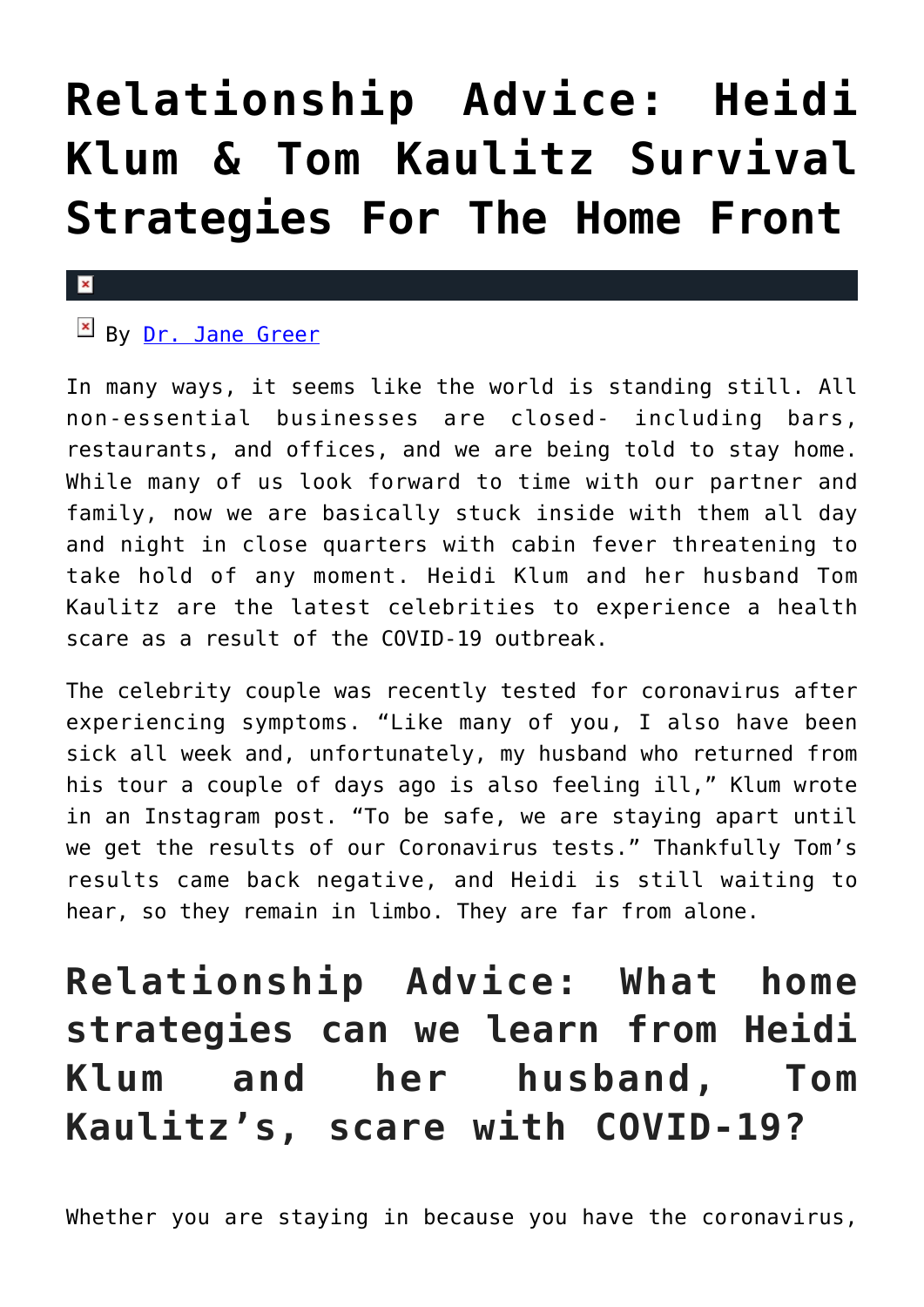waiting for results from the test, or you are in because you want to avoid getting the virus, what can you do to ensure that you all get along and don't drive each other crazy in the process? Cupid has [relationship advice](http://cupidspulse.com/love/relationship-advice-articles/) on three basic things to keep in mind as you navigate this unknown territory together.

The first is to realize that many people are dealing with denial, and that can show itself in many ways. We see it all around us on the news, with the college students on the crowded beaches, or people who continue to travel despite all the pleas out there asking them not to. Closer to home, your partner or family member might be saying, "It's not that big a deal, it's all hype." They might be encouraging you to continue to do things that you know you shouldn't be doing such as getting together with friends or visiting elderly parents. To understand why they are behaving this way it might help to realize that denial comes from fear.

### **Related Link**: [Celebrity News: Heidi Klum Reveals What Her Kids](http://cupidspulse.com/133195/celebrity-news-heidi-klum-reveals-kids-think-husband-tom-kaulitz/) [Think of New Husband Tom Kaulitz](http://cupidspulse.com/133195/celebrity-news-heidi-klum-reveals-kids-think-husband-tom-kaulitz/)

To begin with, avoid reasoning with them or explaining the facts. If you try to break through their denial they will just hold their ground and reinforce it. Instead, let them believe what they will and rather than trying to change their mind, let them know how worried you are and appeal to them to change their action on your behalf. In other words, they don't have to agree with you, but at least they can consider you by altering their intended plan because of concern. However, if they still won't, it is important to let them know your intentions. If they refuse to reconsider you and still go ahead without any regard for your well-being, then it is essential to put your limits in place and let them know what you are going to do, whether that means not joining them or keeping your distance from them. Typically, if you can let up and give people room, self-doubt will sink in and they might think better of it and put their denial to the side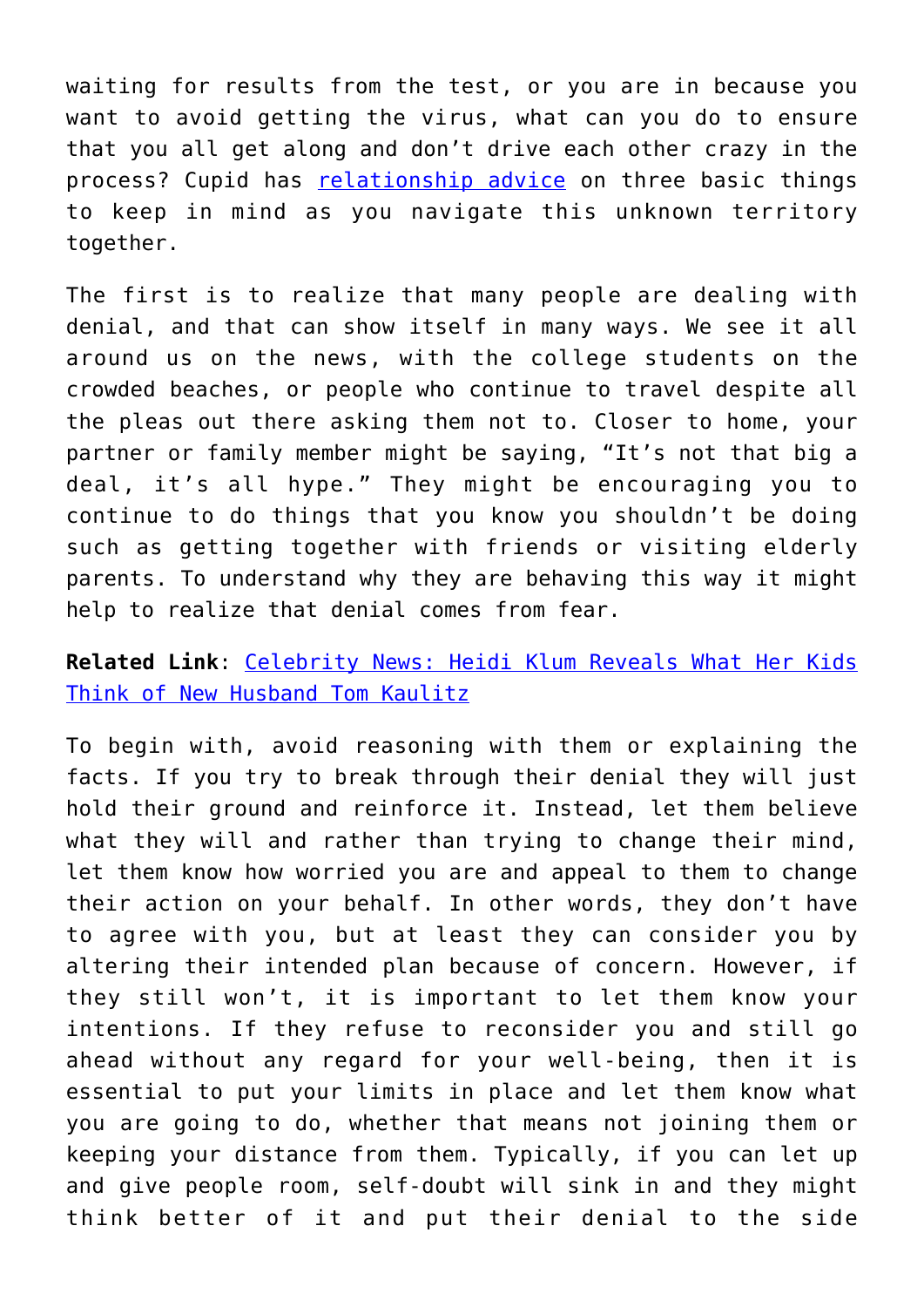themselves.

The second situation you might bump up against is if your partner takes this situation even harder than you do. You might want to find a positive spin, but your loved one, understandably, might be all doom and gloom. This can happen if they are experiencing more of a financial crisis than you are, or if they are more worried about someone getting sick. It might be your instinct to tell them it isn't so bad and encouraging them to get over it. In reality, though, that might spike their anxiety more. When you do that you are dismissing their feelings. Instead of coming up with solutions, empathize with them, leaving room for their fears and worries, and reassure them that you will find a way through it together.

### **Related Link**: [Celebrity Parents Open Up About Their Best](http://cupidspulse.com/119397/celebrity-parents-open-up-best-parenting-advice/) [Parenting Advice](http://cupidspulse.com/119397/celebrity-parents-open-up-best-parenting-advice/)

Finally, even before the virus landed most people were already keeping track of who did what at home and who took on the most responsibility. Now everyone is home all the time. It might have been hard enough to make sure everyone was happy when it was just a few hours at night, but now it's 24 hours a day. With that in mind, work together to structure the way you are going to handle your time and space. Take inventory of your needs and where each person hopes to be to get that done, then come up with a plan so everyone knows where they should go and for how long. Make a chart, either daily or weekly, so everyone has a sense of how the day will go. Being able to change your expectations might also help. If, for example, you got to watch the evening news by yourself each night before everyone came home, you might not be able to do that anymore and the sooner you let that go the better you will be able to deal with this new reality. Laying out clear and organized plans will help keep everyone's frustration down.

In the end, even if Heidi is virus-free, she and her family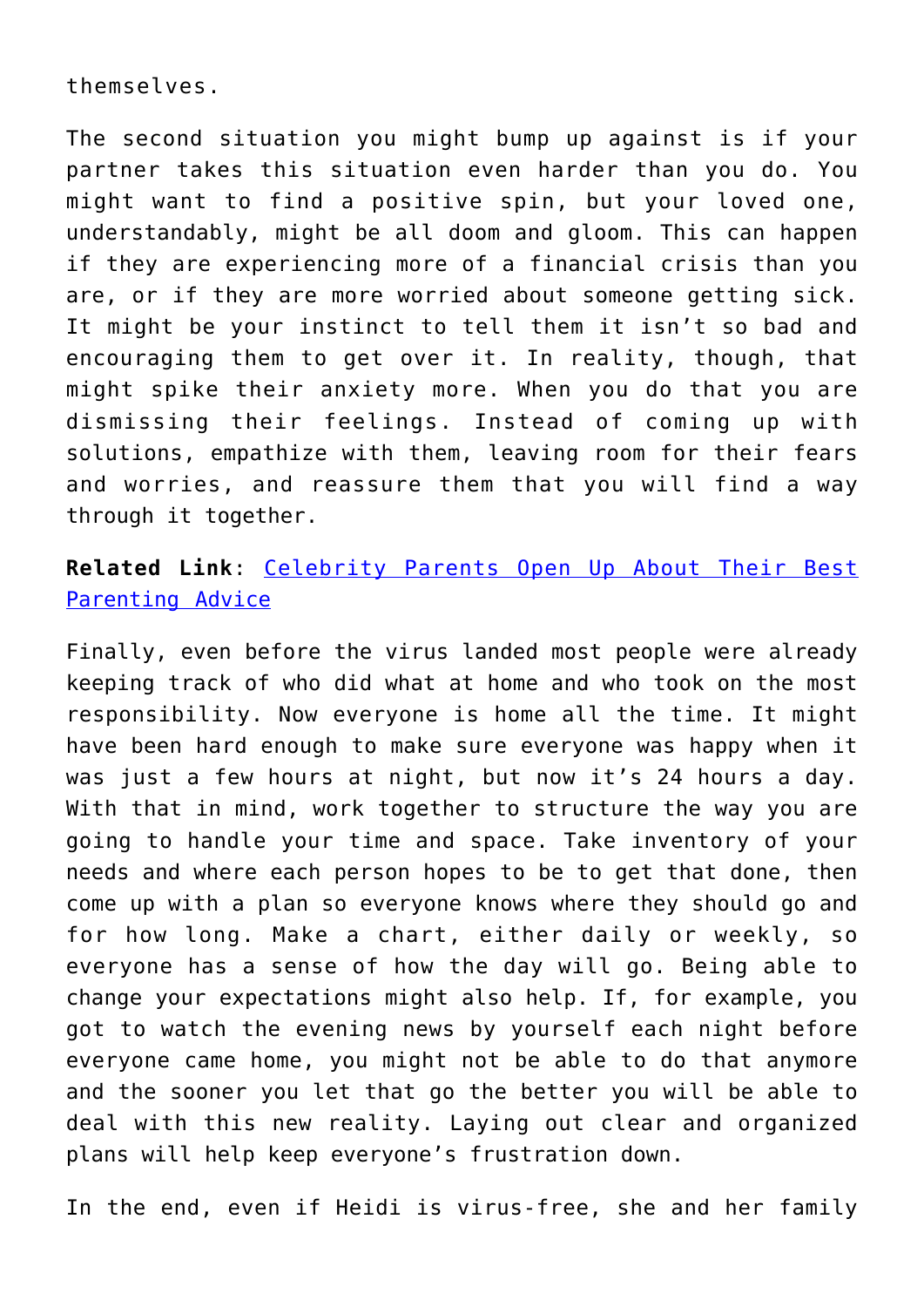will most likely still stick close to home for a while. Hopefully, they will find their way with some of these tools to make the close quarters less challenging, and hopefully, you can, too.

*Please tune in to the Doctor on Call radio hour on [HealthyLife.net](http://healthylife.net/) the first Wednesday of each month, at 11 AM EST, 8 AM PST; including Shrink Wrap on Call, Pop Psych with Dr. Greer, and Let's Talk Sex! Connect with Dr. Jane Greer on [Facebook,](https://www.facebook.com/DrJaneGreer) and be sure to follow [@DrJaneGreer](https://twitter.com/drjanegreer) on Twitter for her latest insights on love, relationships, sex, and intimacy. Listen to Dr. Greer's Shrink Wrap News at 7 segments on [HealthyLife](http://www.healthylife.net/RadioShow/archiveNSS.htm).*

# **[Relationship Advice: How](https://cupidspulse.com/134377/relationship-advice-how-important-similarities-happy-marriage/) [Important Are Similarities](https://cupidspulse.com/134377/relationship-advice-how-important-similarities-happy-marriage/) [For A Happy Marriage?](https://cupidspulse.com/134377/relationship-advice-how-important-similarities-happy-marriage/)**

By [Dr. Jane Greer](http://cupidspulse.com/relationship-experts/page-dr-jane-greer/)

There is no question that people believe having things in common can lead to a strong marriage. But what if those shared interests fade for one or both partners, or you don't really like that many of the same things in the first place? Can you still build a strong foundation and share a lasting relationship?

According to actor Bill Pullman, the secret to a happy marriage is "putting our hands in the dirt; it's a parallel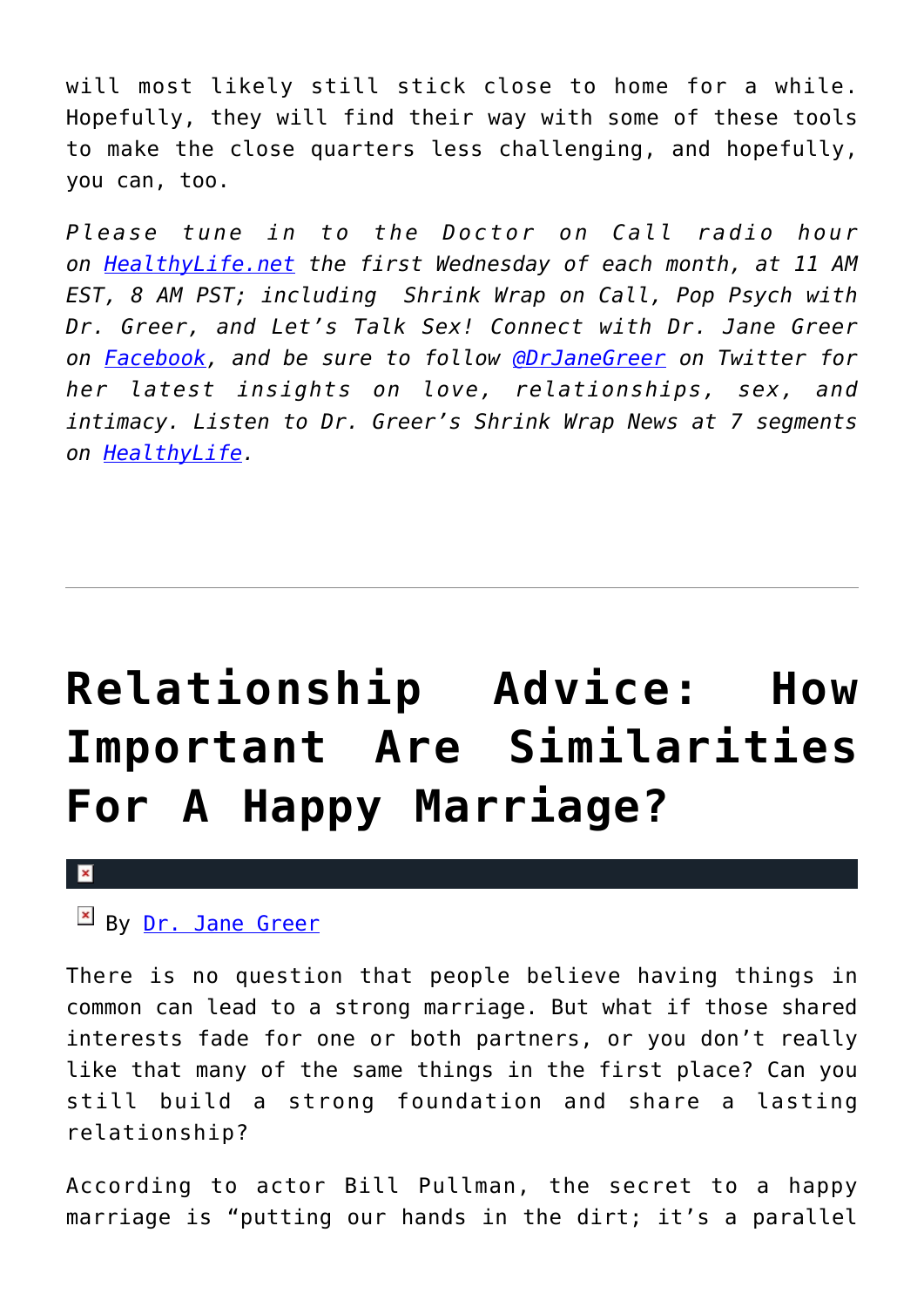play of digging and planting." In other words, he and his wife can do their own activity while being together. "It's helped to keep in tune with each other," he said.

**Relationship Advice: For Bill Pullman and his wife, a successful marriage seems to be about embracing common ground. The question is, if you don't have that, how can you maintain a supportive connection?**

Clearly it can be easier if you agree on movie genres, favorite cuisines, types of books, travel destinations, and even how often you are intimate with each other. All of that allows you to smoothly spend quality time together. But what happens if suddenly your husband doesn't like to ski anymore but you still do? Or your wife has developed an aversion to Thai food which is always your go-to Friday night dinner out and you still love it? Or what if you have always had sex twice a week, which worked well for you both, and suddenly your husband wants to only do it twice a month? What if none of this was the case, to begin with, and you were swept away by intense chemistry but once the dust settled you realized you didn't like doing that much together? Can you still make your marriage work? Cupid has some [relationship advice](http://cupidspulse.com/love/relationship-advice-articles/) on how to maintain a happy and healthy connection with your spouse.

**Related Link**: [Relationship Advice: Keep Your Pregnancy Under](http://cupidspulse.com/134250/relationship-advice-keep-pregnancy-secret-cameron-diaz-dr-jane-greer/) [Wraps like Cameron Diaz](http://cupidspulse.com/134250/relationship-advice-keep-pregnancy-secret-cameron-diaz-dr-jane-greer/)

There is no question that discord in any of these areas, especially if things change over time, can create problems. For example, being affectionate or not can eventually take a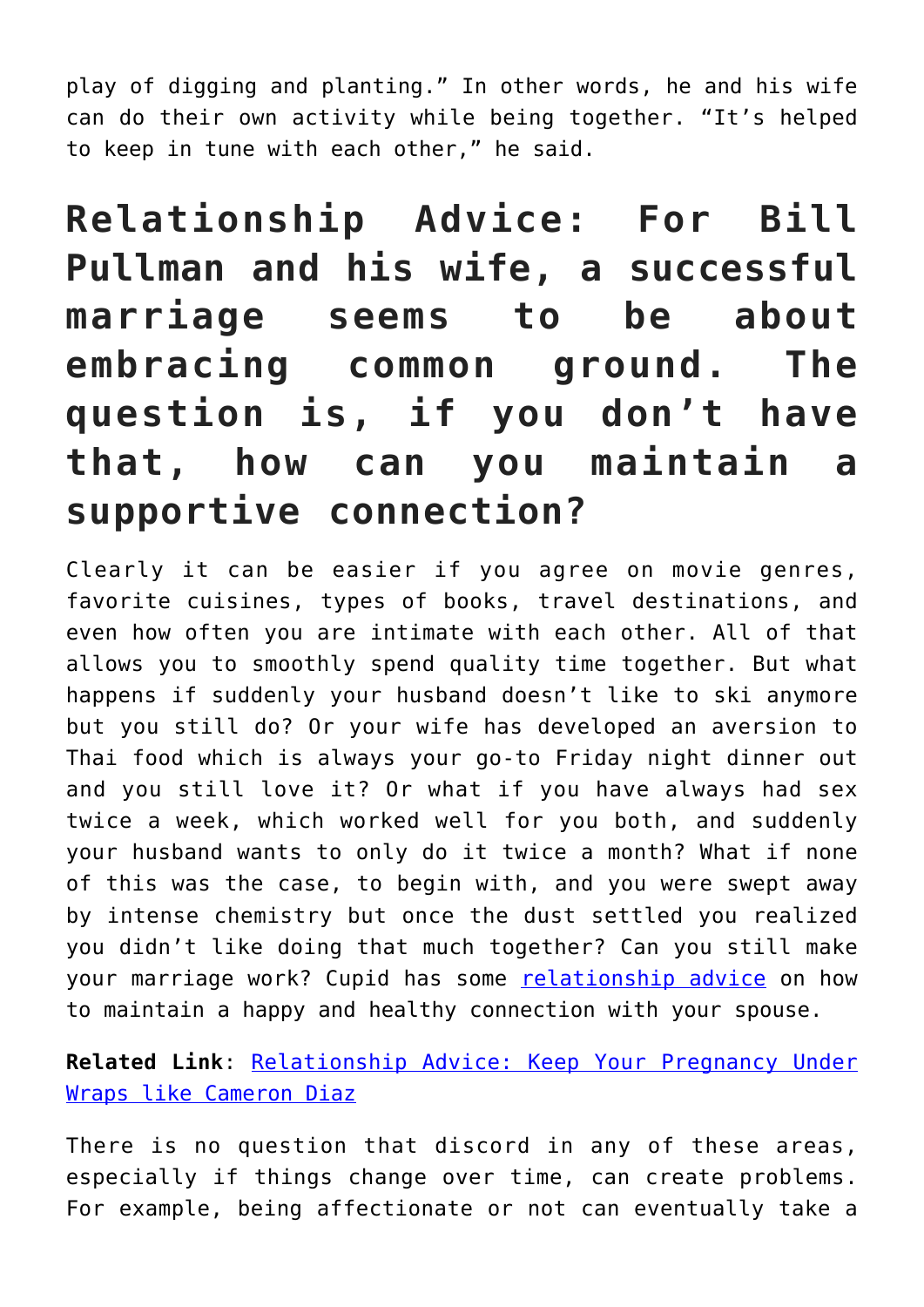toll if one person is feeling deprived of it. Appearance is another place where people can get caught in the downward spiral. Very often couples get so comfortable with each other that they no longer feel they have to dress to impress and scale down to their basic look. If suddenly you are no longer dressing up and going out, or your partner stays stuck in the same shirt day in and day out or stops shaving, it can make you angry enough as well as turn you off to the point where you might even want to avoid intimacy with them. All of this, as well as the usual wear and tear of everyday life and its responsibilities, can contribute to feeling disappointed and resentful to the degree where it can feel intolerable. So, what can you do to generate harmony and happiness rather than discontent?

The first and most important thing is to keep your desire to please your partner on a full flame. It is not unusual to realize that when you met your partner all you wanted to do was please them, which might have led to your not realizing or even withholding some of how you really felt about certain things. Now that you are married, though, you can be honest, which means you are no longer concealing who you really are. When that happens, it can eclipse your desire to please your partner because you are now focusing on yourself. Hopefully, you are being authentic, but still balancing that with your intent to satisfy them and meet their needs. This can get challenging because if one person asks the other to change their shirt, instead of hearing it as a request that brings them joy, it can sound like a demand that you are telling them what to do. As a result, it can make them feel controlled, which then turns into a power struggle with one person saying *if you loved me you would* and the other person saying *don't tell me what to do*

**Related Link**: [Relationship Advice: Does Marriage Change Your](http://cupidspulse.com/134365/relationship-advice-marriage-change-feelings-dr-jane-greer/) [Feelings?](http://cupidspulse.com/134365/relationship-advice-marriage-change-feelings-dr-jane-greer/)

The second important step is to learn to include your partner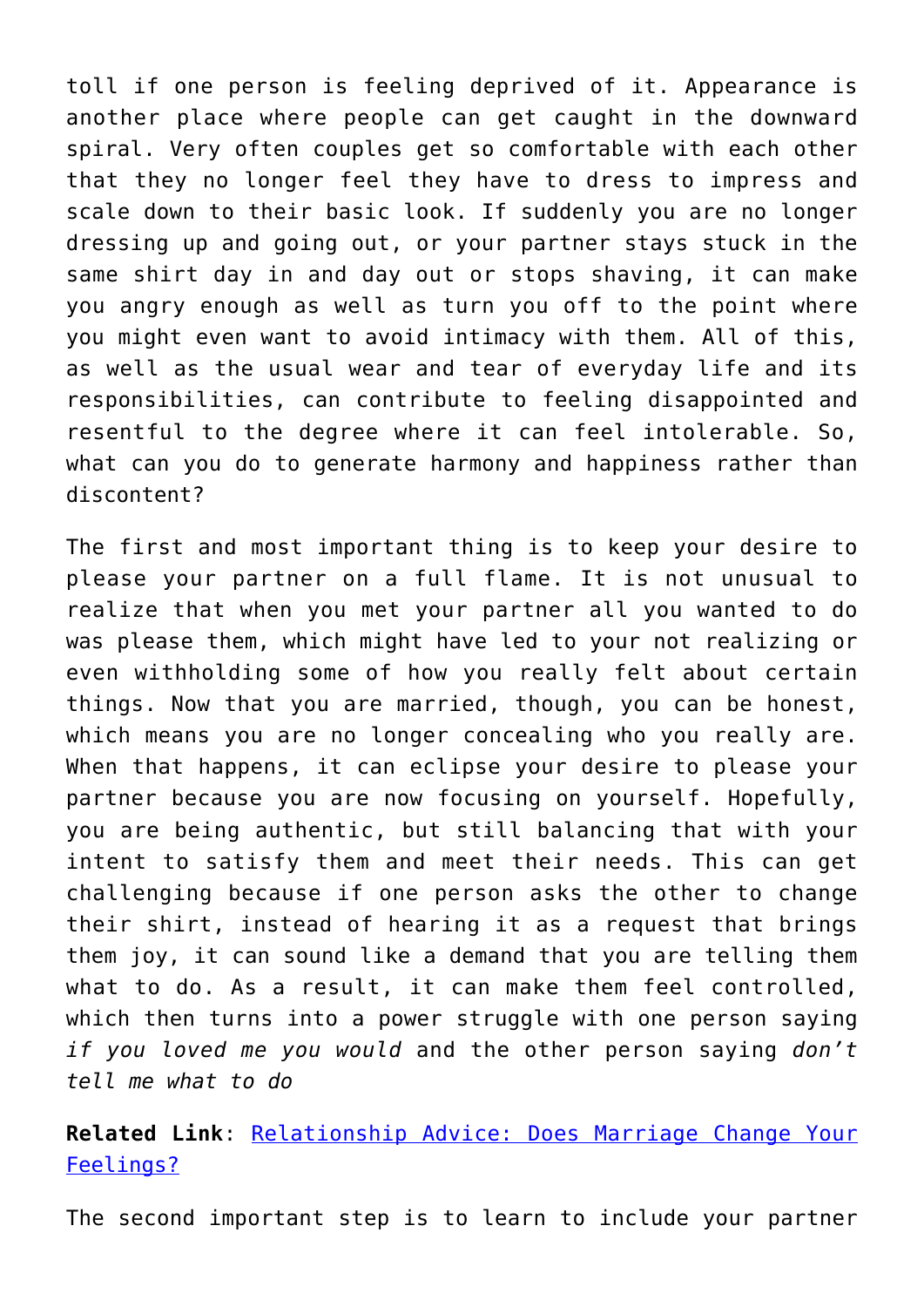in the decisions you make before you settle on them. Very often people assume that because they want to see their family, their spouse will be just fine with that. Or since they are social and want to hang out with their friends every weekend, their partner will be on board. The truth is, when you go ahead and make choices based on what you want to do without getting your partner's input, they can't help but feel unimportant and not cared about. By learning to come to joint decisions and discussing your needs as well as theirs before organizing a plan, even though you may not always agree, at least you let your partner know that they are important to you and you value them and want them to feel loved. Finding some middle ground and learning to compromise is what can facilitate your making choices that leave room for both of your pleasures and preferences.

Finally, if you are coming from a place of few shared interests, it is never too late to be open to participating in your partner's hobby or activity. While you might not always enjoy it yourself, you can derive pleasure from seeing how much they enjoy it. It is a way to extend yourself and show your love, as well as enjoy watching them have fun with what they are doing. Also, use it as an opportunity to grow together and see if you can discover activities you both might like. Think about learning to play cards or dancing or cooking together, whatever it is, consider changing lanes and trying something new.

Learning to tolerate the differences and make room for them can help you stay connected, rather than allowing them to divide you. It seems Bill and Tamara have celebrated their similarities which, according to Bill, has been a recipe for a happy marriage for them. However, if that's not the case for you, try to view the things you don't agree on in a positive light that can lead you both to happiness.

*Please tune in to the Doctor on Call radio hour on [HealthyLife.net](http://healthylife.net/) the first Wednesday of each month, at 11 AM*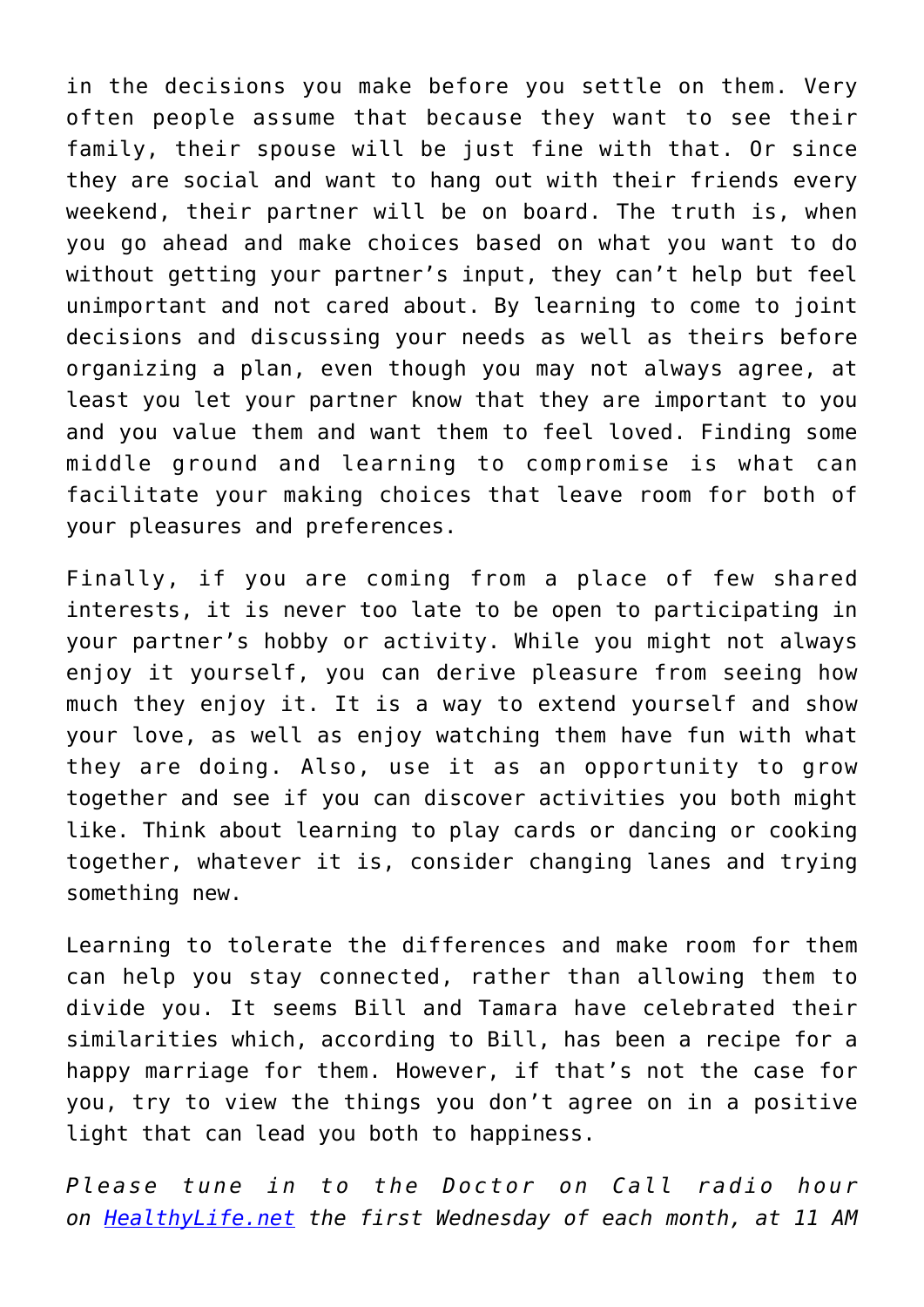*EST, 8 AM PST; including Shrink Wrap on Call, Pop Psych with Dr. Greer, and Let's Talk Sex! Connect with Dr. Jane Greer on [Facebook,](https://www.facebook.com/DrJaneGreer) and be sure to follow [@DrJaneGreer](https://twitter.com/drjanegreer) on Twitter for her latest insights on love, relationships, sex, and intimacy. Listen to Dr. Greer's Shrink Wrap News at 7 segments on [HealthyLife](http://www.healthylife.net/RadioShow/archiveNSS.htm).*

# **[Relationship Advice: Keep](https://cupidspulse.com/134250/relationship-advice-keep-pregnancy-secret-cameron-diaz-dr-jane-greer/) [Your Pregnancy Under Wraps](https://cupidspulse.com/134250/relationship-advice-keep-pregnancy-secret-cameron-diaz-dr-jane-greer/) [like Cameron Diaz](https://cupidspulse.com/134250/relationship-advice-keep-pregnancy-secret-cameron-diaz-dr-jane-greer/)**

#### $\mathbf{x}$

### By [Dr. Jane Greer](http://cupidspulse.com/relationship-experts/page-dr-jane-greer/)

There are many different stages of pregnancy that people go through, from deciding when to have a baby to beginning to try to conceive to either becoming pregnant or not and, in that case, having to consider other options such as fertility treatments, surrogacy, and adoption. One big question that is often not addressed until it begins to happen is: *when do you bring other people into the equation?* Do you share what's going on right from the beginning of the journey with family and friends, or do you wait until the baby is well on his or her way? Or, like Cameron Diaz and Benji Madden did recently, do you keep the entire pregnancy under wraps until the baby is born?

The [celebrity couple,](http://cupidspulse.com/celebrity-news/celebrity-dating/) who began dating in May 2014, has always kept the details about their relationship quiet. Even so, it was a surprise when the two recently announced the birth of their daughter, adding the caveat that they will not be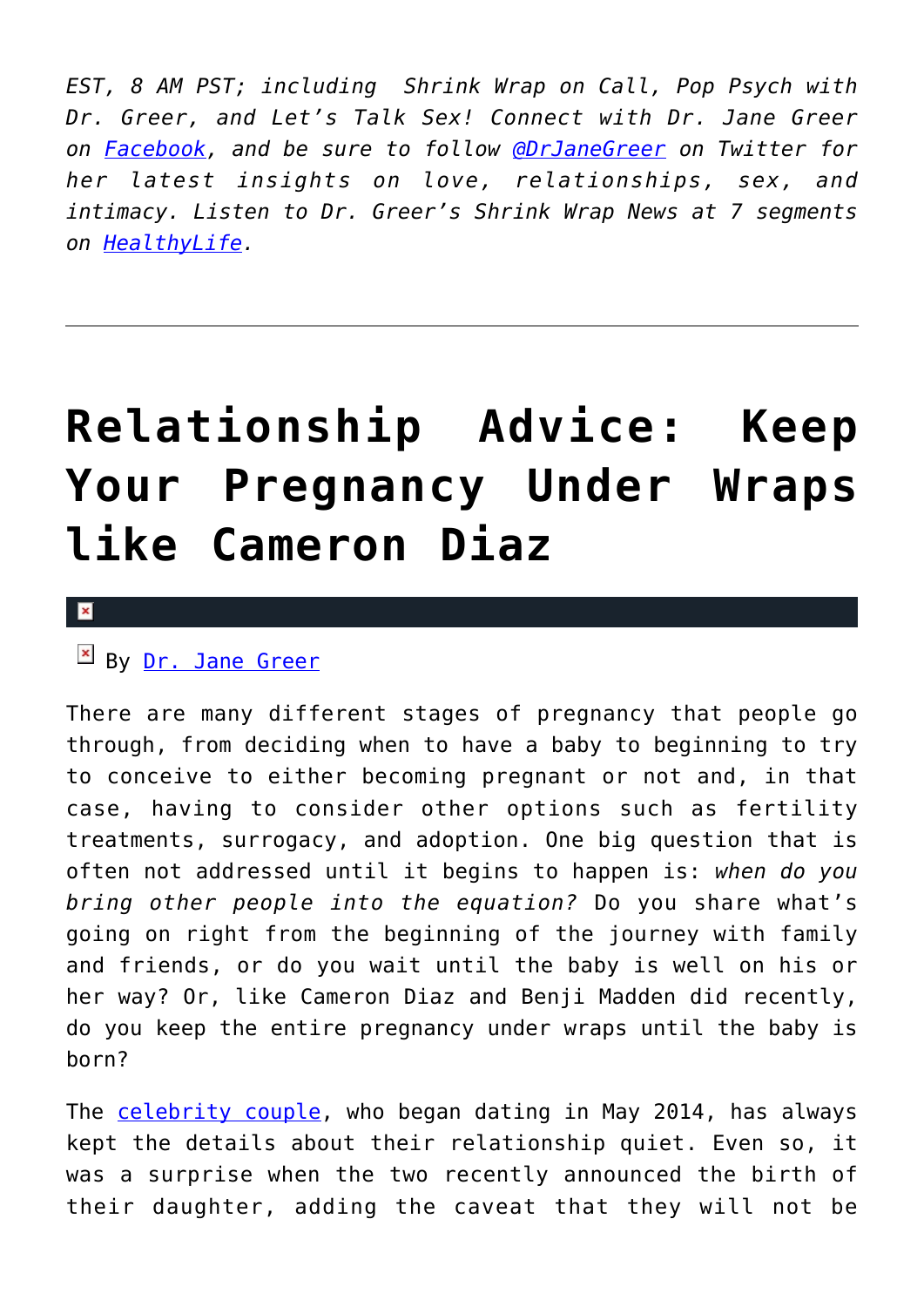releasing any photos or additional details because they want to protect the baby's privacy. In order to keep such a big secret, Cameron and Benji must have agreed to it together.

**How can you decide when the time is right to tell other people about your pregnancy, making sure the information isn't leaked before you're ready? Check out this relationship advice.**

People tend to be curious and inquisitive about when others plan to start a family, but that can sometimes feel intrusive. Your mother in law, for example, might be eager to become a grandmother. So, she might ask when you are going to give her a grandchild. Or, your sister has three kids and can't wait until they have cousins to play with, so she might be pushing you along. It can start to sound and feel like pressure. If you tell people you plan to try, then you might imagine it is all they think about when they see you, wondering how it's going. If it doesn't happen quickly, you might start to feel a sense of public accountability. If it takes a long time, you might even feel like you are failing and disappointing the people you have told. With all this in mind, Cupid has some [relationship advice](http://cupidspulse.com/love/relationship-advice-articles/) on when to tell others about your pregnancy before you are faced with it.

**Related Link**: [Relationship Advice: Communicate Dislikes like](http://cupidspulse.com/133945/relationship-advice-communicate-dislikes-john-legend-dr-jane-greer/) [John Legend & Chrissy Teigen](http://cupidspulse.com/133945/relationship-advice-communicate-dislikes-john-legend-dr-jane-greer/)

Talk to your partner early to decide where you each stand on the topic, and determine together when you will share the news with family, friends, and in the case of Cameron and Benji, the public. Try to do this at each stage of the process. This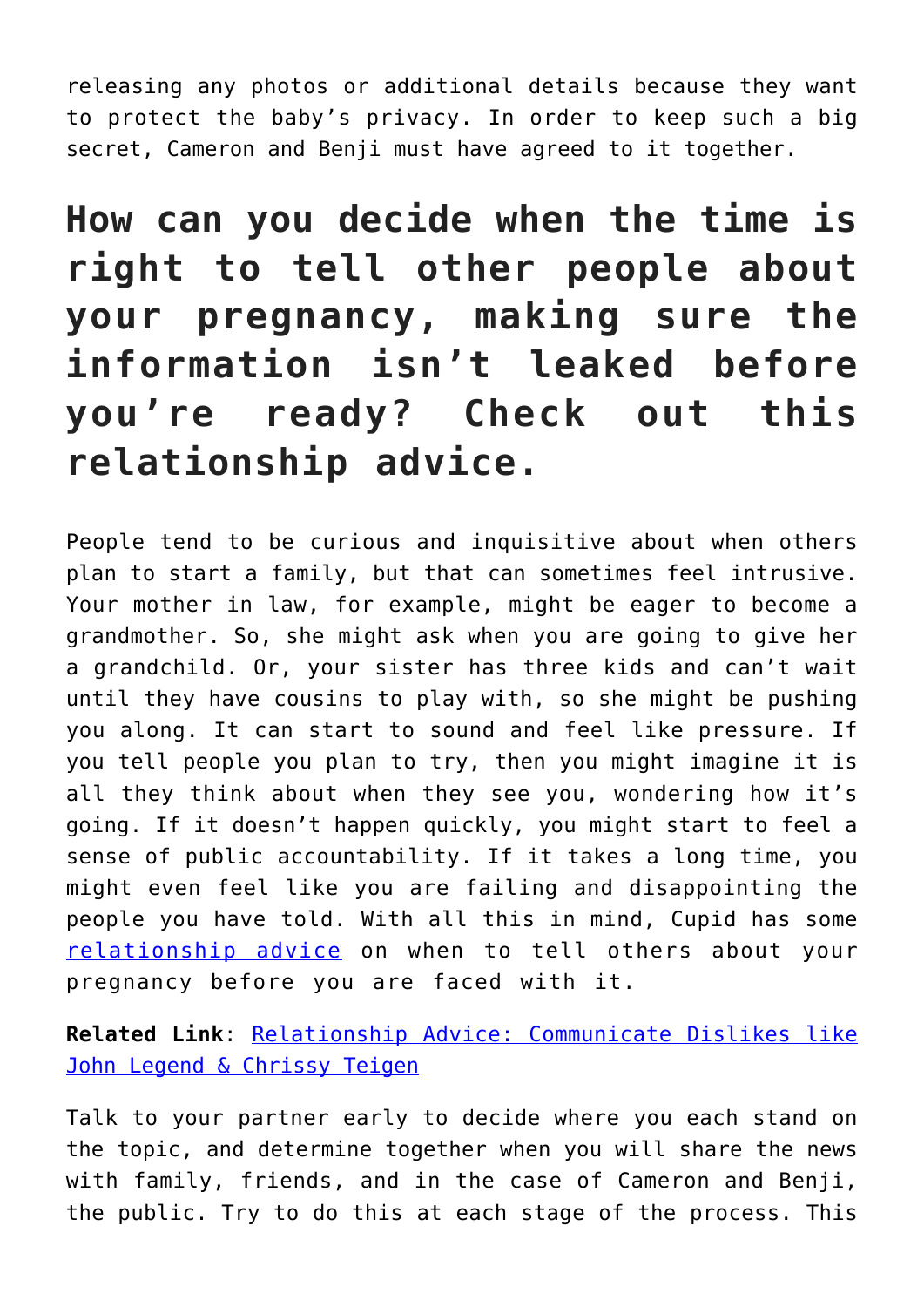way both of you can always be on the same page. If one of you goes ahead and spills the beans before the other is ready, that can cause tension. Say, for example, you can't wait to tell people and share the excitement as soon as you see the positive test, but your husband is superstitious and asks you not to tell anyone until you are beginning your second trimester. It will be pretty awkward when your best friend blindsides him with a big congratulations. Along the same lines, if you tell some people and not others, the ones who are out of the loop might feel slighted if they hear the news second hand or find out later that others knew before them. It can be tricky.

It is easy to avoid all of this by having a well-thought-out and agreed-upon plan as you move forward, one that takes each of your needs and wishes into account. Consider who you want to tell, when you want to tell them, and how much information you will share. Not only will doing this allow you to support and respect each other, but it will also give you the chance to maintain control of your own space and insulate your privacy as you see fit while avoiding fallout and resentment from the people around you.

**Related Link**: [Relationship Advice: An Unconventional Marriage](http://cupidspulse.com/132749/relationship-advice-an-unconventional-marriage/)

It used to seem like all babies were fair game- from the moment that baby bump began to show itself and strangers didn't think twice about patting your tummy, to every one cooing at a baby in a stroller. That has changed, and people are being more thoughtful and protective regarding how information about their pregnancy is handled. Pregnancy invites in the world, but it is up to you if you want to let the world in or not. Just as Cameron and Benji did, you can keep it private for as long as you like.

*Please tune in to the Doctor on Call radio hour on [HealthyLife.net](http://healthylife.net/) the first Wednesday of each month, at 11 AM EST, 8 AM PST; including Shrink Wrap on Call, Pop Psych with*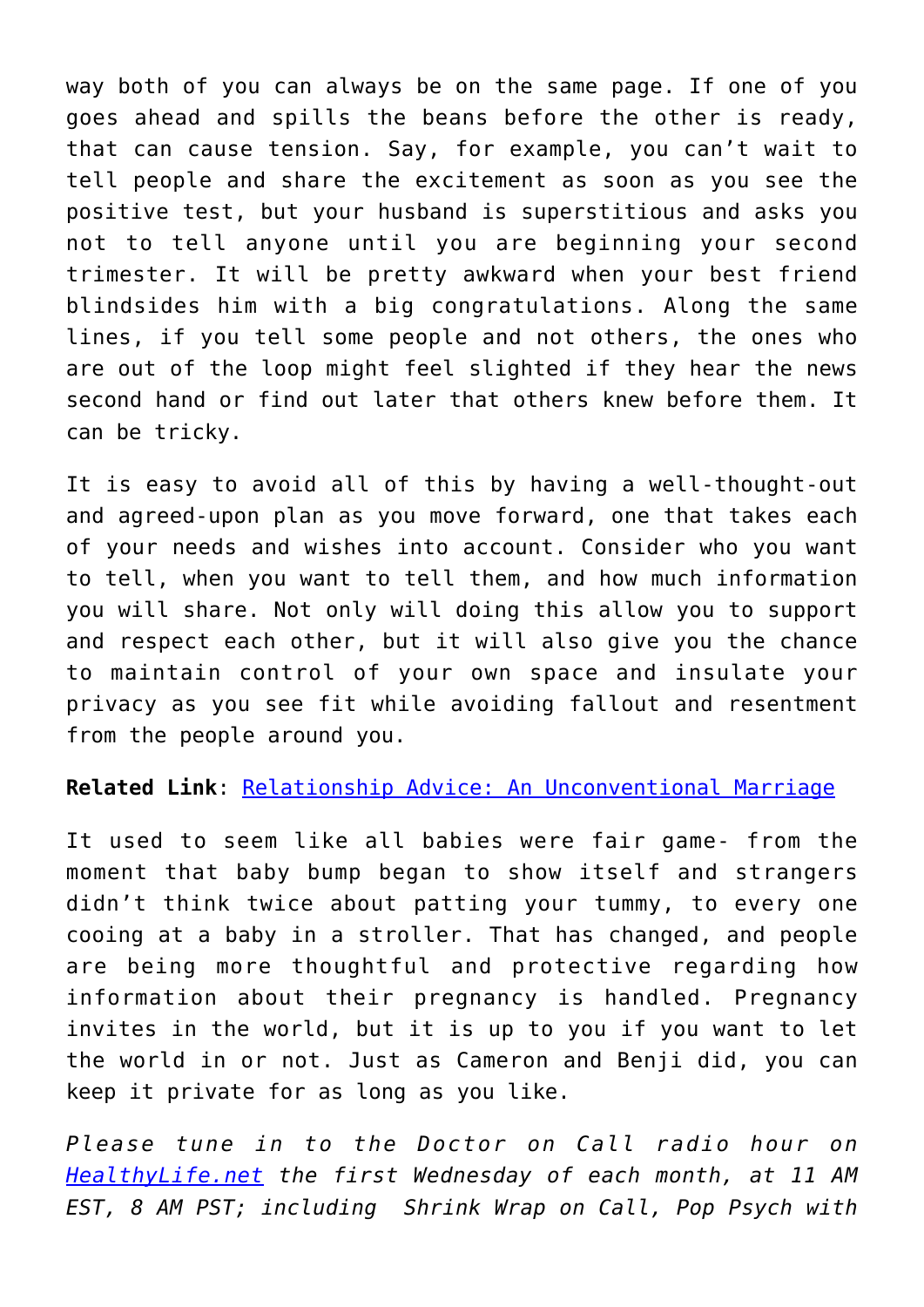*Dr. Greer, and Let's Talk Sex! Connect with Dr. Jane Greer on [Facebook,](https://www.facebook.com/DrJaneGreer) and be sure to follow [@DrJaneGreer](https://twitter.com/drjanegreer) on Twitter for her latest insights on love, relationships, sex, and intimacy. Listen to Dr. Greer's Shrink Wrap News at 7 segments on [HealthyLife](http://www.healthylife.net/RadioShow/archiveNSS.htm).*

# **[Relationship Advice: An](https://cupidspulse.com/132749/relationship-advice-an-unconventional-marriage/) [Unconventional Marriage](https://cupidspulse.com/132749/relationship-advice-an-unconventional-marriage/)**

#### $\pmb{\times}$

### $B$  By [Dr. Jane Greer](http://cupidspulse.com/relationship-experts/page-dr-jane-greer/)

Once upon a time, there was a very clear, natural progression of how a couple moved from one phase of their relationship to another: they dated, became engaged, got married, and, finally, moved in together. Any other choice, years ago, would have been frowned upon and maybe even whispered about. Of course, that has all changed and now we see and generally accept any choice people make, in the order in which they make it, and the way in which they commit to each other – as long as both members of the couple are on board.

## **Relationship Expert Advice: Have a Relationship Your Way**

Whether they want to live together first, have a family first, or, possibly even, commit their lives to each other and never share a home, it is all happening out there. For example, actress [Kaley Cuoco](http://cupidspulse.com/109120/kaley-cuoco/) and her husband Karl Cook choose to be in a committed, monogamous relationship but also choose to [live](https://parade.com/913213/maggie_parker/live-apart-from-your-spouse/)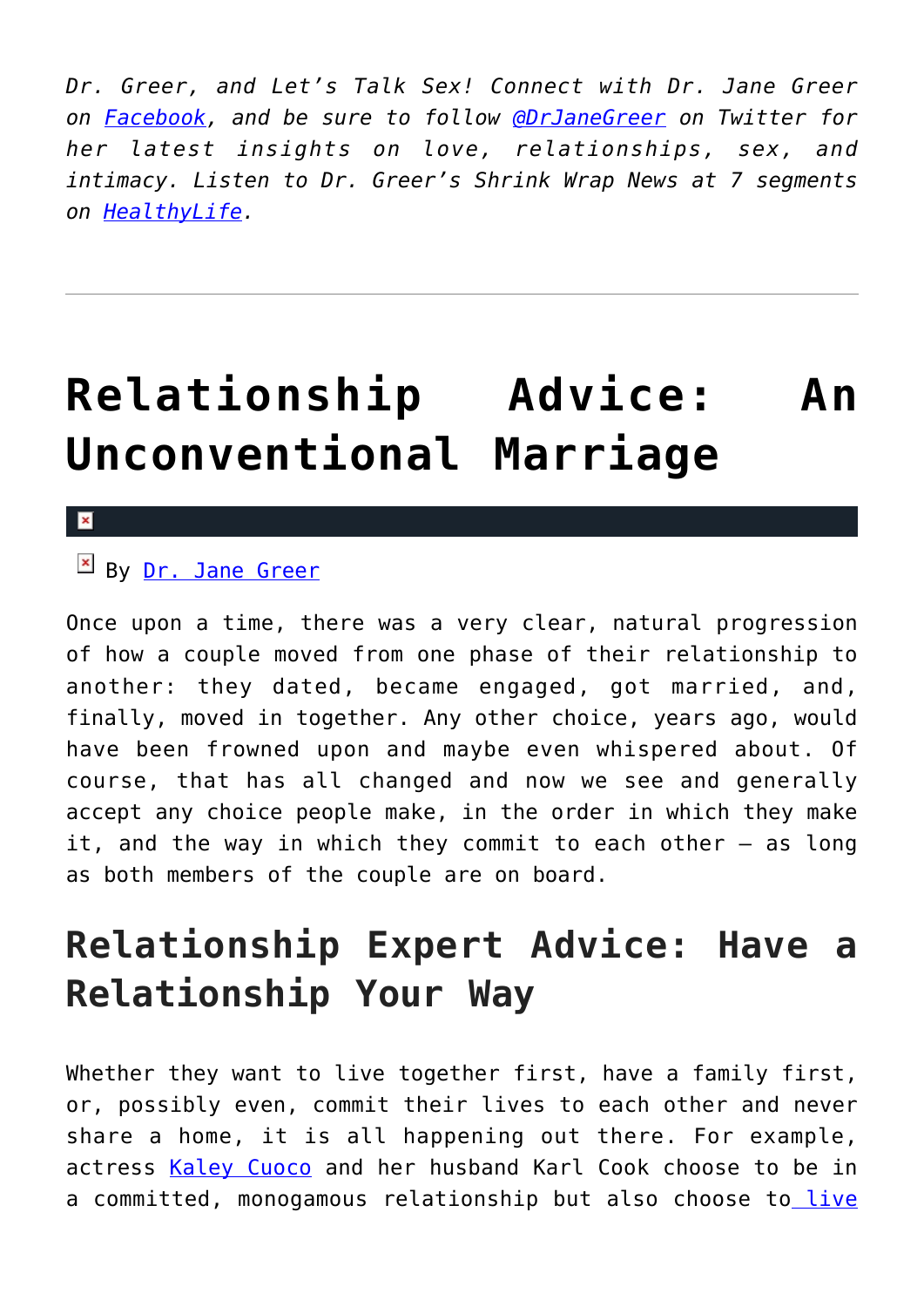[apart.](https://parade.com/913213/maggie_parker/live-apart-from-your-spouse/) They tied the knot over a year ago but still maintain separate residences. Rather than worry about what family, friends, fans, and tabloids think of their arrangement, the busy pair say they value their independence, relish the time they spend together, and don't worry about what other people might be thinking. In other words, it works for them. There are pros and cons to every choice a couple makes as they build their life together and it is a matter of knowing what suits the individual people the best. So, how do you know if this possibility might be right for you? Will a situation like this enhance or hurt your relationship?

One question to ask yourself is how much do you need your privacy? Can you tolerate the company of another person without your own time over a 24-hour day? Consider also the accountability that can come with sharing a home with your partner, because sometimes even if you get up to simply go to the bathroom or kitchen your, partner might be curious about your whereabouts and ask you where you are going.

### **Related Link:** [Relationship Advice: What We Can Learn From the](http://cupidspulse.com/131445/relationship-advice-toxic-relationships/) [Trials and Triumphs of Celebrity Relationships](http://cupidspulse.com/131445/relationship-advice-toxic-relationships/)

In addition, the practicality and logistics of your lives might make it difficult to uproot yourselves, especially if you live in different places. Deciding to have a long-distance marriage can give you the opportunity to share a life while maintaining priorities of work, family, and friends. This can be especially true if you find each other a little later in life. In that case, you may have fully established an autonomous lifestyle, which includes routines and habits that are hard to break, and in some ways might not be suitable for sharing a home with another person.

That can be the case even if you live just a few blocks away from each other. If you both find yourselves sharing these concerns – and you each already love the home you created and don't want to give it up – this might be a way to have it all.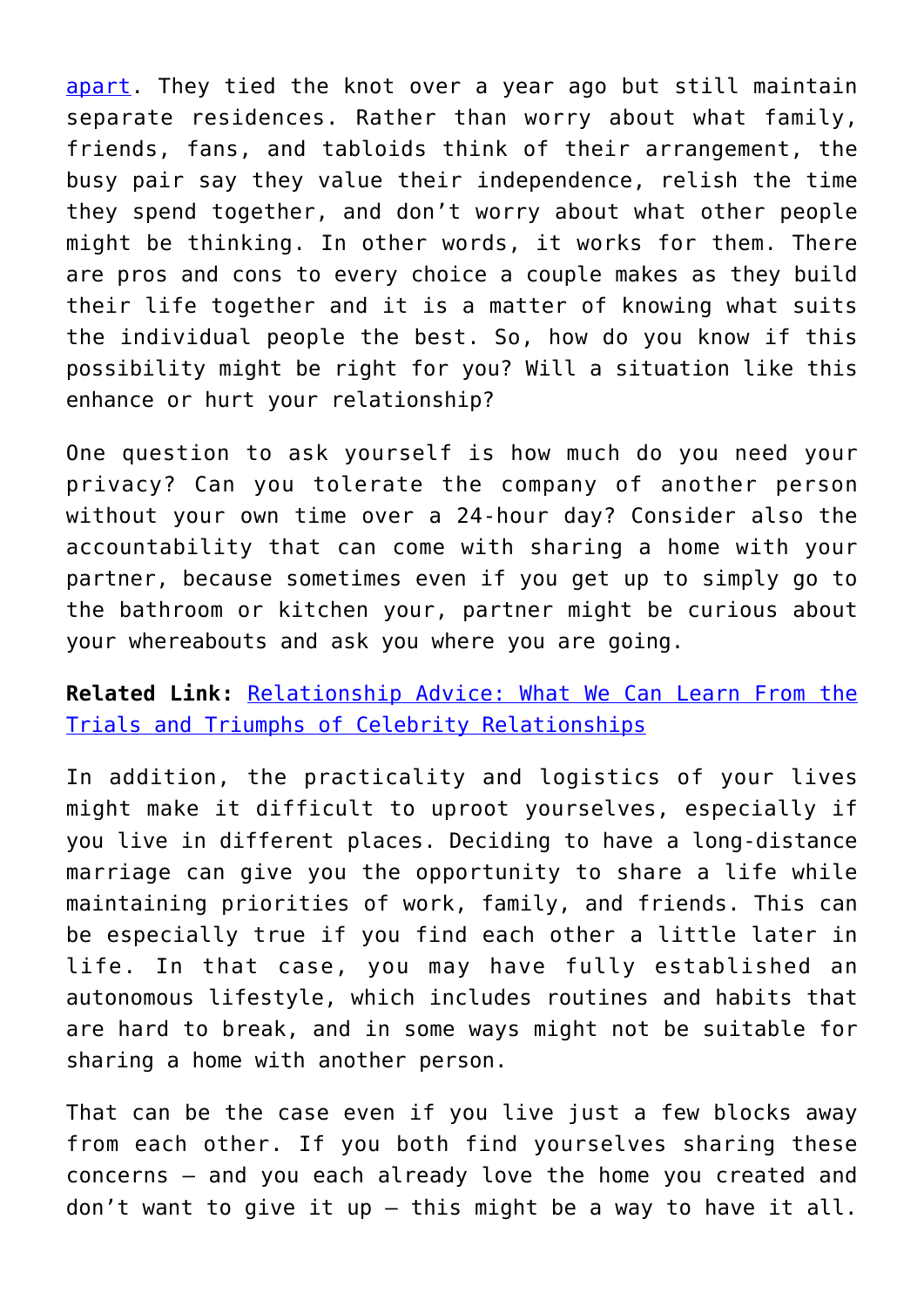Similarly, if you each keep early, late, or unusual hours at work, and coming home could be disruptive to your partner, maybe even totally conflicting with their routine, or if you travel a lot anyway and, with that in mind, it doesn't make sense to combine households, this might be something to consider. Finally, if you have a beloved pet and your spouse is allergic, it could be a way to avoid a deal breaker and still make it all work.

Ultimately, there can be many upsides to this, even beyond holding on to your daily life as you know it. There is less of a chance to get on each other's nerves, since you always have a place to go to get away and you won't be forced to be together if you don't want to be. It can keep your love fresh and more romantic because you can exercise more control over your appearance and how you present yourself to your partner. And if you have different methods of keeping house, one of you is messy and the other a neat freak, this will allow you to just be yourselves in your own homes without bugging the other person.

**Related Link:** [Relationship Advice: Talking Through the Tough](http://cupidspulse.com/130306/relationship-advice-talking-through-tough-times/) [Times](http://cupidspulse.com/130306/relationship-advice-talking-through-tough-times/)

On the other hand, living apart can have a real downside. You are more likely to miss out on little moments – inside jokes and shared bedtime and morning rituals – and you're putting off the inevitable step of showing each other your authentic selves while you navigate the tricky waters of splitting up household responsibilities and chores. Because of this there, may be much less chance to learn to cooperate and work together as a team, which allows you to develop an up-andrunning sense of partnership. You might not be there when you need each other, if one of you doesn't feel well, or if you want a spontaneous snuggle. It is also possible that you will feel judged by family or friends, and even strangers, for doing something that might be construed as different.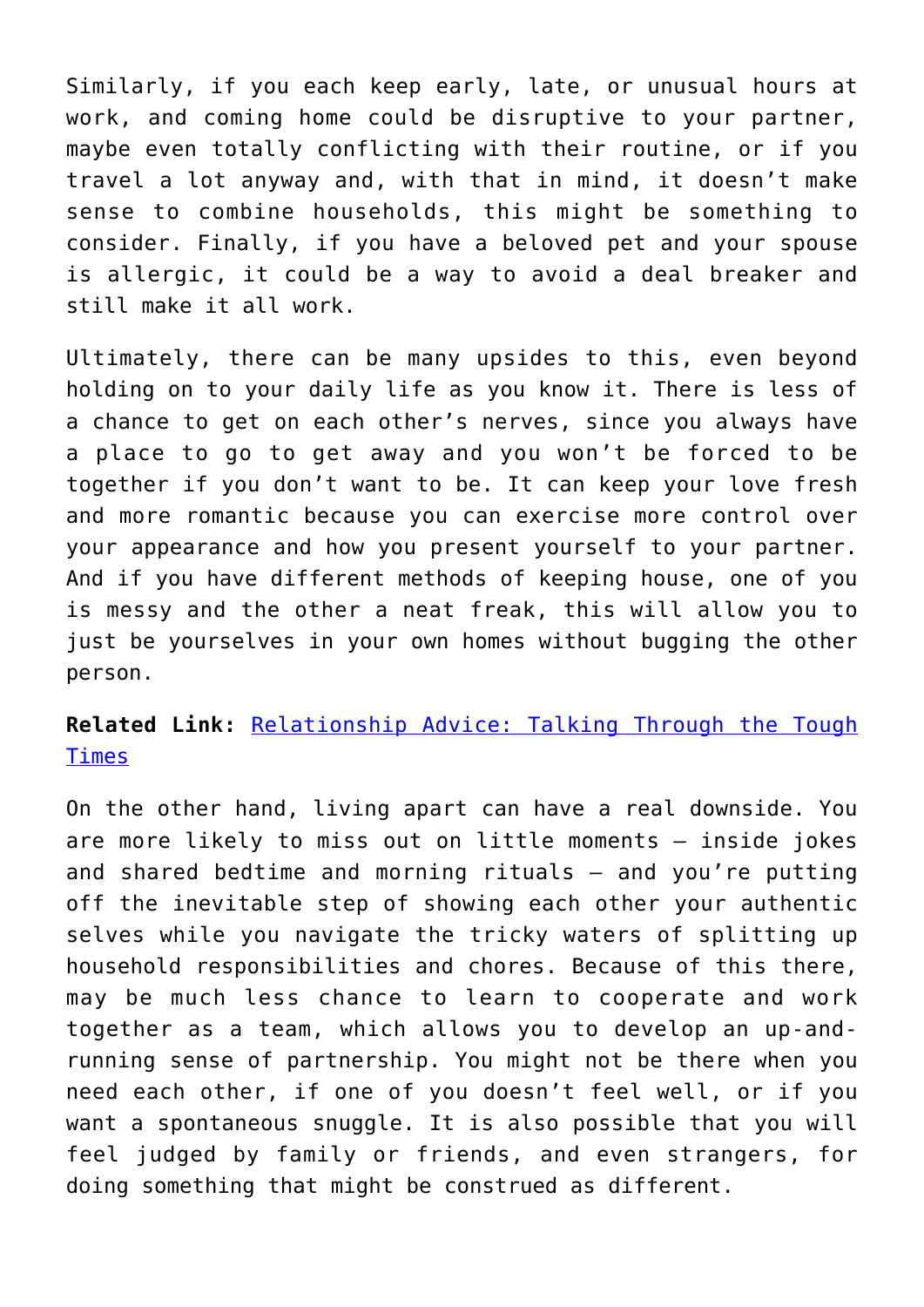This is not a dish for everyone, but it might be for those with a particular taste. It offers the opportunity to marry the person you love despite obstacles you might not be willing to change, which would otherwise make getting married impossible for one or both of you. Being married but living apart might be an option to give life to your commitment instead of making it untenable. For now, Kaley and Karl are taking advantage of the upsides of living apart. They are building a life together and don't seem to be concerned that their relationship has been labeled "unconventional." Whatever decision you make for your relationship, know it is right for you, and try to tune out the noise, focus on each other, and continue planning for your future.

*Please tune in to the Doctor on Call radio hour on [HealthyLife.net](http://www.healthylife.net/) every Tuesday at 2 PM EST, 11 AM PST. First and third Tuesdays are Shrink Wrap on Call, second Tuesdays are HuffPost on Call, and the last Tuesday of the month is Let's Talk Sex! Email your questions dealing with relationships, intimacy, family, and friendships to Dr. Greer at [askdrjane@drjanegreer.com](mailto:askdrjane@drjanegreer.com). Connect with Dr. Jane Greer on Facebook, at [www.facebook.com/DrJaneGreer,](http://www.facebook.com/DrJaneGreer) and be sure to follow [@DrJaneGreer on Twitter f](https://twitter.com/#!/DrJaneGreer)or her latest insights on love, relationships, sex, and intimacy. For more on Dr. Greer, visit [http://www.drjanegreer.com.](http://www.drjanegreer.com/)*

Read more at [Cupid's](http://cupidspulse.com/131445/relationship-advice-toxic-relationships/#iQgkas5SjKdGsGwo.99).

# **[Relationship Advice: What We](https://cupidspulse.com/131445/relationship-advice-toxic-relationships/) [Can Learn From The Trials And](https://cupidspulse.com/131445/relationship-advice-toxic-relationships/)**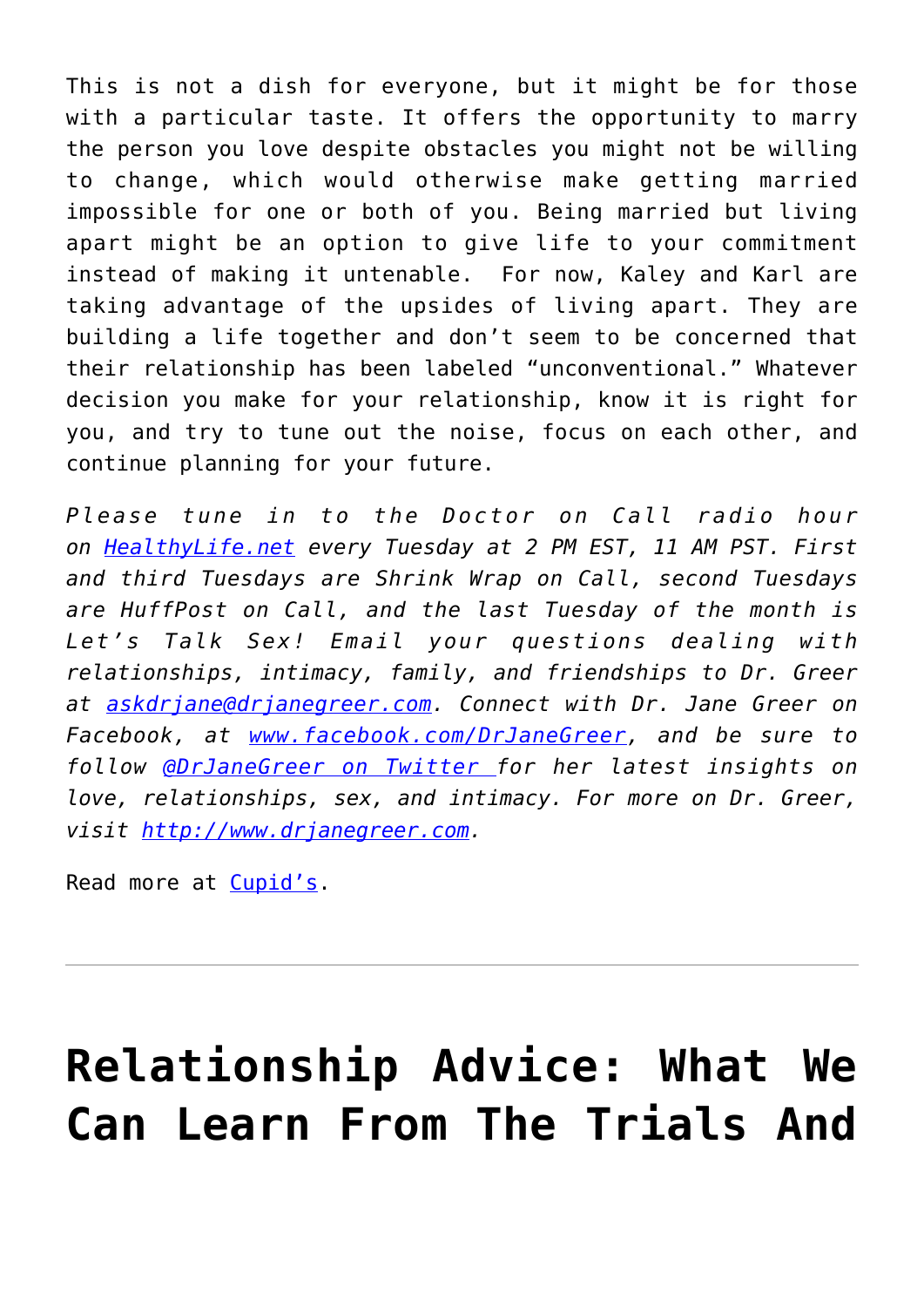# **[Triumphs Of Celebrity](https://cupidspulse.com/131445/relationship-advice-toxic-relationships/) [Relationships](https://cupidspulse.com/131445/relationship-advice-toxic-relationships/)**

#### $\mathbf x$

By Dr. Jane Green

Coming out of a toxic relationship can be difficult in and of itself, and often requires an emotional detox. Even though the relationship is clearly over, you may find that you still have issues to work through. You might be experiencing not only the sadness and loss, but also pain and anxiety. If you got to this point after a tremendous betrayal or a chronic problem the magnitude of which you were not able to surmount, you probably have many questions and concerns about how you got into that situation in the first place, and how someone you loved could treat you so poorly. Sandra Bullock had a public breakup with her ex-husband Jesse James who [admittedly](https://www.usmagazine.com/celebrity-news/news/jesse-james-reflects-on-sandra-bullock-divorce-his-cheating-scandal-w472100/) cheated on her multiple times. Despite that, Sandra has finally [found](https://www.usmagazine.com/celebrity-news/news/sandra-bullock-knows-boyfriend-bryan-randall-is-the-one/) [love again](https://www.usmagazine.com/celebrity-news/news/sandra-bullock-knows-boyfriend-bryan-randall-is-the-one/) with a person whom she calls "the one," Bryan Randall, and the couple reportedly couldn't be happier. How, then, when you finally do find yourself on the other side and are ready to think about dating again, can you trust another person as well as your own judgement as you, like Sandra, move past the bad and attempt to find the good? How can you make sure you don't allow yourself to fall into a toxic relationship again?

## **Dr. Greer's Relationship Advice Teaches Us How to Date Again After a Toxic Relationship**

One thing to keep in mind is that it is natural to be more guarded and question everything when you begin something new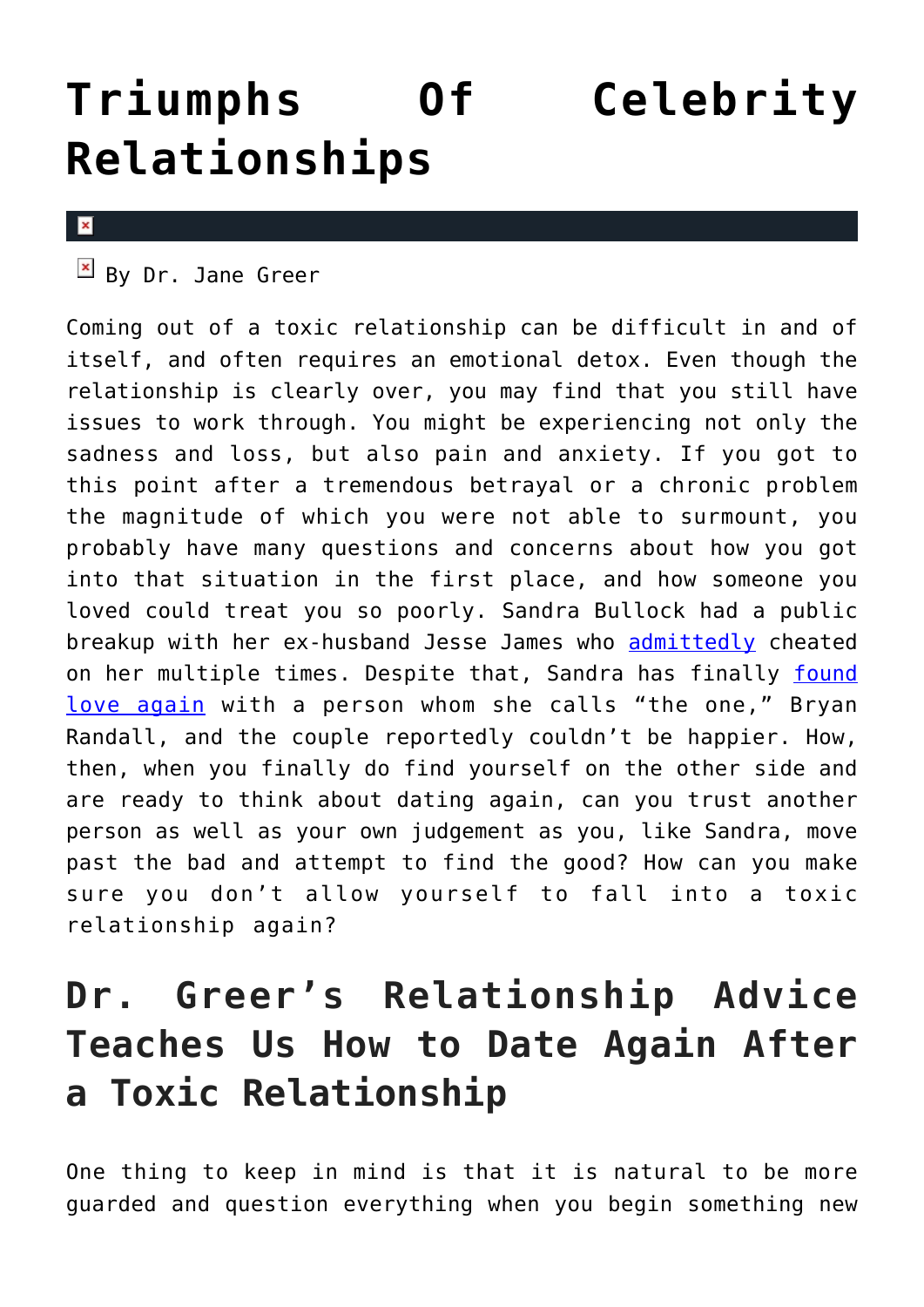after what you have been through. And that is a good thing. Take your time as you get to know someone who has caught your eye. Even if the connection feels comfortable right away, and you experience the temptation to slip into an immediate closeness of constant texting, talking, and even spending the night together, try to resist that at first. Remain your "me" for as long as you can before you jump into being a "we," so you don't shoot past any warning signals. Take inventory: do they call when they say they will? Do they keep the plans you have made? Do they generally seem to be telling you the truth about things, or have you caught them in any lies? Do they have friends, or do they appear to have many past relationships – friendly and romantic – that have ended with all ties cut? Take the time you need to read all the road signs, so to speak, and to stop at all the caution lights so you can get a sense of what's coming down the road. Give yourself a chance to learn who this person really is, instead of making excuses when necessary and allowing them to form in your mind as who you hope they will be. Along these lines, be more selective about who you might let in, let them show you they are worthy of your love. Sit back a little, possibly more than you usually have, and instead of being an open book and freely sharing your past and your hopes for the future, let them take the lead and reveal those things first. That way, you will have a better sense of what you are getting into before you open yourself up to them.

### **Related Link:** [Relationship Advice: Talking Through the Tough](http://cupidspulse.com/130306/relationship-advice-talking-through-tough-times/) [Times](http://cupidspulse.com/130306/relationship-advice-talking-through-tough-times/)

By doing this and taking any red flags that might come up seriously, you can work to head off future betrayals and strengthen your own self-confidence as you evaluate your new potential love interest and decide how much you want to share with them. It will also give you more control. The goal here is to find someone who you can believe in, who has your best interest in mind, and who, ultimately, will not stamp on your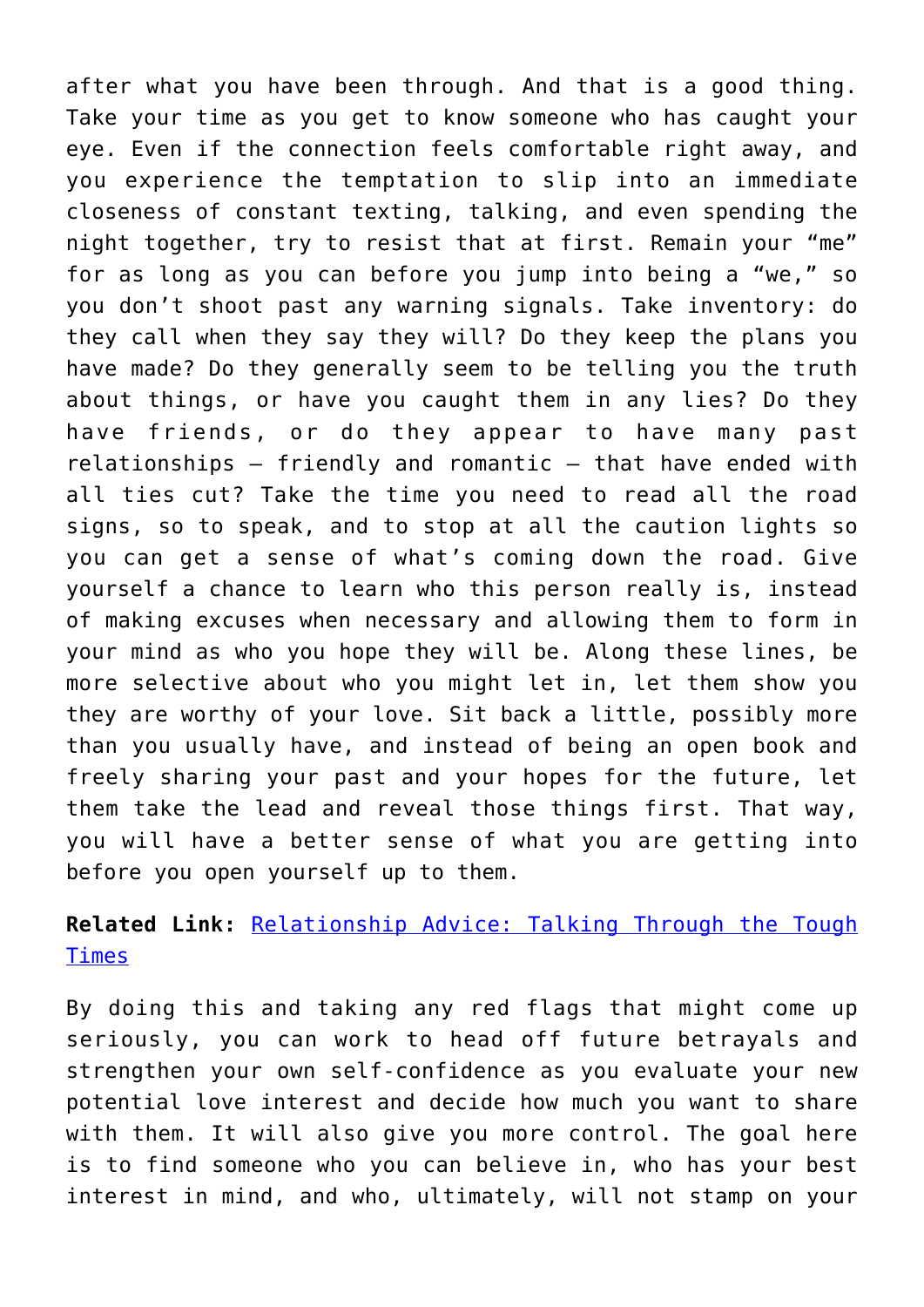heart. Proceed with this expectation, that this is what you deserve and what you will get, and this will help give you more clarity and insight as you begin to date. If you feel secure in yourself, you are much more likely to find someone who will support you rather than undermine you.

**Related Link:** [Relationship Advice: Working Through Your](http://cupidspulse.com/124049/relationship-advice-working-through-heartbreak-dr-jane-greer/) [Heartbreak](http://cupidspulse.com/124049/relationship-advice-working-through-heartbreak-dr-jane-greer/) 

Moving on after a toxic relationship isn't easy, but it is possible, as we saw with Sandra and Bryan. The experience, however terrible it might have been, can be a lesson for you to learn from. Once you can stop thinking of it as a recovery process, and more of a moving beyond process, taking with you all that you now know, you can be stronger and better placed to have a healthier relationship than ever before.

*Please tune in to the Doctor on Call radio hour on [HealthyLife.net](http://www.healthylife.net/) every Tuesday at 2 PM EST, 11 AM PST. First and third Tuesdays are Shrink Wrap on Call, second Tuesdays are HuffPost on Call, and the last Tuesday of the month is Let's Talk Sex! Email your questions dealing with relationships, intimacy, family, and friendships to Dr. Greer at [askdrjane@drjanegreer.com](mailto:askdrjane@drjanegreer.com). Connect with Dr. Jane Greer on Facebook, at [www.facebook.com/DrJaneGreer,](http://www.facebook.com/DrJaneGreer) and be sure to follow [@DrJaneGreer on Twitter f](https://twitter.com/#!/DrJaneGreer)or her latest insights on love, relationships, sex, and intimacy. For more on Dr. Greer, visit [http://www.drjanegreer.com.](http://www.drjanegreer.com/)*

*Read more at http://cupidspulse.com/130352/relationship-advice-estranged-fa mily-members/#vvKW3dZzYwrf17tQ.99*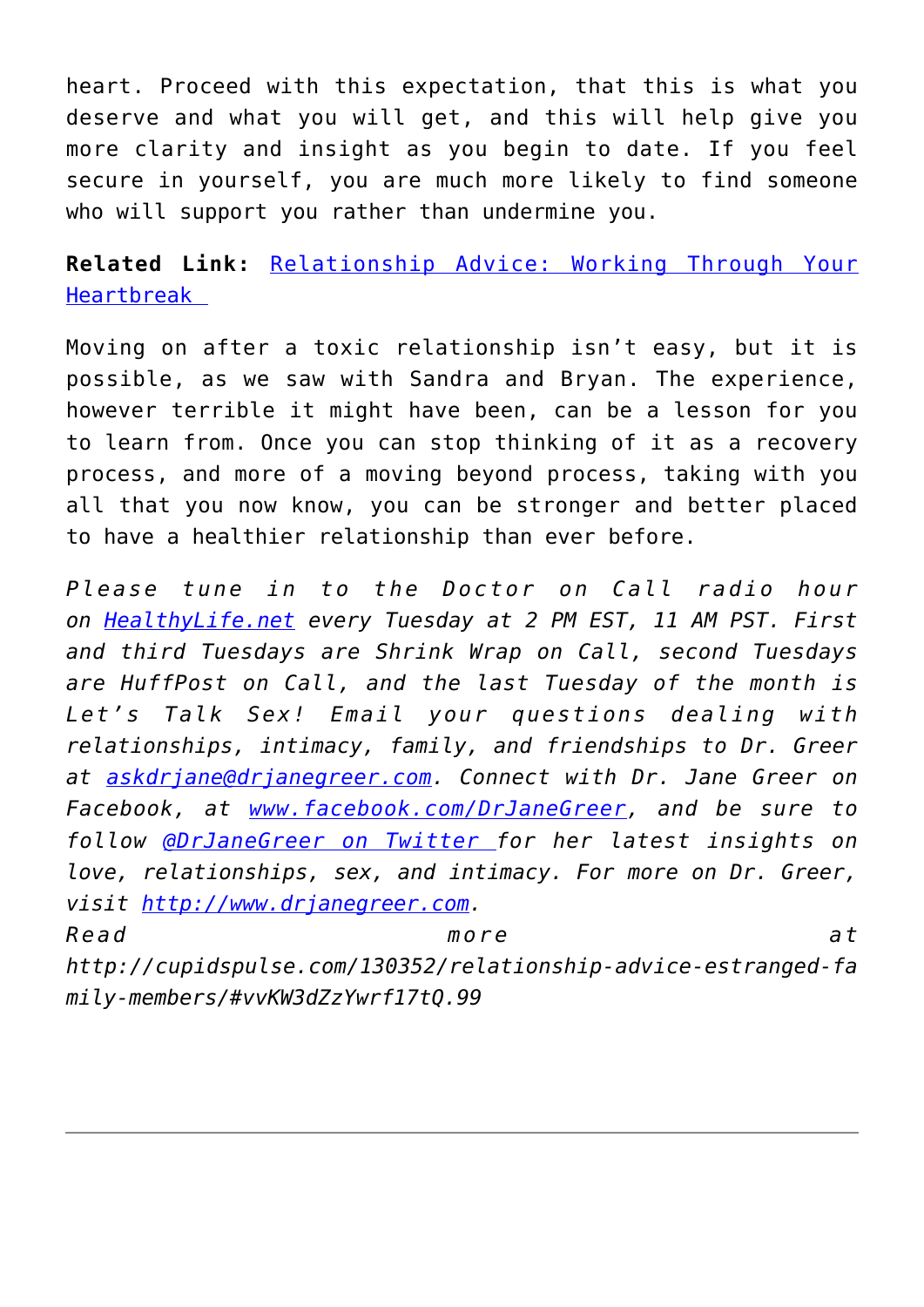# **[Relationship Advice: How to](https://cupidspulse.com/130352/relationship-advice-estranged-family-members/) [Deal With Estranged Family](https://cupidspulse.com/130352/relationship-advice-estranged-family-members/) [Members](https://cupidspulse.com/130352/relationship-advice-estranged-family-members/)**

#### $\mathbf{x}$

 $B$ y Dr. Jane Green

When we think of family, we often have an image of togetherness, but for almost one-fifth of the population that is not the case. Studies have shown that family estrangement affects up to nineteen percent of people. And while it may be fairly common, it is often painful and can interfere with everyday happiness. That can be the case whether it is a child who no longer talks to a parent, a sister who no longer talks to a brother, an aunt who no longer talks to a nephew or any other variation. It can become even more relevant and harder to ignore when a family event takes place such as a big holiday, a wedding, or the birth of a baby because there is the natural desire to share those things with someone who, at least at one time, played a prominent role in your life. This may be what Meghan Markle and Prince Harry are experiencing since they welcomed their first child. She has been publicly estranged from her father, and the arrival of her son might raise questions and emotions about that situation, especially since her father told *The Sun* that he worries he will never meet his new grandson.

## **In this relationship advice, learn how to approach estrangement from your family members.**

There are so many twists and turns that can lead people to a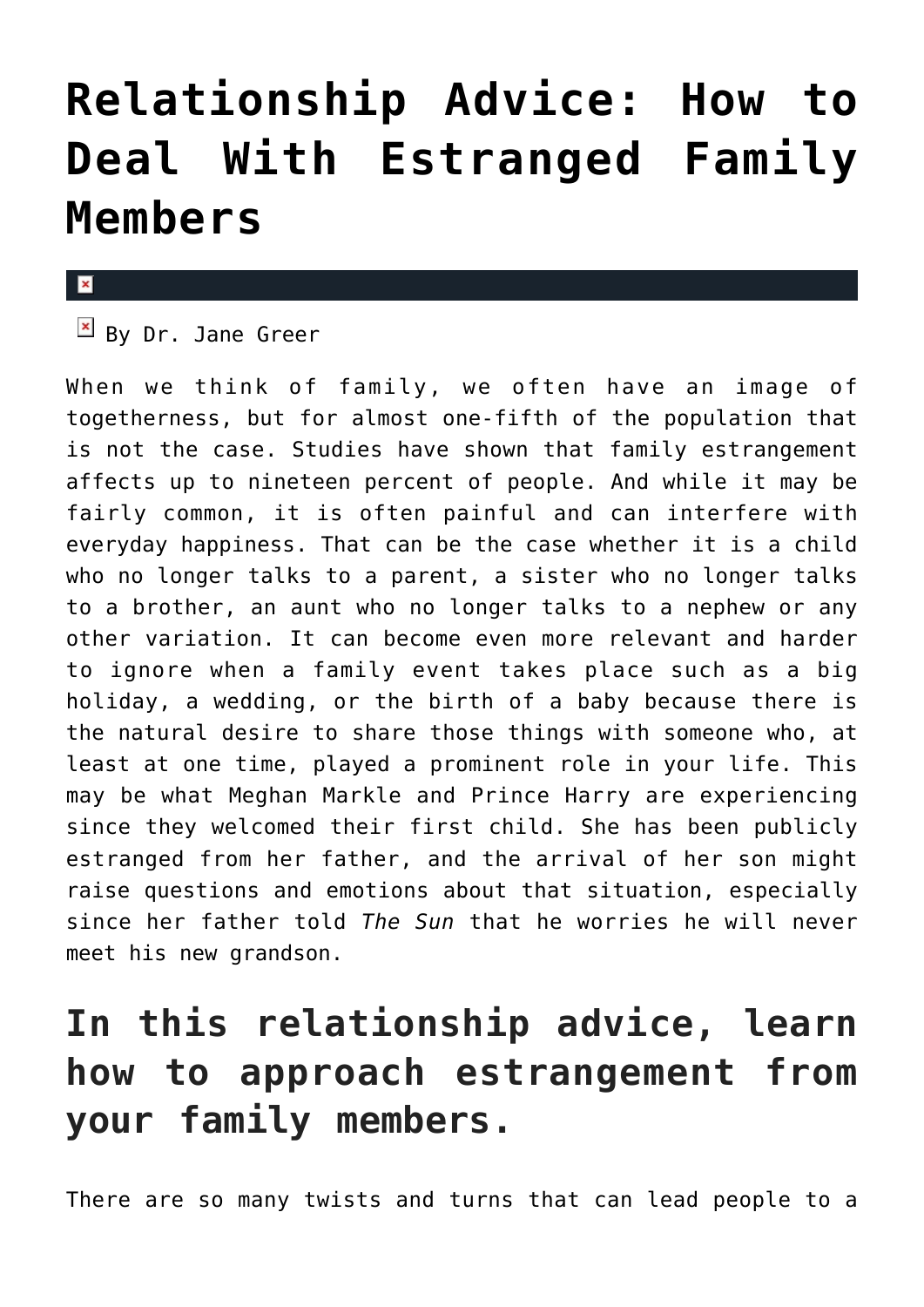place where there is no contact at all. Once that is established, it is often difficult to undo it. Perhaps a long past grievance led you to this place, but it has since been forgotten about or doesn't seem at all as important as it once did. So how do you know if it is the right move for you to use this life event, whatever it might be, as a catalyst to reconnect with family members you are no longer in touch with? And when, on the other hand, should you accept that no matter how much you wish you could reconnect that it is essential to your own health and wellbeing to recognize their limitations and continue to protect yourself emotionally by leaving things as is and not trying to bridge that distance between you? In other words, when is it okay to reach out, and when is it time to let go?

**Related Link:** [Relationship Advice: Should You Elope?](http://cupidspulse.com/128495/relationship-advice-elope/)

If, in fact, there was a misunderstanding, or a family member cut you off with no real explanation and it is a complete mystery to you, these big life events can be a chance to try to clear the air. You can simply say that you know you have not communicated in a long time, but you would like to take this opportunity to attempt to reconcile any disagreements between you. At that point, you can ask if there was something you did to anger the other person, and possibly even move past it. Another scenario in which you might be able to find a meeting place is if you have had repeated grievances – about anything from politics to personal choices to a value clash – and you have not been able to find a middle ground. Might now be a time you can agree to disagree? Is the introduction of a new family member – either through a birth or a wedding – or the celebration of a holiday enough to make you both realize whatever it is you are fighting about isn't so important that you can't put it to the side, respectfully acknowledge each other's differences, and go forward? In those situations, seriously consider if you have more to gain by being able to do this than you would lose by insisting on being right or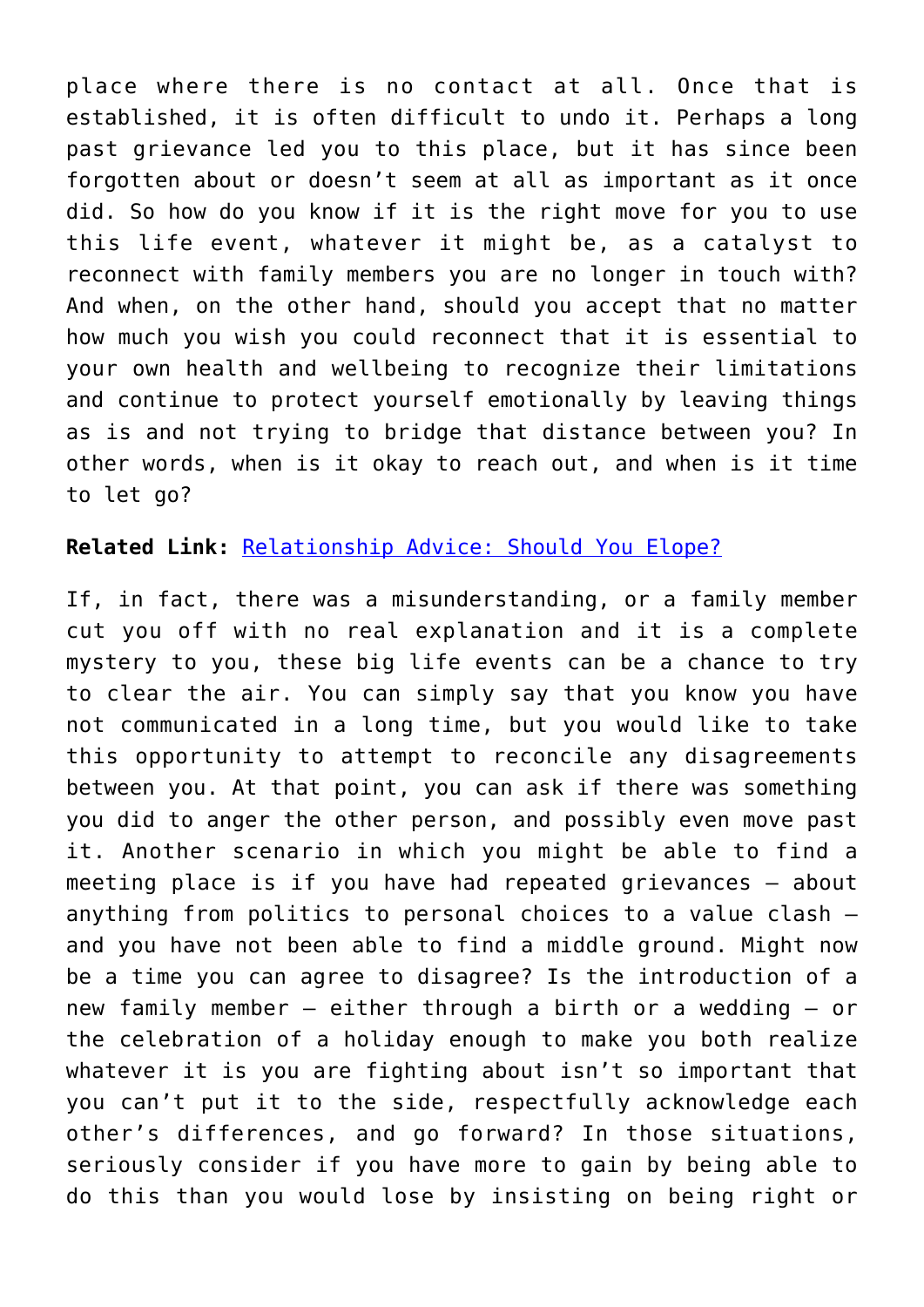refusing to acknowledge that your relative might have their own preference or opinion. You might even be able to learn how to co-exist as a family in spite of your opposing convictions.

#### **Related Link:** [Relationship Advice: The Afterlife Connection](http://cupidspulse.com/127045/relationship-advice-afterlife-connection-dr-jane-greer/)

The times when you really have to ask if it is healthy and a good idea to try to reconnect with an estranged family member are when there has been a clear betrayal. In my book *How Could You Do This To Me? Learning To Trust After Betrayal* I talk about the different types of betrayals. One type is the unaware betrayal in which the person who does it is completely unaware they are doing it. Another type that I call the deliberate betrayal is much more complicated to get beyond. In this case, the person knew they were doing something that could hurt you, but they did it anyway. When this occurs, it is much harder to trust them again. How do you know they won't continue to behave that way and violate your trust another time? If you aren't sure, sometimes the only thing to do is to keep your distance so that despite whatever good news you might have to share, you aren't at risk of opening yourself up and being vulnerable to getting hurt and disappointed again.

Most people don't get to the point of estrangement without serious consideration. In all likelihood, there has probably been more than one issue in the relationship, and you have likely given your relative many opportunities to do better. Even so, it is common to have that continued desire to find your way back to them. Who knows what Meghan will decide to do in the future in terms of involving her father in baby Archie's life. If the reports are correct, he violated her trust more than once, and it might be hard to bridge that gap since that can corrupt the whole foundation of a relationship. Hopefully one way or another she, and you, will be able to find peace and know when it is more important to take care of yourself than to look for a reunion.

*Please tune in to the Doctor on Call radio hour*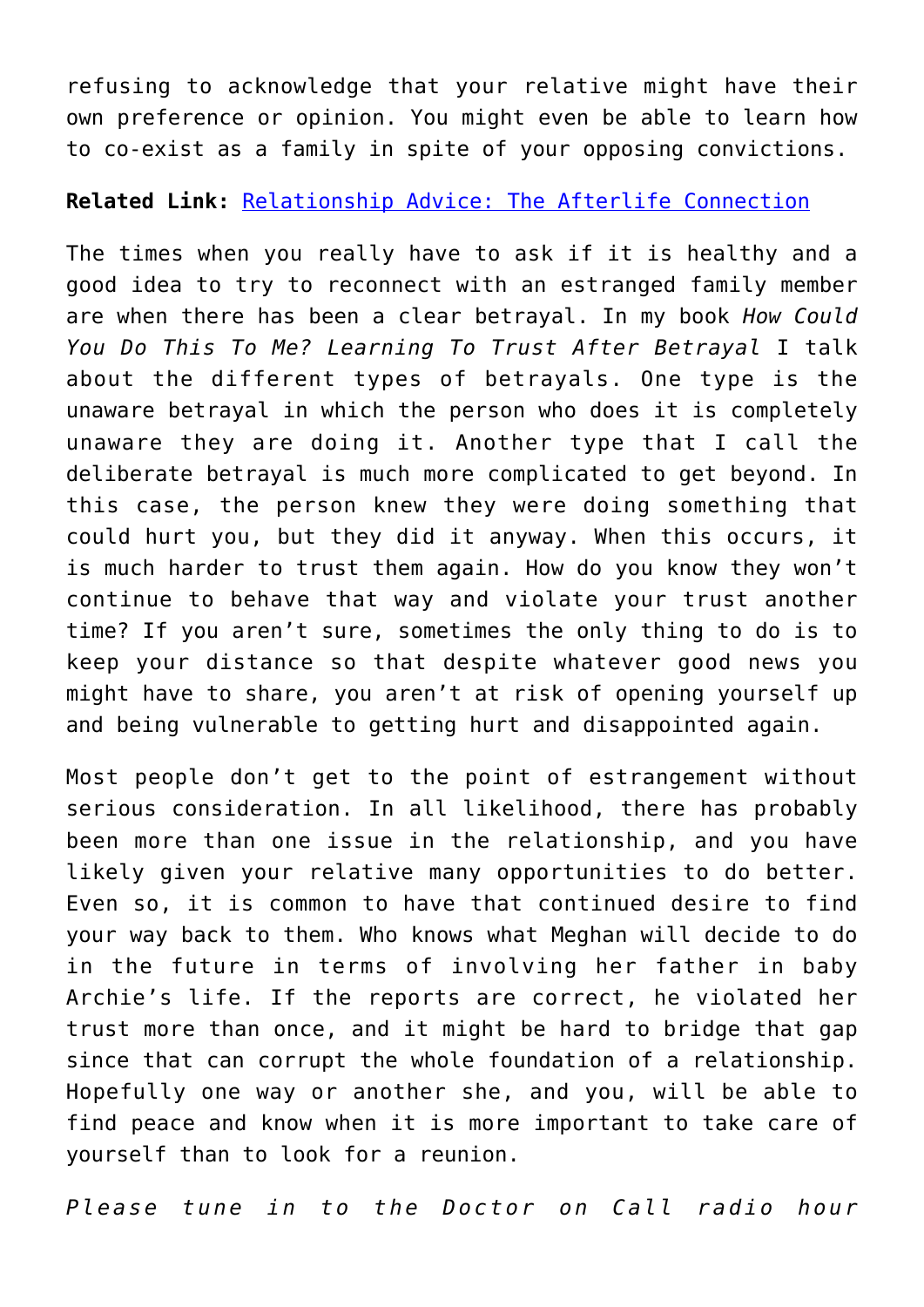*on [HealthyLife.net](http://www.healthylife.net/) every Tuesday at 2 PM EST, 11 AM PST. First and third Tuesdays are Shrink Wrap on Call, second Tuesdays are HuffPost on Call, and the last Tuesday of the month is Let's Talk Sex! Email your questions dealing with relationships, intimacy, family, and friendships to Dr. Greer at [askdrjane@drjanegreer.com](mailto:askdrjane@drjanegreer.com). Connect with Dr. Jane Greer on Facebook, at [www.facebook.com/DrJaneGreer,](http://www.facebook.com/DrJaneGreer) and be sure to follow [@DrJaneGreer on Twitter f](https://twitter.com/#!/DrJaneGreer)or her latest insights on love, relationships, sex, and intimacy. For more on Dr. Greer, visit [http://www.drjanegreer.com.](http://www.drjanegreer.com/)*

# **[Relationship Advice: How to](https://cupidspulse.com/130349/relationship-advice-social-media-after-break-up/) [Approach Social Media Post-](https://cupidspulse.com/130349/relationship-advice-social-media-after-break-up/)[Breakup](https://cupidspulse.com/130349/relationship-advice-social-media-after-break-up/)**

#### $\pmb{\times}$

 $\overline{B}$  By Dr. Jane Greer

It is nearly impossible to do anything privately these days because almost everything is caught on camera and then shared on social media. With that in mind, breaking up and moving on can carry an even heavier and more transparent burden since most steps are documented on Instagram, Facebook, Twitter, or another social media site. For example, John Cena was spotted holding hands with a mystery woman only days after his ex, Nikki Bella, confirmed she's in a relationship with Artem Chigvintsev. All of this played out on the internet. Sometimes the one left behind doesn't feel ready to move on, but when they see their ex out there with a new love they might feel motivated to either try to put themselves out there too or, at the very least, look like they are. This raises the question,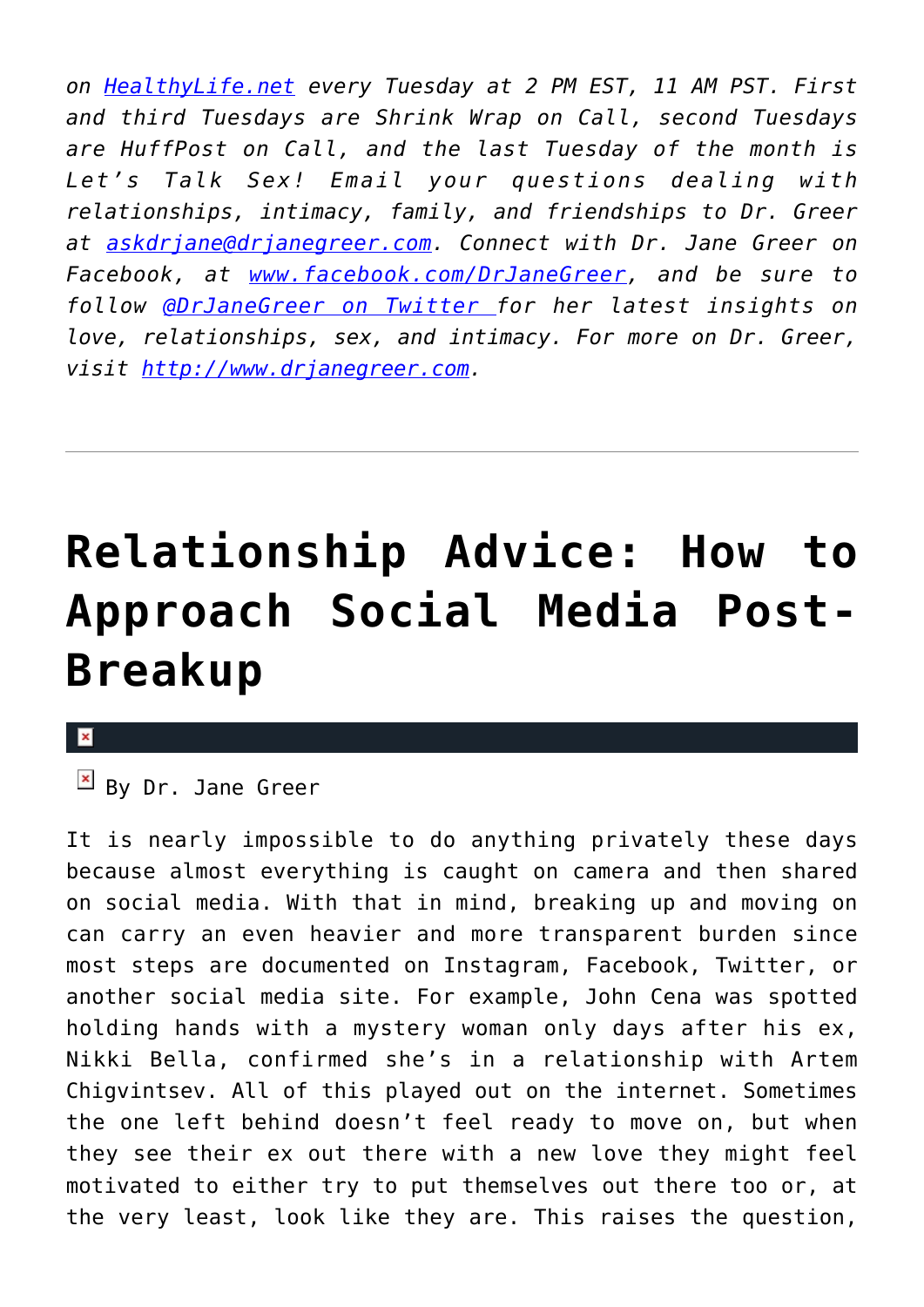is using social media a good choice when trying to get over an old flame?

## **In this relationship advice, we explore how to approach social media after a break-up.**

Seeing your former lover's posts with a new partner often stings, and might push you to actively seek social interaction with other people in an effort to offset the rejection and loneliness you are feeling, or to spark jealousy. Either way, it can be tempting to document your journey and share it for everyone to see, especially your ex. Whatever picture you present will offer a silent confirmation to him or her about how you are doing after the break. For those who are still mourning the loss of a relationship, putting a happy face out there on Instagram and Facebook can be a way to aspire to feel better than you do, a way to paint a picture in which you appear to be over it, no longer sad, and looking ahead to your future beyond your connection to your ex. Whether you are at a rooftop cocktail party, on an actual date, or lounging by a pool, the message you are sending is that you are carrying on and your life is moving along fine without the other person. The truth, though, might be that you would rather be home in your pajamas or are still pining for your lost love. If that is the case these photos can be a way of faking it until you make it. In the same way you might try to put a smile on your face even if you don't feel like it, there is the hope that doing this can help pull you out of your rut and get you back on a better road since it is forcing you to leave the house and be around other people.

**Related Link:** [Relationship Advice: Talking Through the Tough](http://cupidspulse.com/130306/relationship-advice-talking-through-tough-times/) [Times](http://cupidspulse.com/130306/relationship-advice-talking-through-tough-times/)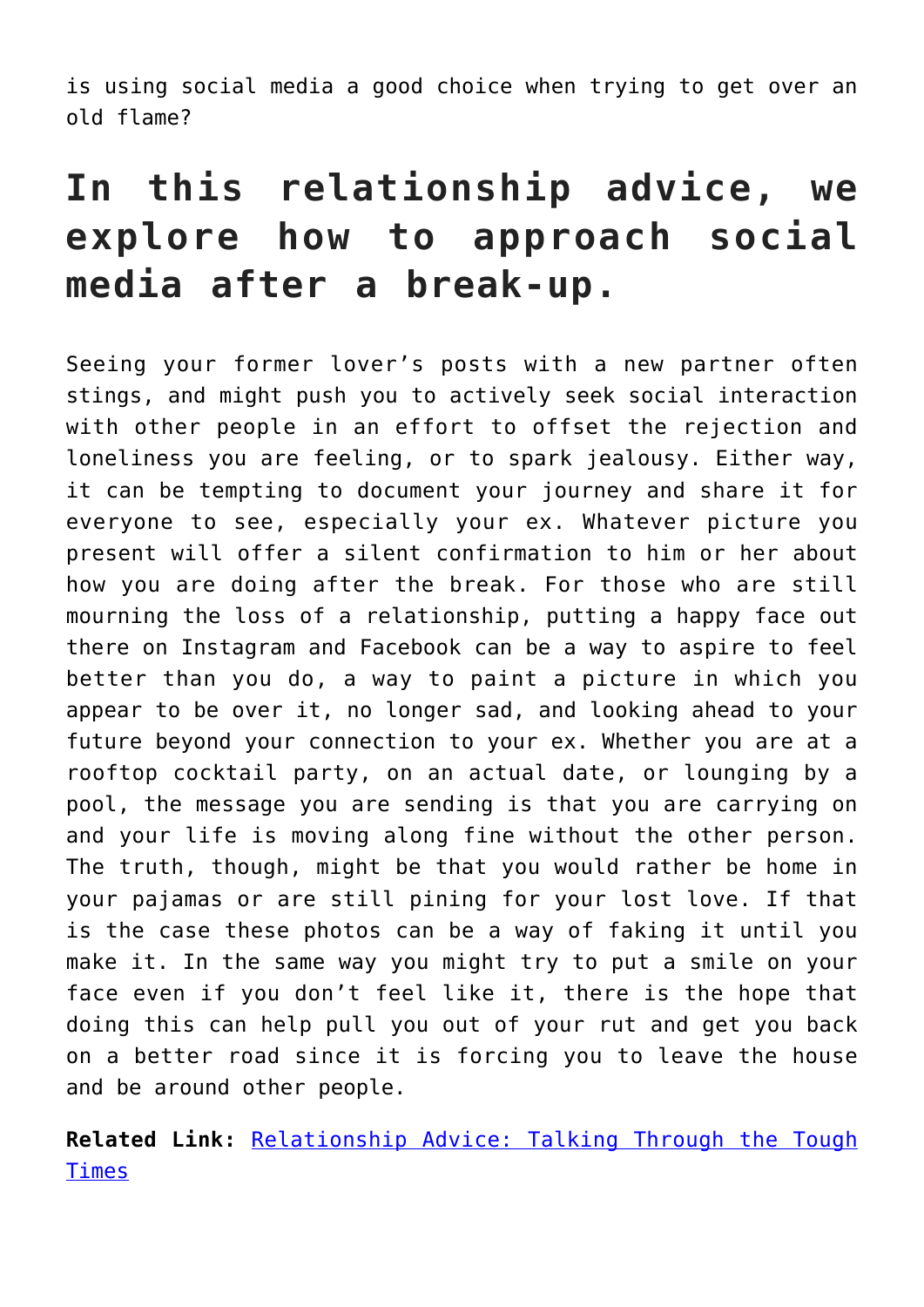Additionally, some may truly be over the breakup, having survived the tornado of it, and are in fact happy now, meeting and dating new individuals. As a result, they may be eager to show off that they are happy and doing all right. But is it okay to present your life publicly in order to let your ex know he or she is in the past and you are now living in your present? Will this be a positive move for you? To what extent do you want to use social media? For some, it can certainly be helpful, but can it also be hurtful?

There are a number of factors to consider when you determine if using social media at this point is the right choice for you. If you have always had a strong online presence, you might not want that to change just because you are suffering through a heartbreak. After all, you have lost a partner, but you don't have to lose your usual connection to the world and feel you have been flung off the map entirely, too. In that case, keeping up with all of that might seem very natural and even help keep some normalcy in your life while you heal. But what if you feel pressure from having to "put on a happy face" and maintain your accounts, and that adds to your feeling more overwhelmed? In that instance, it might not be good for you right now. Along the same lines, putting a fictional story out there of what can look like a fairy tale life might also make achieving it feel even more elusive, and therefore might have the opposite effect of what you are hoping to accomplish, sending you further into despair rather than pulling you out of it.

Keep in mind, also, that when you post publicly you become exposed and open yourself up to all sorts of judgments and comments – anything from someone suggesting you are moving on too soon to making a statement about the way you look. Consider if you will be able to handle this, or if you are already so sensitive and vulnerable that you are at risk of feeling even more bruised by their criticisms and opinions, many of which may be sparked by envy on the part of your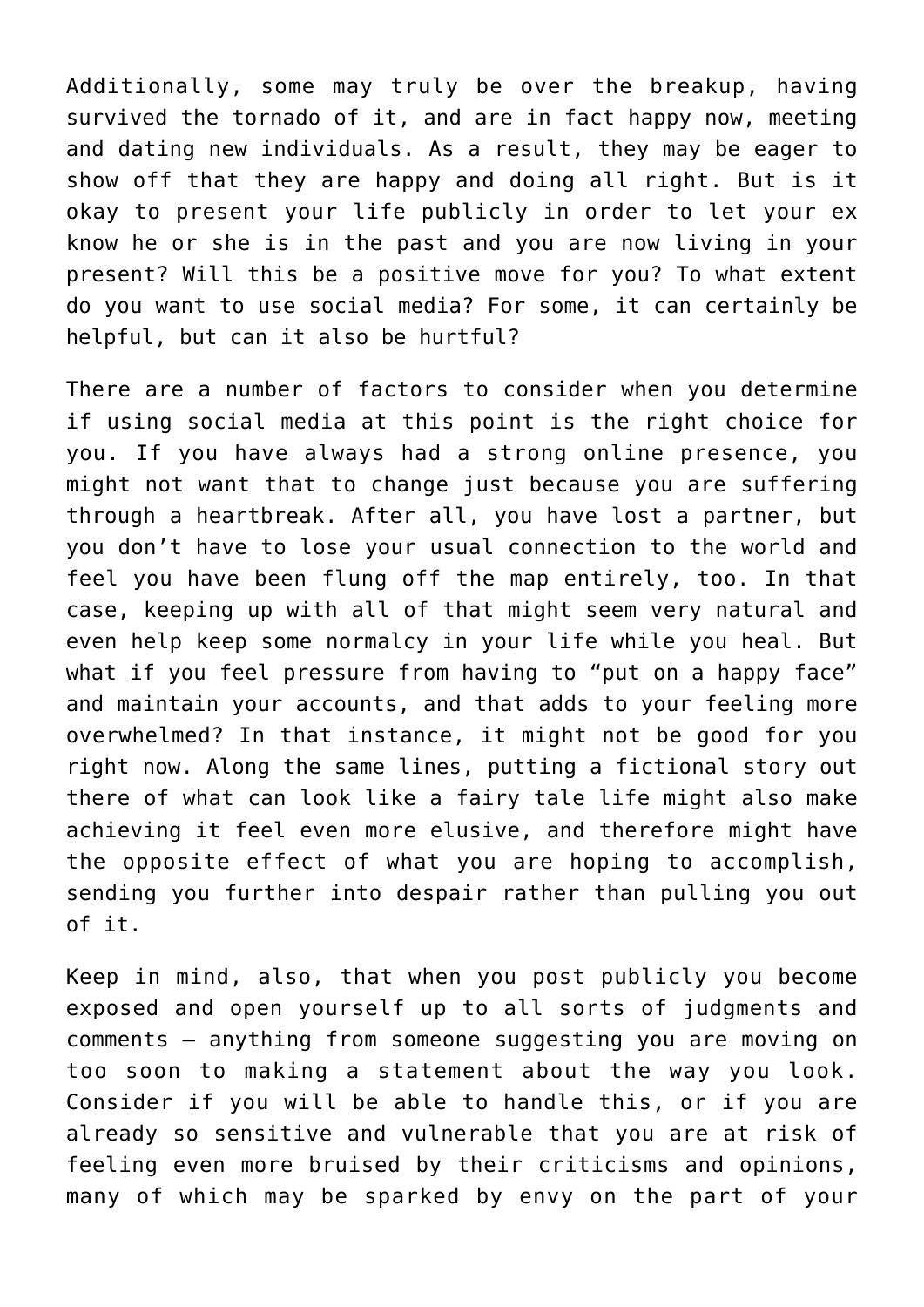followers. It's possible then that opening that door will make you feel worse rather than better. Also, try to determine why you are choosing to put yourself out there in this way, and understanding that might help you decide if you want to follow through with it. Are you doing it to get back at someone who wronged you? Are you hoping to one day reconcile with your ex, and this is a means of showing him or her that you are valuable and strong, and not pathetic without them? Or are you truly recovered and happy to be back out in the world?

### **Related Link:** [Relationship Advice: Can You Handle Sex Without](http://cupidspulse.com/129417/relationship-advice-dr-jane-greer-handle-sex-without-love/) [Love?](http://cupidspulse.com/129417/relationship-advice-dr-jane-greer-handle-sex-without-love/)

Finally, as you move through the murky journey of getting back on your feet, remember that in the same way, your own posts might make you and your life appear better than you may feel or that it actually seems to you, the same could be true for your ex. Much of what you see in their online photos may simply be their own social media front. Keeping this in mind can help offset feeling upset that they seem so happy without you.

The bottom line is that there is no correct answer, it is a matter of what is going to be right for you. Posting may be one of the ways to highlight that you are managing rather than sulking and feeling wounded. Furthermore, if you are no longer in personal contact, social media might be the only way to get the message out there. Ultimately, if it helps you feel better about yourself, gives you true support instead of demeaning statements, and the desire to get good photos mobilizes you off the couch and back out into the world, then this choice might serve you well.

Even if John had no intention of spreading any news, it is sometimes hard to keep it quiet. It seems like he is traveling down a new path without Nikki, whether we hear about it on social media or not.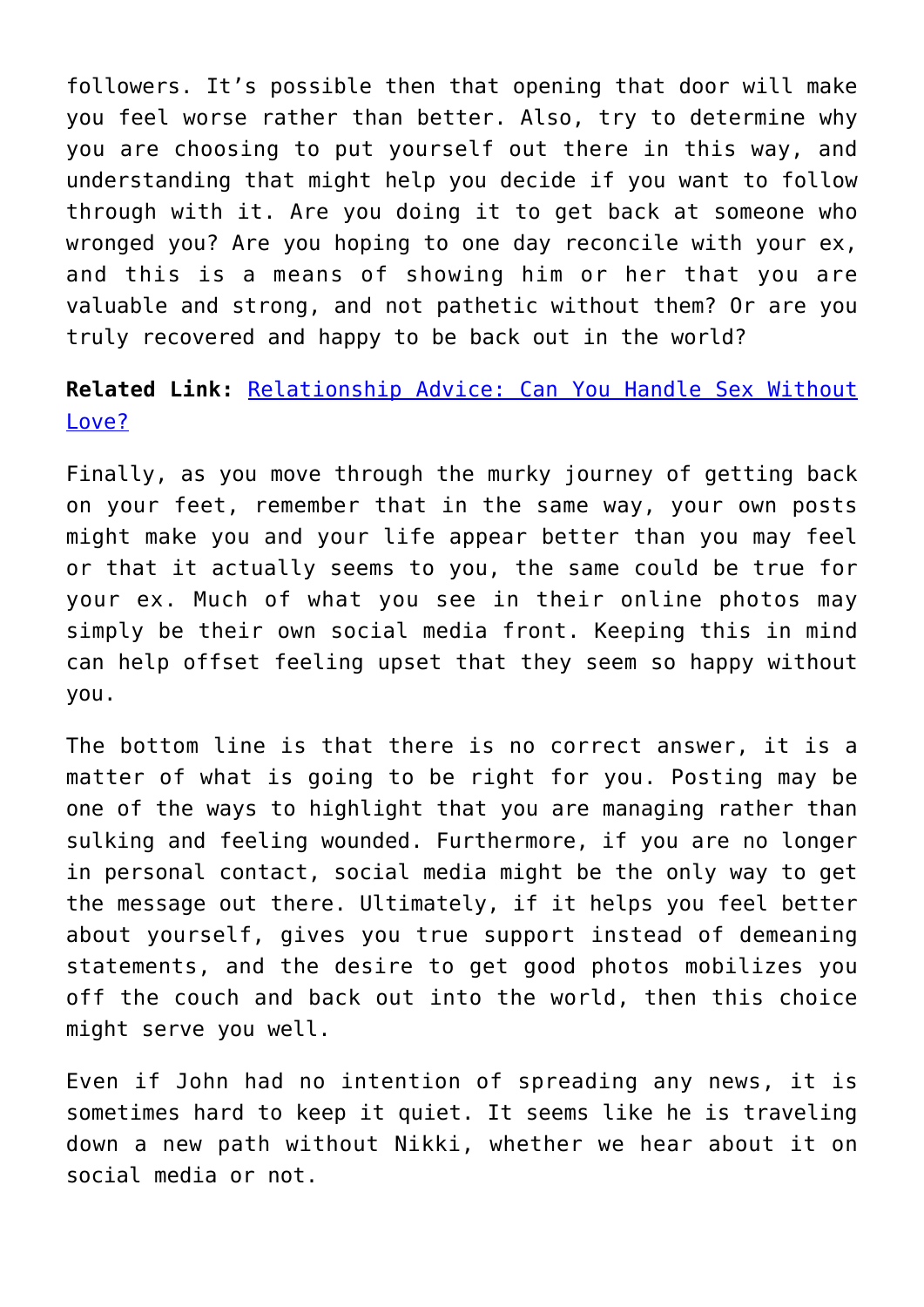*Please tune in to the Doctor on Call radio hour on [HealthyLife.net](http://www.healthylife.net/) every Tuesday at 2 PM EST, 11 AM PST. First and third Tuesdays are Shrink Wrap on Call, second Tuesdays are HuffPost on Call, and the last Tuesday of the month is Let's Talk Sex! Email your questions dealing with relationships, intimacy, family, and friendships to Dr. Greer at [askdrjane@drjanegreer.com](mailto:askdrjane@drjanegreer.com). Connect with Dr. Jane Greer on Facebook, at [www.facebook.com/DrJaneGreer,](http://www.facebook.com/DrJaneGreer) and be sure to follow [@DrJaneGreer on Twitter f](https://twitter.com/#!/DrJaneGreer)or her latest insights on love, relationships, sex, and intimacy. For more on Dr. Greer, visit [http://www.drjanegreer.com.](http://www.drjanegreer.com/)*

# **[Relationship Advice: Talking](https://cupidspulse.com/130306/relationship-advice-talking-through-tough-times/) [Through the Tough Times](https://cupidspulse.com/130306/relationship-advice-talking-through-tough-times/)**

#### $\vert \mathbf{x} \vert$

 $\mathbb{E}$  By Dr. Jane Greer

Sustaining a marriage or an ongoing relationship can be hard, and everybody hits different rough patches along the way where they think they made a mistake choosing their partner and they can't see a lasting future together. Even in what seems like a great connection, there are times when people think they want out. Fortunately, in most cases, they don't act on these heatof-the-minute thoughts, but rather look to find ways to move past them. Neil Patrick Harris and his husband David Burtka recently talked about how they keep their 15-year relationship happy and healthy. The couple, who share 8-year-old twins and got married in September 2014, said that for them it is all about communication. They said they try not to let emotions and disappointments get bottled up, but instead talk through the issues before they become too big to overcome. That's a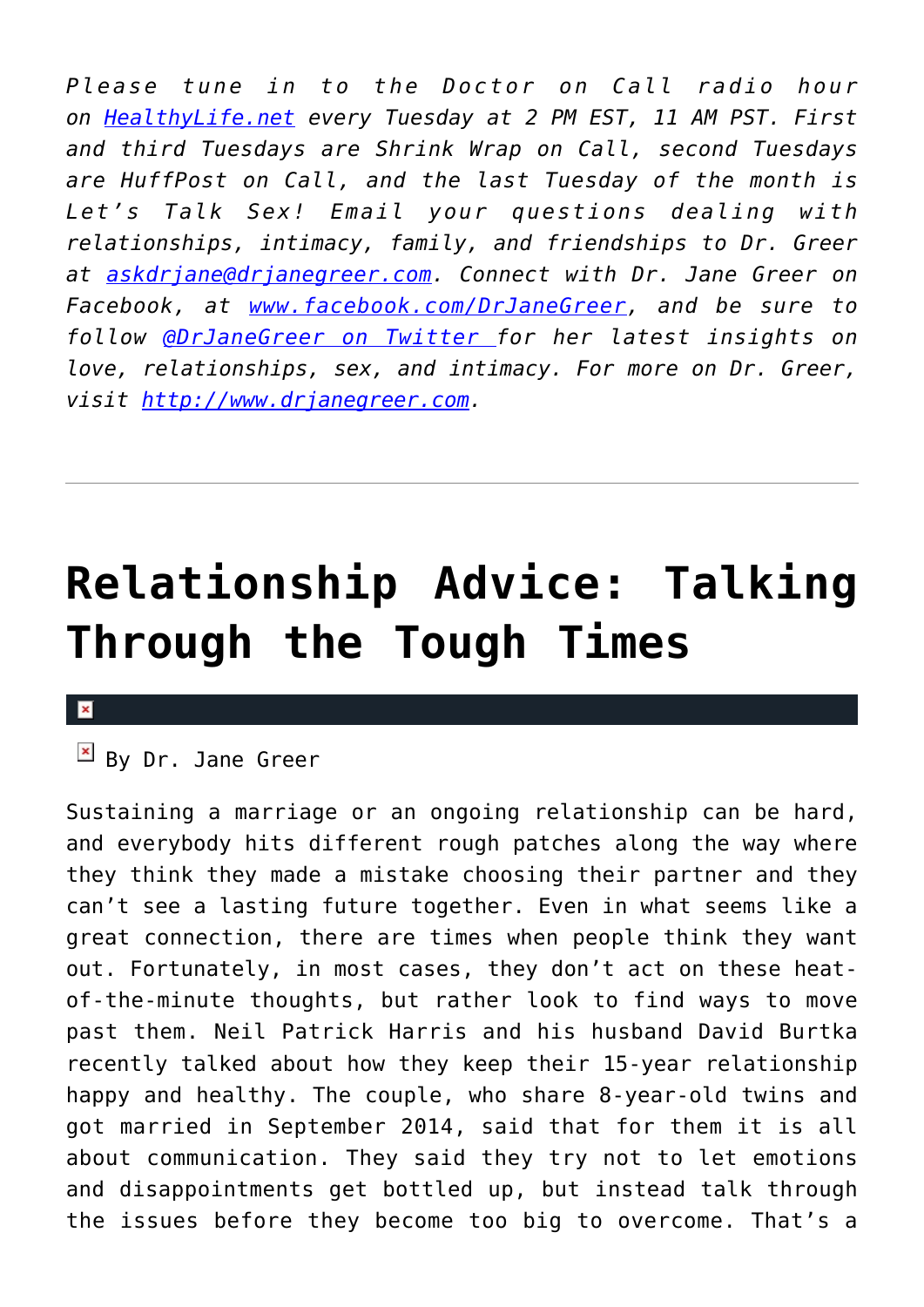good strategy for everyone.

**How can you navigate the potholes you hit in your relationship and get out of them so you don't get stuck, and can instead continue to go the distance and stay on track? Check out this relationship advice from Dr. Jane Greer.**

Often, in the surge of anger, one person may tell the other that it's over and they want out. While they might mean it when they say it, they don't actually intend to follow through and leave or make the other person leave. I call this the Deal Breaker Card, and it gets played when somebody has reached their last nerve and feels a sense of hopelessness that their relationship is ever going to change and get better. While it offers a sense of relief as well as control so they don't feel trapped, and sometimes is meant to intimidate their partner into shaping up and let them know they aren't kidding about how upset they are, it does in fact work against you. In order to get through the tough times, you need to feel like you are a team and have a we're in this together bond. Once you play the Deal Breaker Card, it is going to shake the foundation of your union and create anxiety and insecurity for your significant other. Your partner is now going to focus on – wow, we can be broken – which can deplete the trust you share and might make your partner no longer feel safe with you, which can get in the way of being able to focus on the issues to make the changes necessary to improving the relationship. It takes away from the sense of being a team, the idea that you can get through anything. Instead of strengthening your sense of resilience, it divides you and can make it harder to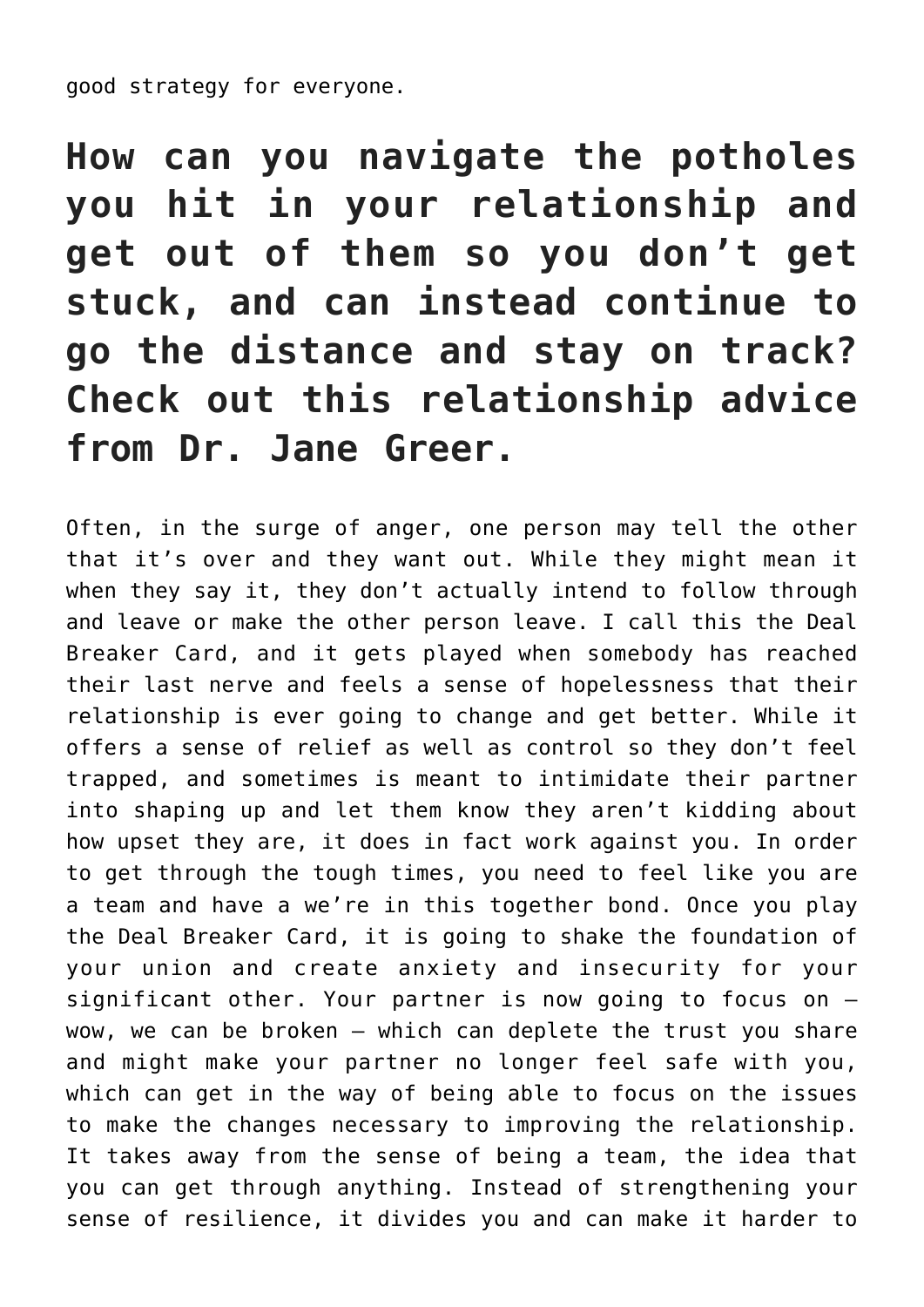get through the conflict. So while you may feel like telling your partner that's it, I'm out, we're through, avoid playing the Deal Breaker Card. Think it, but don't say it. What you might say is that sometimes you feel hopeless about your relationship going forward and you wish it can get better, which makes room for your partner to feel encouraged and work with you to make that happen. Take Neil and David's lead and acknowledge that you are at a fragile place and talk about how you will be able to get beyond it and endure over time. Discuss what you are facing, knowing that the problems in front of you are real and in order to stay together you should try to do your best to talk through them. Instead of playing the Deal Breaker Card, use that anger to consider seeking the help of a counselor, or make a clear effort to work harder to listen to each other. See it as a chance to pay more attention to your mutual needs so whatever argument you are having doesn't bring you to the end of the road.

### **Related Link:** [Relationship Advice: Can You Handle Sex Without](http://cupidspulse.com/129417/relationship-advice-dr-jane-greer-handle-sex-without-love/) [Love?](http://cupidspulse.com/129417/relationship-advice-dr-jane-greer-handle-sex-without-love/)

Another thing to be aware of is what I call Love You, Mean It, Hate You, Mean It moments. I talk about these in my book What About Me? Stop Selfishness From Ruining Your Relationship, and most couples deal with these at one time or another. No matter how much you love your partner, at some point he or she is going to do something that angers, frustrates, or disappoints you and, when that happens, you might feel like you actually hate them. This is totally normal, it's the natural ambivalence that is a part of every relationship. It often surprises people because when they fall in love they typically imagine that is how they will always feel for each other and they can't imagine ever having feelings of hate for the other person. However, as I explain in my book, most loving feelings in an adult relationship are conditional and subject to how you treat each other. Loving gestures beget loving feelings, and the same goes for negative behavior. With that in mind,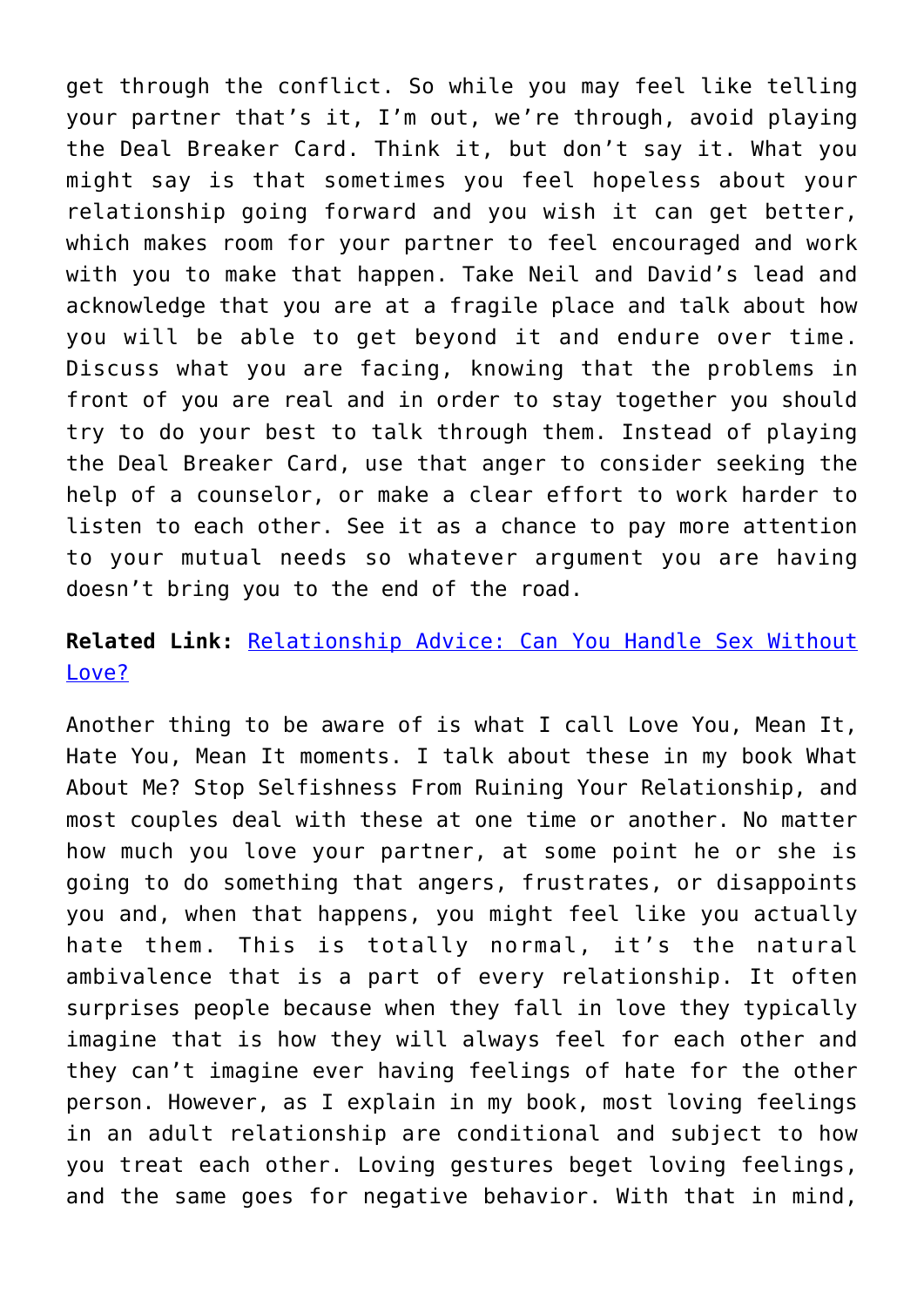accept it and use it as a tool to acknowledge your anger and disappointment. You might even consider developing a shorthand in which you say, Hate You, Mean It, just to let each other know when one of you has done something upsetting. Neil and David joked about using tasers to get through to each other, which is a variation on this theme. Keep in mind that you always want to balance out the Hate You, Mean It moments with the Love You, Mean It moments so you can focus on the positive.

#### **Related Link:** [Relationship Advice: Should You Elope?](http://cupidspulse.com/128495/relationship-advice-elope/)

There is no question that maintaining a solid relationship is challenging and requires prioritizing each other along with truly listening and sharing your time and attention. This is what Neil and David say has gotten them through and continues to keep them on solid ground. That, and a little humor such as their kidding about the tasers always helps. Hopefully, if you find yourself wanting to play the Deal Breaker Card or being flooded in a Hate You, Mean It moment you will be able to take a step back and remember why you fell in love with this person in the first place, so that you can sprinkle some Love You, Mean It moments and therefore make it worth the trouble to try to find your way to those feelings again.

*Please tune in to the Doctor on Call radio hour on [HealthyLife.net](http://www.healthylife.net/) every Tuesday at 2 PM EST, 11 AM PST. First and third Tuesdays are Shrink Wrap on Call, second Tuesdays are HuffPost on Call, and the last Tuesday of the month is Let's Talk Sex! Email your questions dealing with relationships, intimacy, family, and friendships to Dr. Greer at [askdrjane@drjanegreer.com](mailto:askdrjane@drjanegreer.com). Connect with Dr. Jane Greer on Facebook, at [www.facebook.com/DrJaneGreer,](http://www.facebook.com/DrJaneGreer) and be sure to follow [@DrJaneGreer on Twitter f](https://twitter.com/#!/DrJaneGreer)or her latest insights on love, relationships, sex, and intimacy. For more on Dr. Greer, visit [http://www.drjanegreer.com.](http://www.drjanegreer.com/)*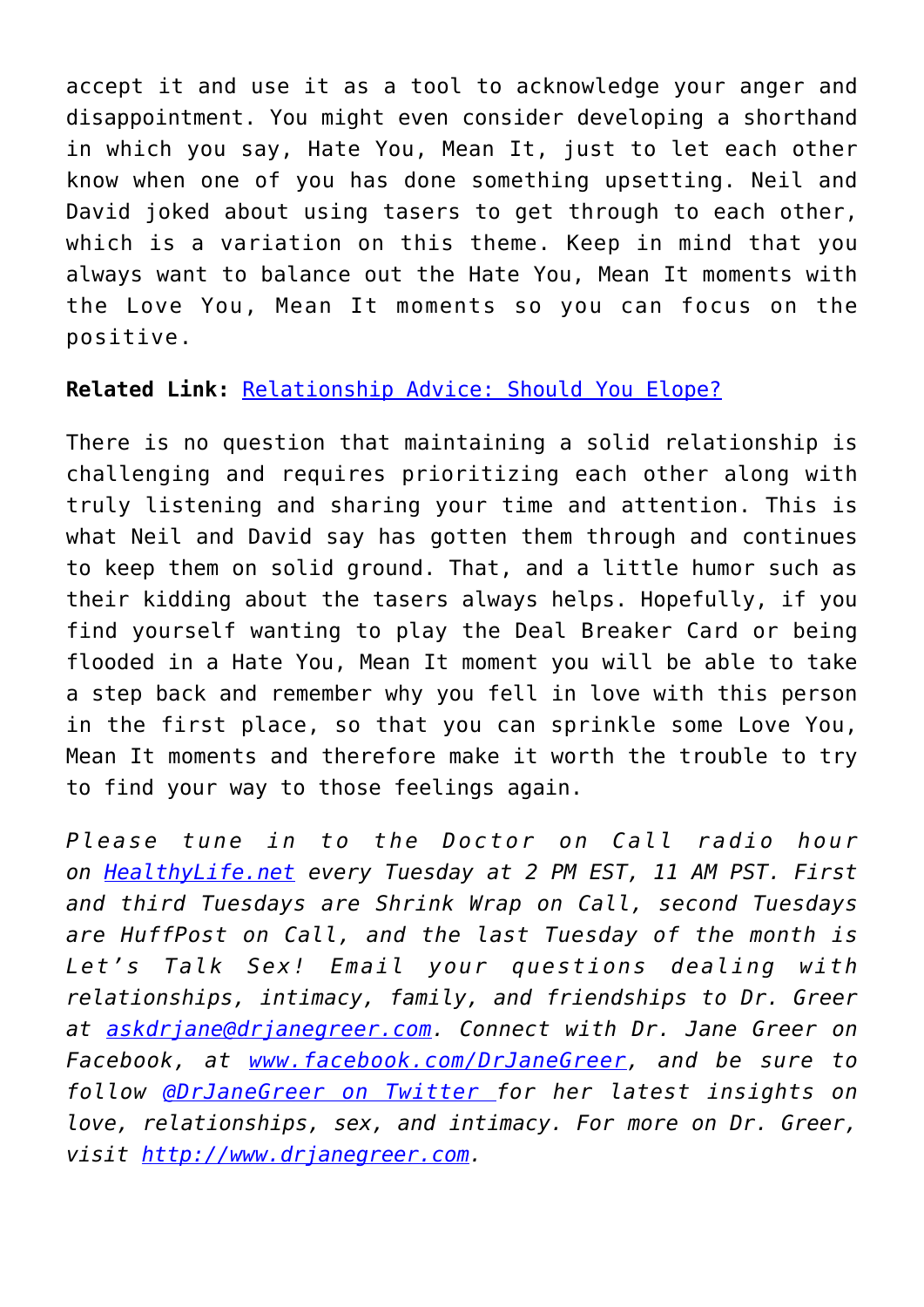## **[Relationship Advice: Can You](https://cupidspulse.com/129417/relationship-advice-dr-jane-greer-handle-sex-without-love/) [Handle Sex Without Love?](https://cupidspulse.com/129417/relationship-advice-dr-jane-greer-handle-sex-without-love/)**

#### x

 $\boxed{\times}$  By Dr. Jane Greer

As women strive for equality, they are exercising their freedom of sexual expression more and more, which for many might mean a choice to have casual sex. However, with that freedom and choice comes great responsibility, and the important task of taking care of your emotional self and wellbeing. That is possible only once you know what you want and can tolerate, and, when it comes right down to it, if you can handle sex without love. Diane Von Furstenberg spoke about her fling with Richard Gere, saying it was just a "f\*\*k," which is how she wanted it to be. While it is more common for men to have sex and keep it just about the physical connection, with few or no feelings of intimacy involved, women regularly struggle with separating the two. Often emotions come into play despite their best intentions, since so often women feel most vulnerable when they are in intimate situations and often literally are and symbolically feel naked. So how can you know if you can handle a fling with no strings attached?

### **With this relationship advice, learn if you can handle a fling without love.**

By challenging the stereotypes that have confined and limited women for so long, you can consider your sexual identity and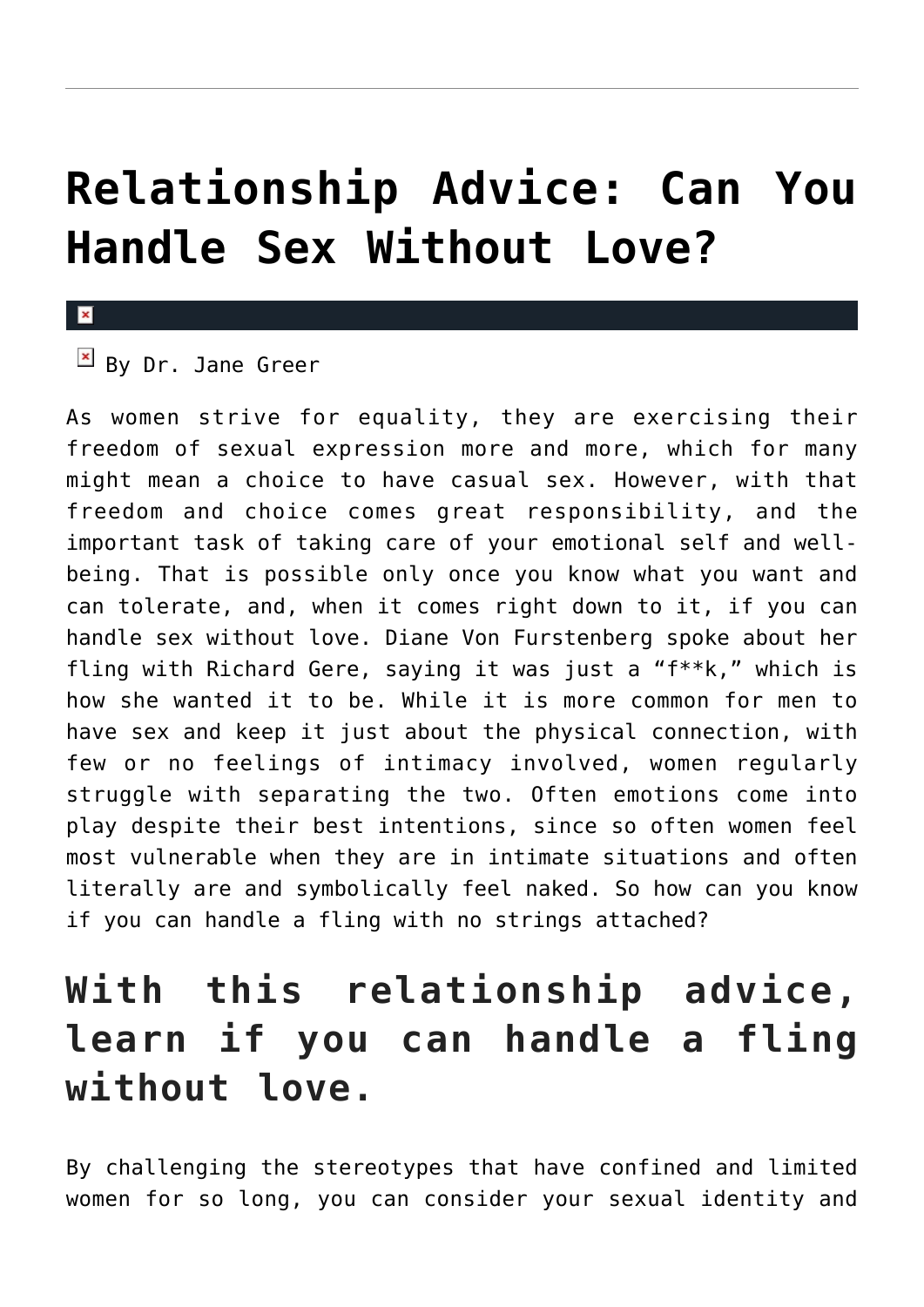what it means to you in terms of your happiness and your sexual esteem, and what might give you the most pleasure and fulfillment. Sometimes that might mean indulging in a purely physical romp with someone. That can happen if, for example, you want to sleep with someone you just met, because you are on vacation and want a brief romantic escapade, or you are at a wedding and want a one night stand. Furthermore, you may have just gotten out of a long relationship and aren't ready to jump back in to a serious commitment, so casual sex might seem appealing. If you find yourself facing any of these scenarios, ask yourself if you will be okay if you never hear from this person again. Or if you begin to feel connected but they aren't interested in anything more than the sex, will you be able to disengage without experiencing a great loss? The most important thing to consider is how you will feel when it's over. The key is to be able to enjoy the experience, and have it enhance your self-esteem.

### **Related Link:** [Relationship Advice: Will Your Perfect Partner](http://cupidspulse.com/126956/relationship-advice-perfect-partner-vision-become-reality/#more-126956) [Vision Become Reality?](http://cupidspulse.com/126956/relationship-advice-perfect-partner-vision-become-reality/#more-126956)

Sometimes the only way to know if it is going to work for you is to take a chance, jump in and see where you land. You know best what your Achilles' heel might be, and if there is a chance you could come out of it with a big emotional ouch because you may find it hard to let go, this might not be the right move for you. With that in mind, if you are in the driver's seat you can give yourself the permission to say yes to your desires and feel empowered by them when it comes to your sex life decisions. The essential thing to be aware of is that whatever your action may be you are doing it by choice, one that you are making for yourself with full awareness of the consequences, and thereby can feel confident about. In this way, you will be a woman who takes charge, is in control, knows what you want as well as what you don't want, and will be better able to build your inner security which will reflect in your general wellbeing.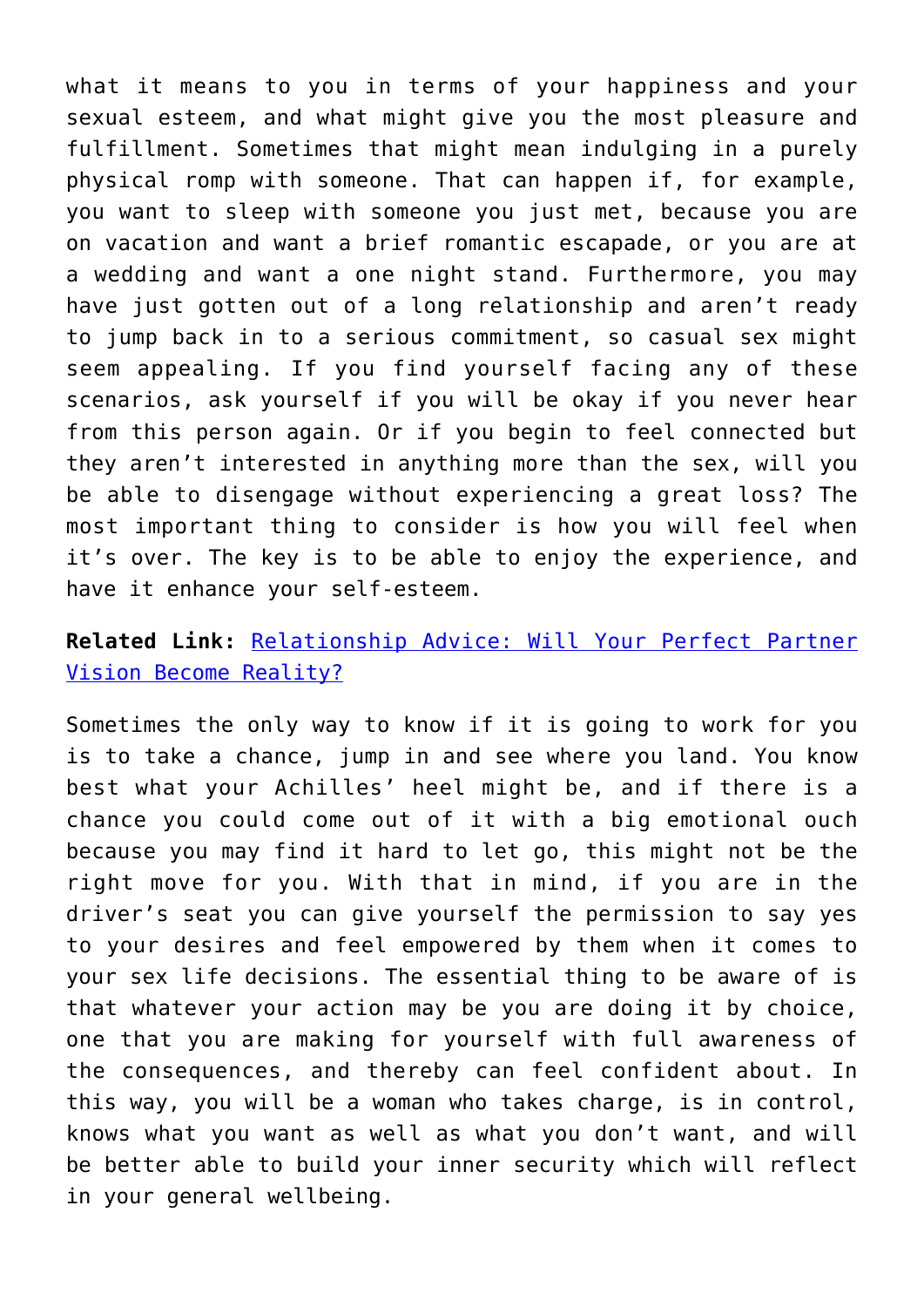#### **Related Link:** [Relationship Advice: Should You Elope?](http://cupidspulse.com/128495/relationship-advice-elope/#more-128495)

For Diane, it was simply about getting physical. It requires clarity, like she had, to know from the start that you'll be fine if nothing more develops from your sexual encounter. If you are able to take an inventory and determine where your tender spots are, thereby avoiding heartbreak, hopefully you will be able to keep it light and fun. In the end, knowing what you can handle is the best indication of whether or not a sexual rendezvous without a commitment will be a positive or negative in your life. If you tend to get attached quickly and are very sensitive to rejection, just sex might not be for you. You want to be your best protector. When it comes to casually getting between the sheets and thinking about how you'll feel after, trust your gut.

*Please tune in to the Doctor on Call radio hour on [HealthyLife.net](http://www.healthylife.net/) every Tuesday at 2 PM EST, 11 AM PST. First and third Tuesdays are Shrink Wrap on Call, second Tuesdays are HuffPost on Call, and the last Tuesday of the month is Let's Talk Sex! Email your questions dealing with relationships, intimacy, family, and friendships to Dr. Greer at [askdrjane@drjanegreer.com](mailto:askdrjane@drjanegreer.com). Connect with Dr. Jane Greer on Facebook, at [www.facebook.com/DrJaneGreer,](http://www.facebook.com/DrJaneGreer) and be sure to follow [@DrJaneGreer on Twitter f](https://twitter.com/#!/DrJaneGreer)or her latest insights on love, relationships, sex, and intimacy. For more on Dr. Greer, visit [http://www.drjanegreer.com.](http://www.drjanegreer.com/)*

# **[Relationship Advice: Should](https://cupidspulse.com/128495/relationship-advice-elope/) [You Elope?](https://cupidspulse.com/128495/relationship-advice-elope/)**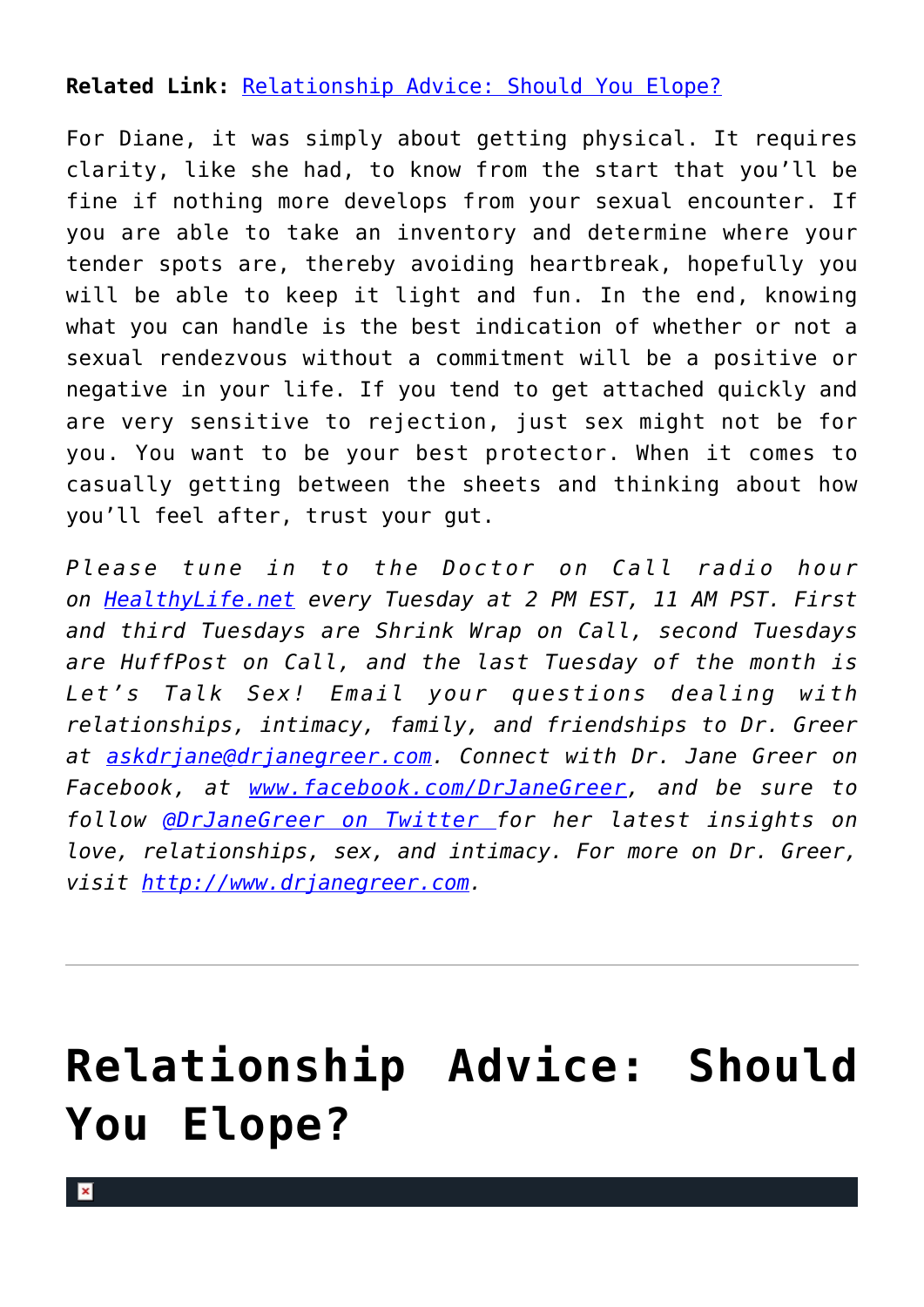### $\overline{B}$  By Dr. Jane Greer

Planning a wedding can be exciting, but it can also be an enormous undertaking once you become immersed in all the details. From choosing a maid of honor and whatever number of bridesmaids you have agreed upon (and trying not to offend anyone with your choices), to the flowers and the cake, not to mention the seating arrangements, it can be a lot to deal with. That's why, in the midst of it all, people often begin to wonder if they should elope. For some, it is just a joke, something to say when all they really want to do is get a break from thinking about the dress and the photographer and where Aunt Fran is going to sit. For others it can be the right choice. Actress Gina Rodriguez said she almost married her fiance Joe LoCicero after this year's Golden Globes, gushing about getting caught up in the excitement and the beauty of the dress she had on, and saying it could have happened that night if she hadn't had to work the next day.

## **In this relationship advice, find out if eloping is the right choice for you.**

Of course, that is a perfect example of how eloping can happen if you get swept away by a moment of love and romance. To those who just met or consider getting married after a drunken night in Las Vegas, caught up in the passion and spontaneity, waiting a bit to get to know each other may be a better idea. But many people who are deep into a relationship and are sure they want to spend the rest of their lives together also consider eloping for a variety of reasons. There is a certain practicality to avoiding a big wedding, especially if people don't have the money to spend on a lavish reception. Or, they might not want to burden their family with a huge bill. Along the same lines, a couple might decide they would rather spend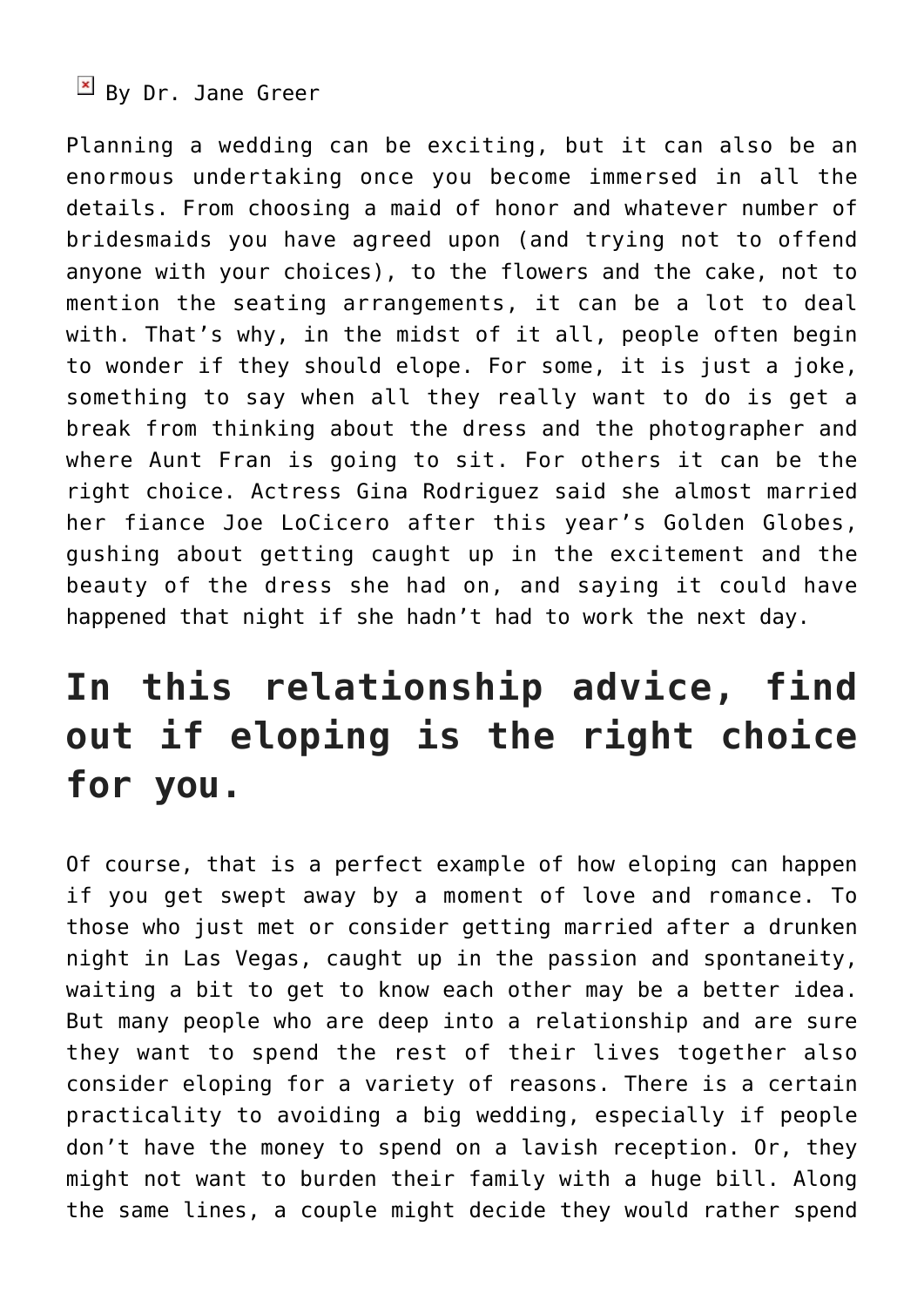the money on something else, such as a honeymoon or to use as the down payment for a house. Finally, since so much family history and baggage can come along with the elements of a big wedding, the future bride and groom may simply want to avoid possible criticism, judgement, or blame for the particular choices they might make, and thereby not have to feel guilty because of the disapproval. While the two options have their merits and cons, it's important that both partners are on the same page about when and how to tie the knot. So how can you know if eloping is the right choice for you?

#### **Related Link:** [Relationship Advice: Can You Cheat Jealousy?](http://cupidspulse.com/116711/relationship-advice-cheat-jealousy-dr-jane-greer/)

The most important question to ask yourself as you make this decision is will you or your partner be disappointed in any way if you forgo the traditional route? Some people fantasize about a big white wedding for their entire lives – a time when they might feel like a princess or a prince – and imagine having pictures documenting it to look at for decades to come. Others have been leafing through bridal magazines for years and have already chosen the style of dress they want to wear down the aisle. And still others may have imagined it as a time to gather all their fraternity brothers for a reunion. If this is the case for either one of you, eloping might not be the best choice. Talk about it and try to make sure there won't be one single regret looming out there, but only happiness for what lies ahead.

#### **Related Link:** [Relationship Advice: The Afterlife Connection](http://cupidspulse.com/127045/relationship-advice-afterlife-connection-dr-jane-greer/)

The bride and groom are not the only ones who have emotions wrapped up in the monumental event. With that in mind, consider also if there are family members who might be let down if you decide to have a small, private ceremony at City Hall. Did your mother always dream of this moment? Did your uncle for whom you are named always imagine what he would say during the speech he hoped to give one day? Think about what is most important to you as far as keeping the peace or having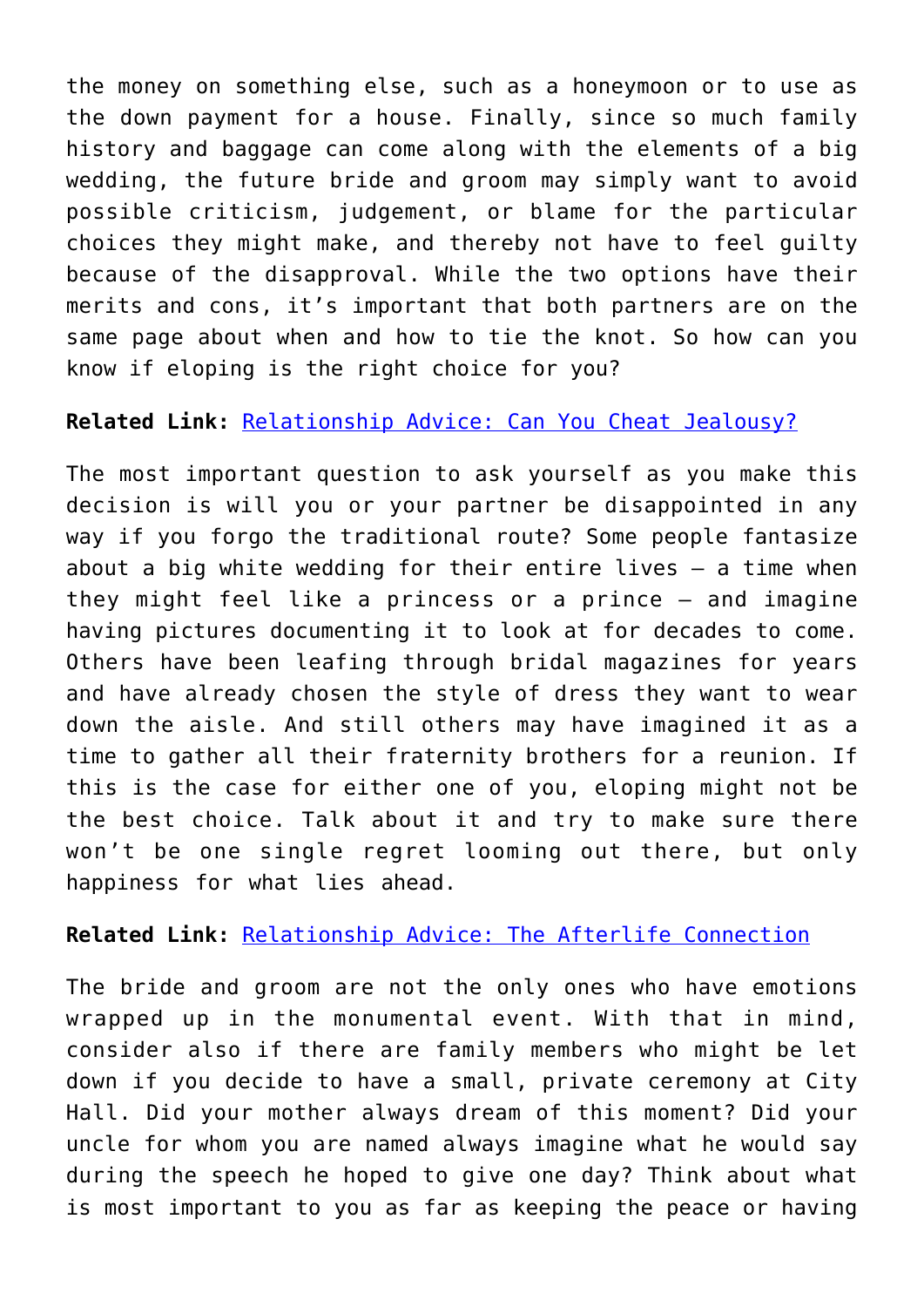your life start together on your own terms, and how much you are willing to deal with to achieve that. If you do choose to elope, keep those family members in mind and see what you can do to appease them and make them understand that for you this is a gain and not a loss of any kind. Even if you elope and choose to make the ceremony your own, you can still throw a celebratory party and invite everyone at any time.

If in the end it feels like there would be no regrets, nothing that you imagine you might wish you had done down the road, and you are eager to begin your life together and not spend a lot of time or money getting to that point, then eloping might be the perfect choice for you. Who knows how Gina and Joe will end up tying the knot in the end, but they certainly aren't alone if at times they think they could just elope.

*Please tune in to the Doctor on Call radio hour on [HealthyLife.net](http://www.healthylife.net/) every Tuesday at 2 PM EST, 11 AM PST. First and third Tuesdays are Shrink Wrap on Call, second Tuesdays are HuffPost on Call, and the last Tuesday of the month is Let's Talk Sex! Email your questions dealing with relationships, intimacy, family, and friendships to Dr. Greer at [askdrjane@drjanegreer.com](mailto:askdrjane@drjanegreer.com). Connect with Dr. Jane Greer on Facebook, at [www.facebook.com/DrJaneGreer,](http://www.facebook.com/DrJaneGreer) and be sure to follow [@DrJaneGreer on Twitter f](https://twitter.com/#!/DrJaneGreer)or her latest insights on love, relationships, sex, and intimacy. For more on Dr. Greer, visit [http://www.drjanegreer.com.](http://www.drjanegreer.com/)*

# **[Relationship Advice: The](https://cupidspulse.com/127045/relationship-advice-afterlife-connection-dr-jane-greer/) [Afterlife Connection](https://cupidspulse.com/127045/relationship-advice-afterlife-connection-dr-jane-greer/)**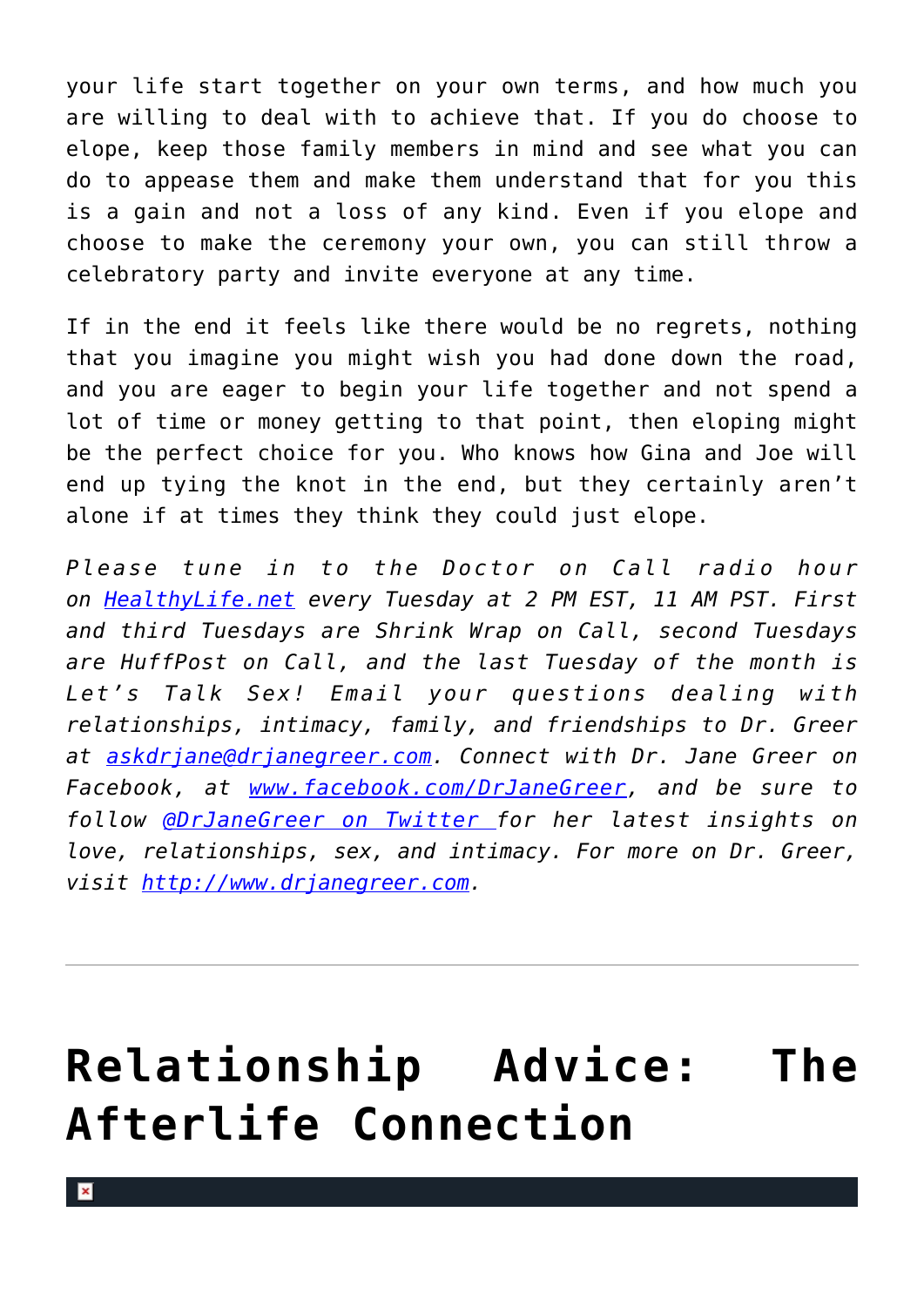$\overline{B}$  By Dr. Jane Greer

There is nothing more shattering than dealing with the death of a loved one. It turns you inside out, and it can feel like you might never recover. The magnitude of the loss can be overwhelming. However, one of the most inexplicable, profound, and powerful avenues for not just coping with the death itself, but also moving forward with your life is experiencing signs from your loved one that they are still with you and sending you love. I call these signs transcommunication. Television personality and entrepreneur Bethenny Frankel had an experience with this when she accidentally texted her late boyfriend Dennis Shields, and at another point received a text that nobody claimed to write. She acknowledged after that she thought it was, "weird."

I talk about this exact situation in my book The Afterlife Connection: A Therapist Reveals How to Communicate with Departed Loved Ones. I actually wrote the book because of my own experiences after I lost my mother. She gave me, and continues to give me twenty years later, such clear signs that she is still with me that I felt compelled to learn more and explore what was happening.

**Opening myself up to the possibility of transcommunication transformed my life, and continues to today. It can do the same for you once you begin to know what to look for.**

Many people have a hard time understanding or accepting this possibility, or might even be frightened by it. But numerous scientists are now devoted to research and a better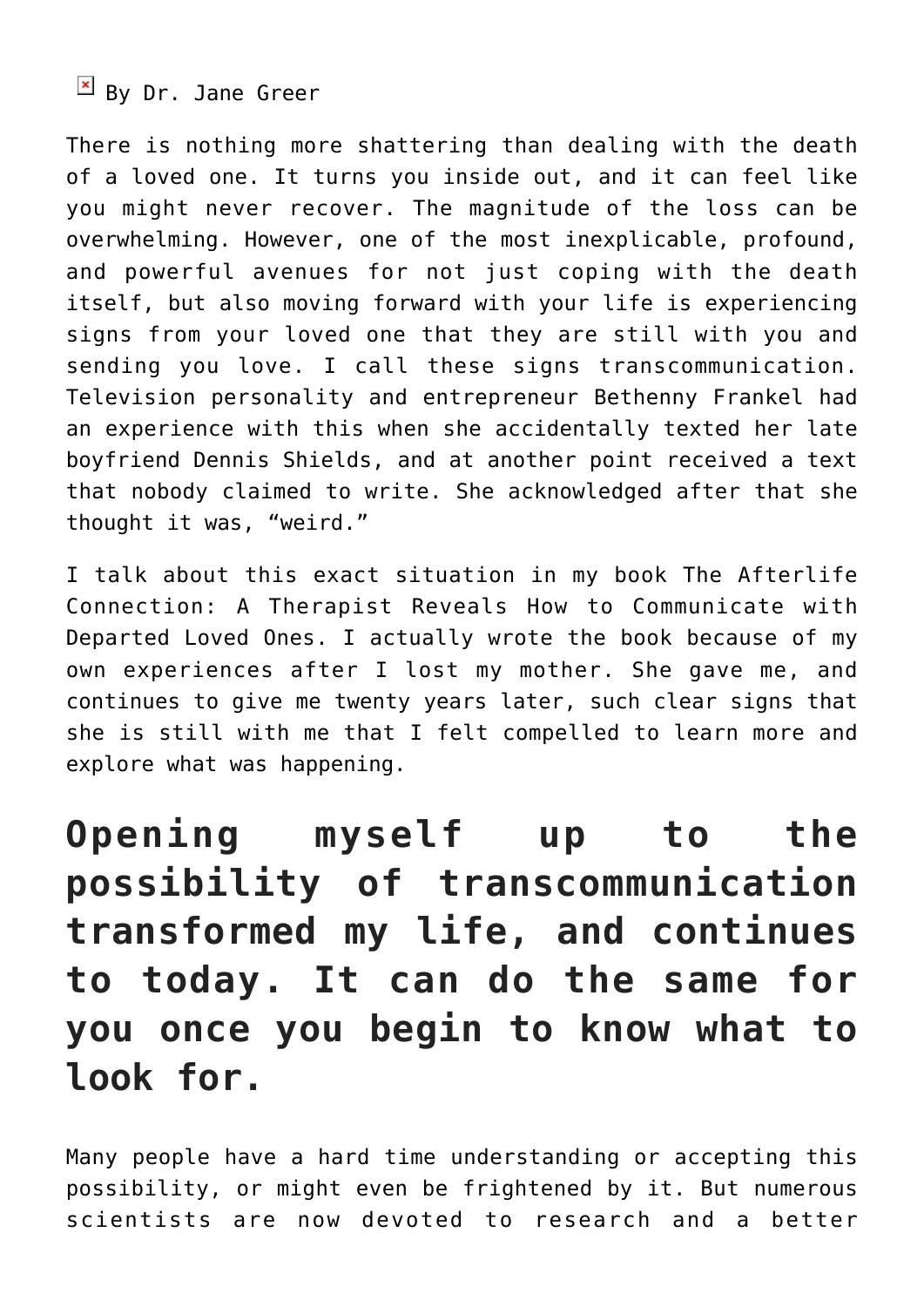understanding of this phenomenon, including the work being done at The Afterlife Research and Education Institute. The big question is, how can you bring this to a personal level? To begin with, in the same way Bethenny said her experiences were "weird," one indication that you are receiving a sign is that you say, "I know this sounds crazy but," when you talk about it. That's because you know something important happened, but you don't have the means to explain it rationally. Another clue is when you get goosebumps or chills. How, then, can you begin to learn to read the signs that are sent your way? In my book I refer to another book written by Louis E. LaGrand, Ph.D. called After Death Communication. In his preface, he describes the various ways people might become aware of communications from deceased loved ones.

**Related Link:** [Relationship Advice: Will Your Perfect Partner](http://cupidspulse.com/126956/relationship-advice-perfect-partner-vision-become-reality/) [Vision Become Reality?](http://cupidspulse.com/126956/relationship-advice-perfect-partner-vision-become-reality/)

ADCs (after-death communications) include sensing the presence of the deceased, feeling a touch, smelling a fragrance, hearing the voice or seeing the deceased, and meeting the loved one in a vision or dream. Messages are also received in symbolic ways, such as finding an object associated with the deceased, unusual appearances or behavior of birds and animals, or other unexplainable happenings which occur at or shortly after the moment of death. Several combinations of the above phenomena may occur within weeks of death or over a period of years.

Along the same lines, Bill and Judy Guggenheim, in their seminal book Hello from Heaven, have categorized and provided anecdotal evidence for the innumerable methods – from visual to olfactory to auditory to symbolic – those in spirit have used to communicate with the living. Those they categorize as symbolic include the appearance of birds, butterflies, rainbows, animals of all kinds and a variety of inanimate objects such as seashells, coins, and pictures.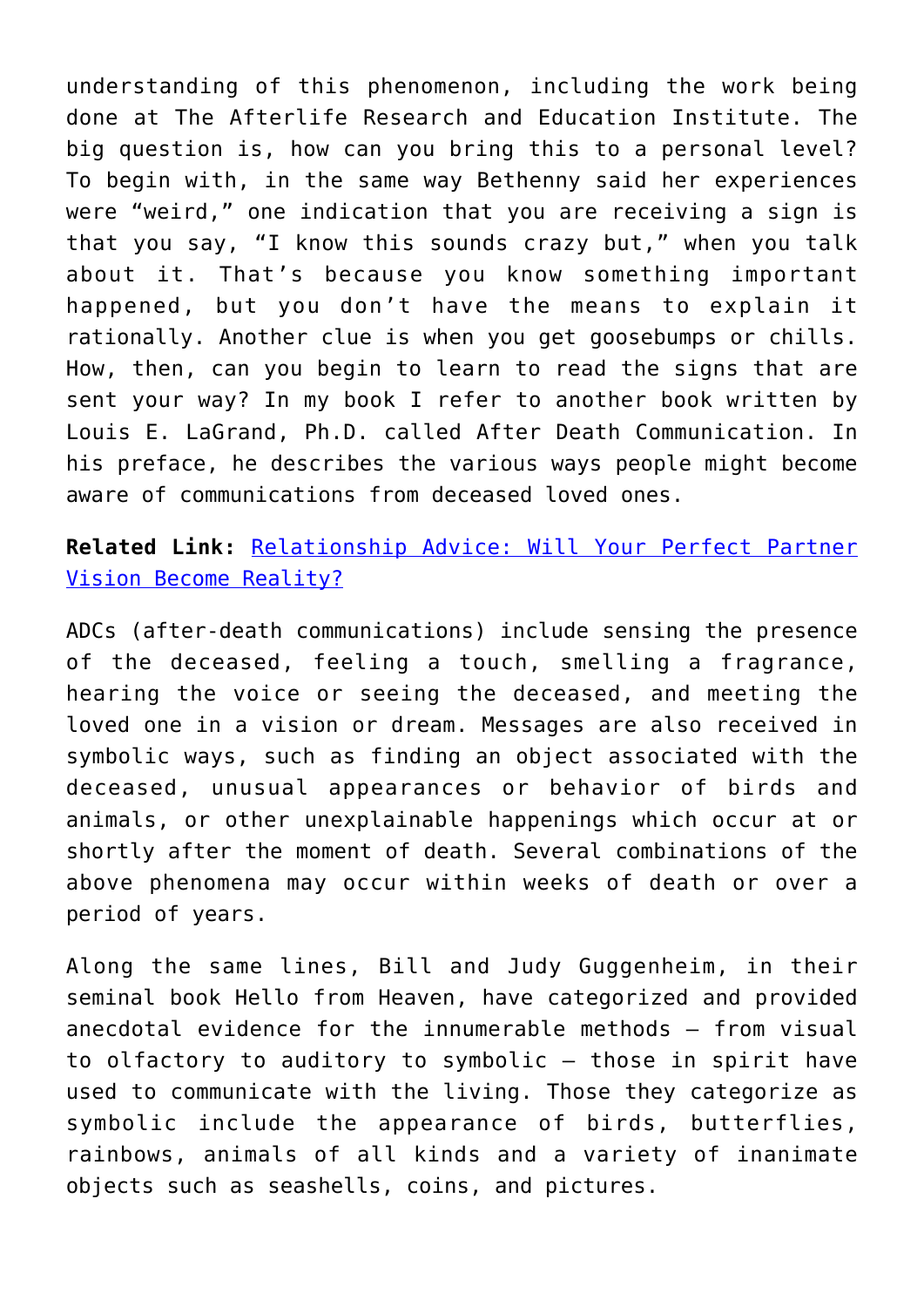### **Related Link:** [Parenting Advice: How to Manage Being a Working](http://cupidspulse.com/126845/parenting-advice-working-parents-dr-jane-greer/) [Parent](http://cupidspulse.com/126845/parenting-advice-working-parents-dr-jane-greer/)

When coincidence comes calling, consider instead that you are really dealing with a message of love from the other side. Here are three important things to keep in mind as you search for your own answers. The first is, be open to its occurring. If you accept it can happen to you, it will. The second is to debunk the notion that something huge has to happen, which is not the case. The signs can be subtle and small. They do not have to be big, sweeping gestures. For example, you might think about your mother and her favorite song comes on the radio, or you think about your father and a picture falls over. And the third is to be aware that some of the signs might come through energetically and might affect your computer, your car, your television, or any other machine or device by interfering with their function and disrupting what you are doing. Instead of being annoyed when these things break or malfunction, shift your way of thinking to see it as a sign and embrace that.

In my book I also talk about dream visits, in which the deceased is present in your dreams but not dead. The feeling is so powerful that I call these dreams, "the your still alive, you're not dead dreams." There might be a particular interactive quality to the dream – different from others – where you feel you are right there with the person. It is defined by an intense reality that other dreams don't possess, and after you experience one you wake up with a profound sense of well-being.

The most important takeaway here with all of this is that seeing is believing. It seems Bethenny had this experience, and if you, too, are able to open your heart and mind to this, you make room for your loved one to stay connected with you in a way that is remarkable.

*Please tune in to the Doctor on Call radio hour*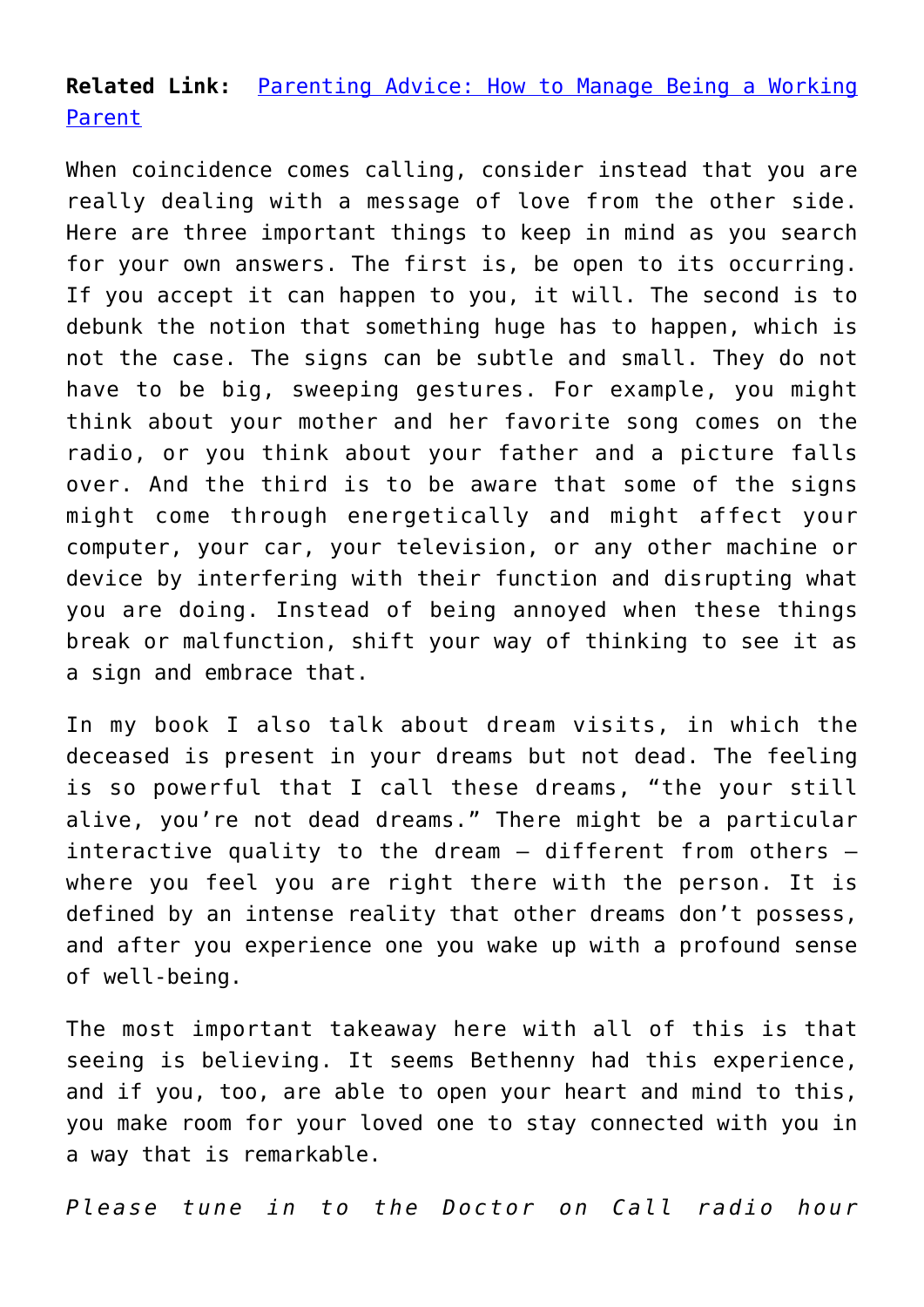*on [HealthyLife.net](http://www.healthylife.net/) every Tuesday at 2 PM EST, 11 AM PST. First and third Tuesdays are Shrink Wrap on Call, second Tuesdays are HuffPost on Call, and the last Tuesday of the month is Let's Talk Sex! Email your questions dealing with relationships, intimacy, family, and friendships to Dr. Greer at [askdrjane@drjanegreer.com](mailto:askdrjane@drjanegreer.com). Connect with Dr. Jane Greer on Facebook, at [www.facebook.com/DrJaneGreer,](http://www.facebook.com/DrJaneGreer) and be sure to follow [@DrJaneGreer on Twitter f](https://twitter.com/#!/DrJaneGreer)or her latest insights on love, relationships, sex, and intimacy. For more on Dr. Greer, visit [http://www.drjanegreer.com.](http://www.drjanegreer.com/)*

# **[Relationship Advice: Will](https://cupidspulse.com/126956/relationship-advice-perfect-partner-vision-become-reality/) [Your Perfect Partner Vision](https://cupidspulse.com/126956/relationship-advice-perfect-partner-vision-become-reality/) [Become Reality?](https://cupidspulse.com/126956/relationship-advice-perfect-partner-vision-become-reality/)**

### $\pmb{\times}$

 $\overline{B}$  By Dr. Jane Greer

Some people refer to it as the Soulmate List, others as the Love List. Whatever you call it, there is a popular trend being used by many hopeful romantics in which people write down the traits they hope to find in a mate – anything from handsome to well-read to empathetic – with the belief that putting it out there will allow the universe, or whatever entity might grant true love, to conjure it up. In fact, Tiffany Haddish dished about her "dream guy" having everything from cooking skills to excellent credit to beautiful hands. While it's nice to fantasize about the ideal companion, the reality is we all have flaws and imperfections. And the later in life you meet, the more likely each person has baggage from former relationships and life experiences, which can sometimes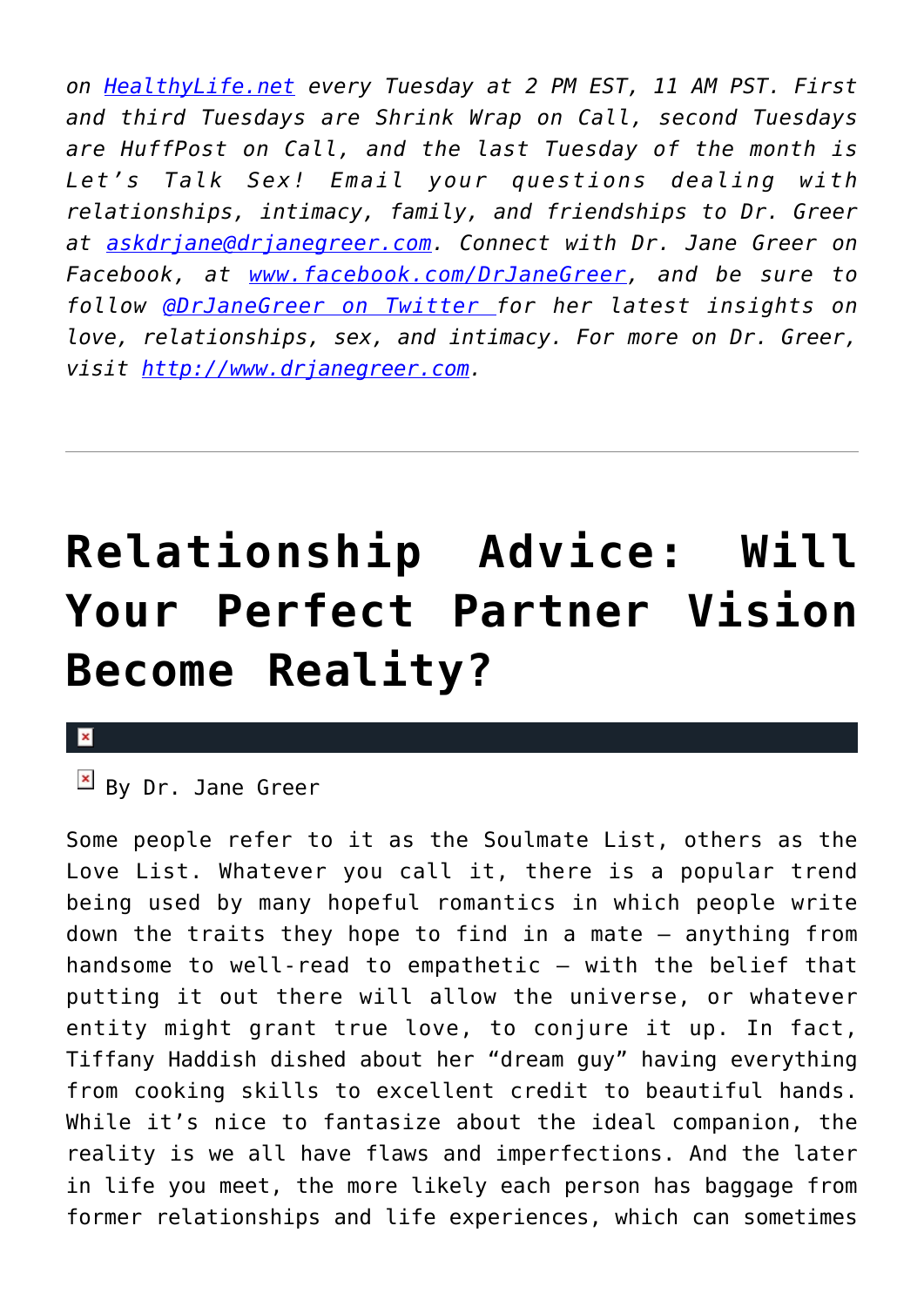include previous marriages or even children.

## **So, the question becomes, is the practice of creating a perfect partner on paper leading you closer to or further from your goal?**

Can this idea of putting a vision out there make it become a reality and energetically bring him or her into your life? Or does creating a dream person end up actually stifling your dreams because there can't possibly be anyone out there who fits every aspect of what you are looking for?

### **Related Link:** [Parenting Advice: How to Manage Being a Working](http://cupidspulse.com/126845/parenting-advice-working-parents-dr-jane-greer/) [Parent](http://cupidspulse.com/126845/parenting-advice-working-parents-dr-jane-greer/)

We all know there is no perfect person, and waiting for one will mean you might continue to be alone until you feel ready to compromise. If you keep searching for your dream person, you might be dreaming for a long time while remaining single. It's important to leave room for the reality of who a person is, since nobody can live up to a fantasy. If you are not willing to consider someone beyond your list – for example, you want your future partner to be six feet tall and you rule out anyone who isn't – then you are limiting yourself in your search for love. How, then, can you have a dream list that can work for you and not against you? First of all, it is important to have a sense of what you are looking for in a partner so you can place a premium on and appreciate what you like – creativity, hardworking, smart – whatever it might be. But so often someone simply looks to what the other person brings to the equation, are they tall? Beautiful? Wealthy? Do they have an exciting job? Do they have a great social life? And while these details can certainly enhance your life and your relationship, there is something else even more important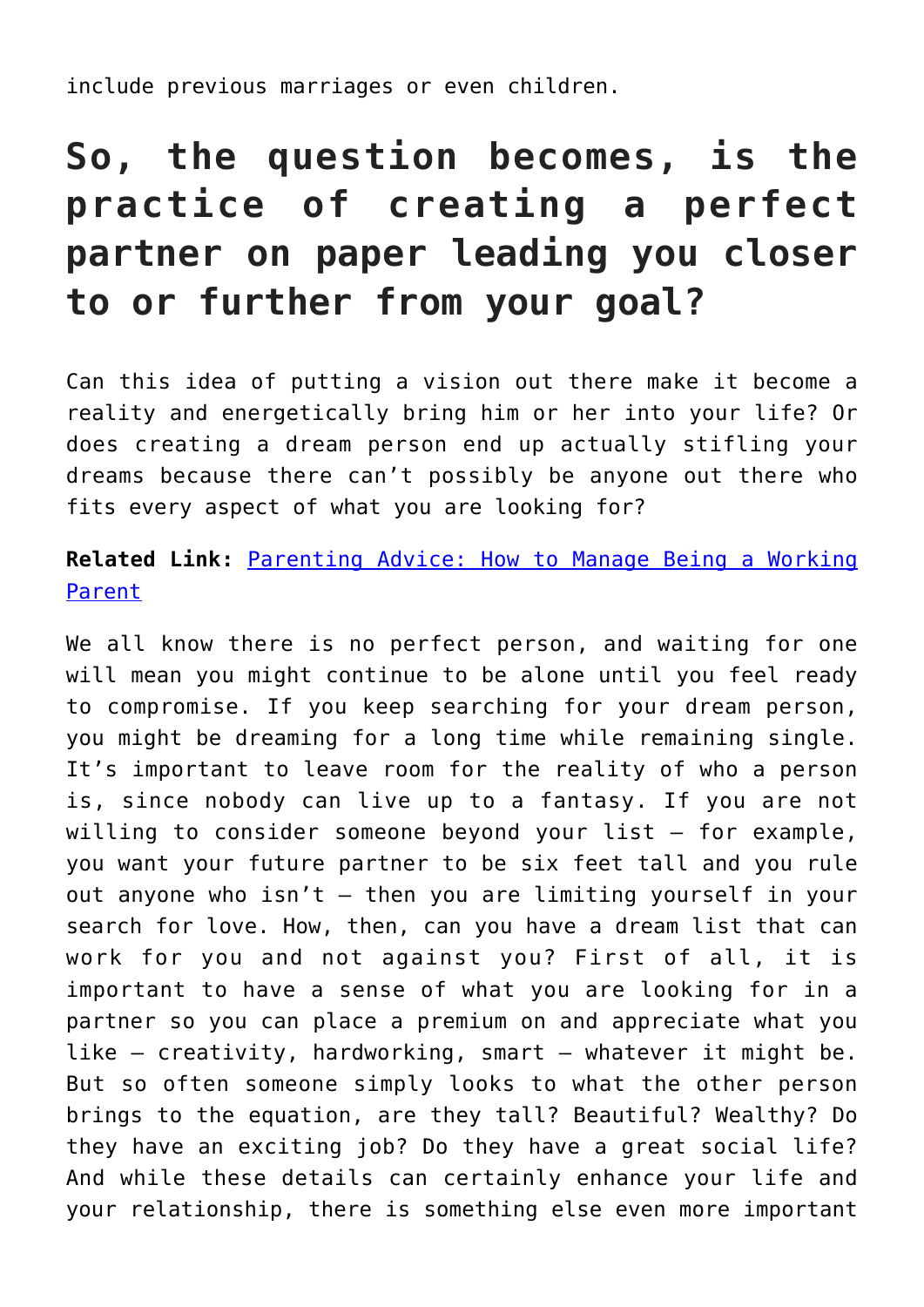to consider. That is – how they make you feel when you are with them. Do they make you believe you are special? Can you be real, be yourself, and not worry that you are being constantly judged? Do you laugh a lot when you are together? Do they have a sense of humor, and do they understand and appreciate yours? Are they interested in meeting your family? Do they take care of you when you are sick? These are the details that trump someone's height, or someone's job title, or how much someone's annual salary is.

### **Related Link:** [Relationship Advice: Get the Birthday Gift Right](http://cupidspulse.com/126713/relationship-advice-get-birthday-gift-right/)

It is so easy to get hung up on the external details, but very often it is these other ingredients, the personal ones, that can be on the back burner and eventually lead to a high flame if you are open to it, as was the case in the movie When Harry Met Sally. If you can keep your eyes and heart open, and not rule someone out because they don't match one of the items on your dream list, you are more likely to find love. Those items – such as being a good cook in Tiffany's case – should be considered to be the bonus prizes, the perks, but not the essentials. So when you sit down to write that dream list of yours, include yourself, what you hope your partner will be able to give to you emotionally, and what they might bring out in you. After all, the search for true love is a journey for two.

Hopefully Tiffany will find everything she thinks she wants in her dream guy, and so much more.

*Please tune in to the Doctor on Call radio hour on [HealthyLife.net](http://www.healthylife.net/) every Tuesday at 2 PM EST, 11 AM PST. First and third Tuesdays are Shrink Wrap on Call, second Tuesdays are HuffPost on Call, and the last Tuesday of the month is Let's Talk Sex! Email your questions dealing with relationships, intimacy, family, and friendships to Dr. Greer at [askdrjane@drjanegreer.com](mailto:askdrjane@drjanegreer.com). Connect with Dr. Jane Greer on Facebook, at [www.facebook.com/DrJaneGreer,](http://www.facebook.com/DrJaneGreer) and be sure to*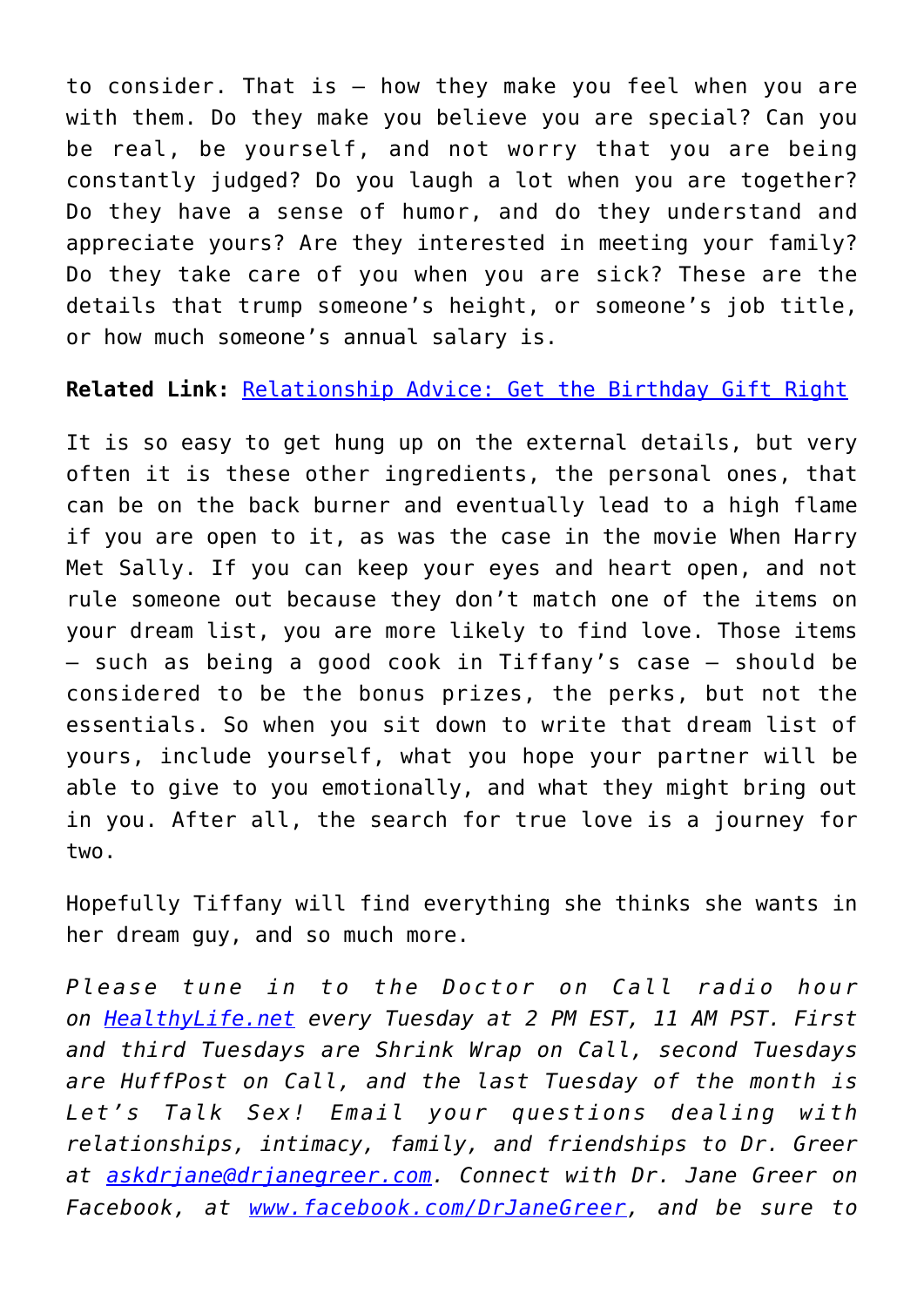*follow [@DrJaneGreer on Twitter f](https://twitter.com/#!/DrJaneGreer)or her latest insights on love, relationships, sex, and intimacy. For more on Dr. Greer, visit [http://www.drjanegreer.com.](http://www.drjanegreer.com/)*

## **[Parenting Advice: How to](https://cupidspulse.com/126845/parenting-advice-working-parents-dr-jane-greer/) [Manage Being a Working Parent](https://cupidspulse.com/126845/parenting-advice-working-parents-dr-jane-greer/)**

 $\overline{B}$  By Dr. Jane Greer

The push and pull between holding down a job and taking care of a home is an ongoing struggle. It can be hard to balance taking care of the kids, pursuing a career, and getting all of the daily housework and chores done. If a mom is going back to work after taking time off to start a family, it can be even harder to transition into the workforce again. Eva Mendes has opened up about her struggles as a working mother of two. She talked about how difficult some of the simple things can become when you are juggling so much, even just getting dressed.

## **So what, if anything, is the answer to managing the tug of war and the potential chaos that comes with working and being a parent?**

There are two things going on when a mom decides to go back to work after spending time at home with children. The first is something Eva touched on, getting the logistics into place.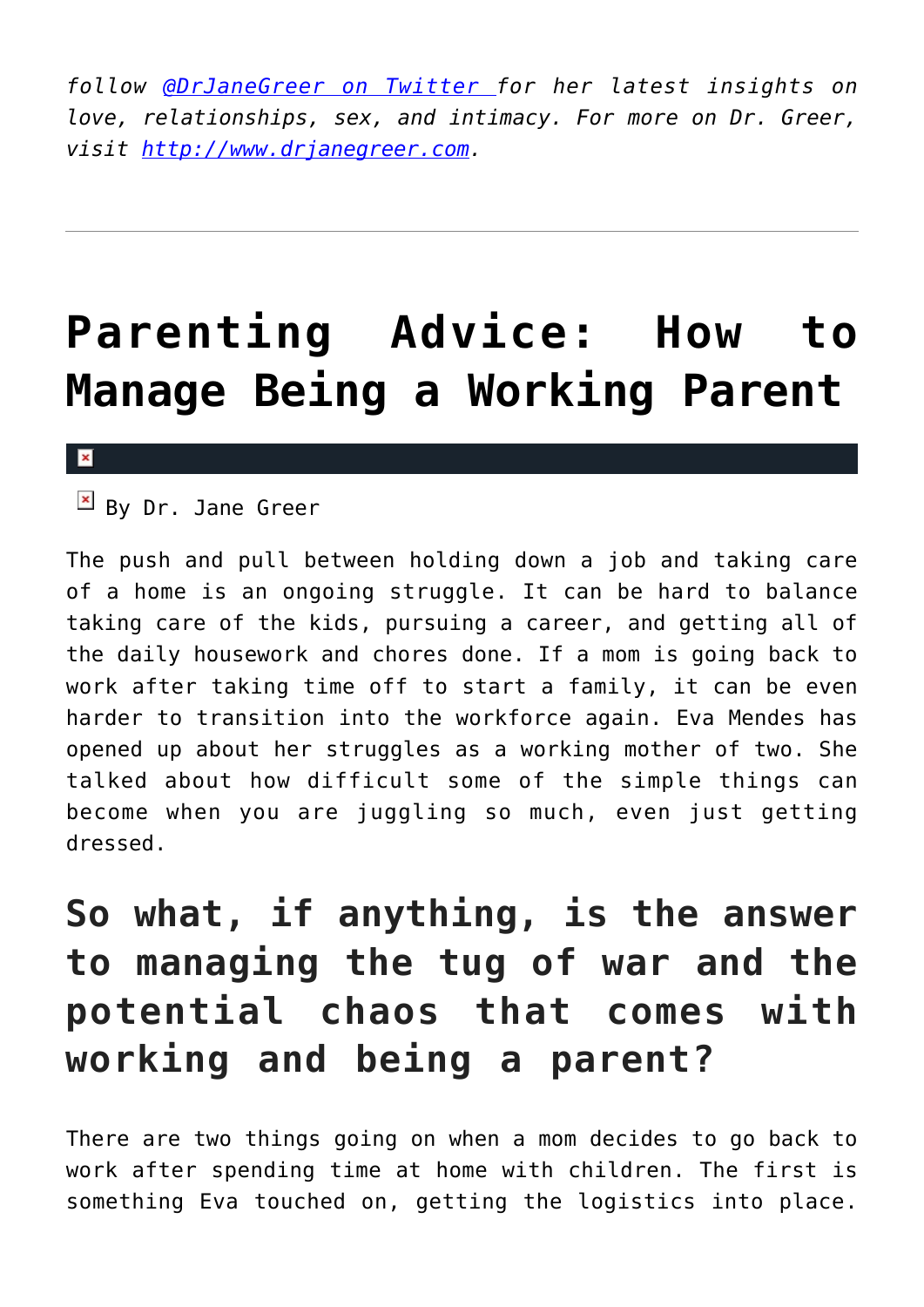The second, and this one can often be even more difficult to deal with, is the guilt and longing that can go along with the decision to return to a job, and the transition of actually doing it. Not only might you want to be with your kids, but you also might feel you are not doing the right thing by leaving them with a nanny or at daycare. The hope is that you will be able to find a middle ground so you are not consumed by these feelings, and you are able to enjoy your work and be present there.

#### **Related Link:** [Relationship Advice: Get the Birthday Gift Right](http://cupidspulse.com/126713/relationship-advice-get-birthday-gift-right/)

There is no one answer for all women, each one has to find her own way and her own balance. Here are a few things to keep in mind, though, as you navigate your way. The first is that while you may not be able to spend all day with your child anymore the way you are used to doing, know that research has shown that what is most important is the quality of the time you spend together, not the quantity. In other words, it is better to have one or two meaningful hours together a day, which you may be able to find before or after work, when you are completely focused on what your child needs, than it is to have all day every day when you are frazzled, possibly unfulfilled, and not paying full attention to your son or daughter. People often falsely equate the idea that being the "good enough mother " means being with your child all the time. However, the term, used by Winnicott and other developmental theorists, in fact means setting aside your needs in order to be available and responsive to those of your kids, and in this way you are completely attuned to them, which ensures promoting their emotional well-being. This can be achieved in many different ways, and, in reality, it is how you spend the time you do have together, no matter how much it is in a given day, that really counts. With this knowledge, you may be able to set a few realistic goals which will help ease the transition back to work. For example, you might be able to carve out a chunk of time in the day or night when you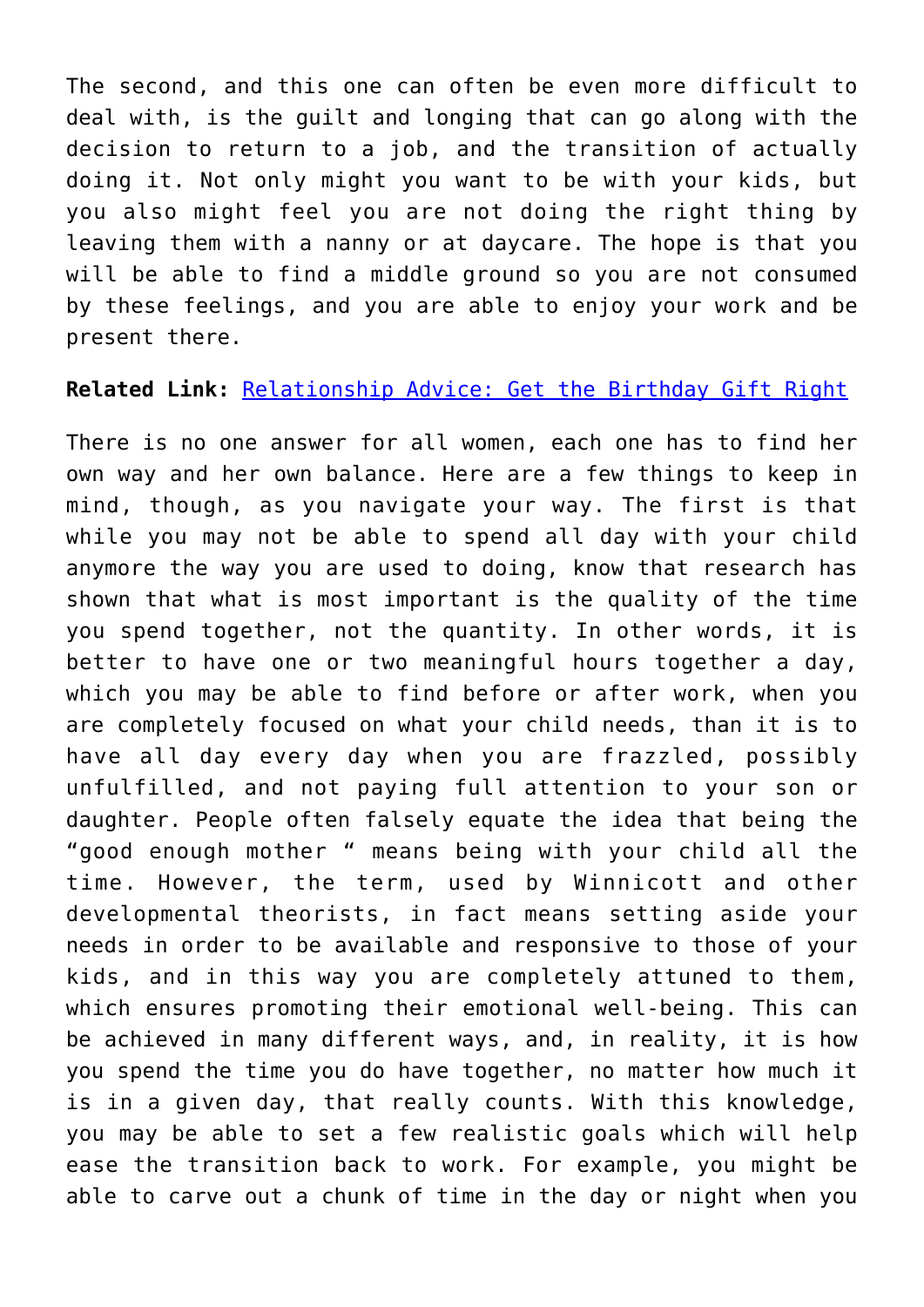can really tune in to your child, whether it be reading together, singing, or even having fun choosing an outfit for the next day.

**Related Link:** [Relationship Advice: How to Cope with a Loved](http://cupidspulse.com/126648/relationship-advice-cope-addicted-loved-one-dr-jane-greer/) [One Who Is an Addict](http://cupidspulse.com/126648/relationship-advice-cope-addicted-loved-one-dr-jane-greer/)

Some women, though, become so consumed with being a stay-athome mom that it can really color the enjoyment of the job. Of course, sometimes there is a hard and fast financial element to deciding to go back, and if that is the case know you are doing exactly what your family needs, and keep in mind that the research is on your side. If you are more flexible, though, and it won't interfere with your sense of self, see if you can delay the return to work so you can continue to be physically and emotionally present for your children for a while longer. Some people choose to never go back to work. Making that choice really comes down to determining how crucial the work is to your well-being. If you know you will regret it and resent not being at work more, explore the possibility of finding a compromise, and try to come up with a plan where you are not away from home all day, maybe you can work part time or a few days a week.

It sounds like Eva is finding her way with that and doing what every mom has to do – confronting that fork in the road and looking at what will be the most meaningful and viable way to move forward for her and her children. Ultimately, that is all you can ask of yourself.

*Please tune in to the Doctor on Call radio hour on [HealthyLife.net](http://www.healthylife.net/) every Tuesday at 2 PM EST, 11 AM PST. First and third Tuesdays are Shrink Wrap on Call, second Tuesdays are HuffPost on Call, and the last Tuesday of the month is Let's Talk Sex! Email your questions dealing with relationships, intimacy, family, and friendships to Dr. Greer at [askdrjane@drjanegreer.com](mailto:askdrjane@drjanegreer.com). Connect with Dr. Jane Greer on Facebook, at [www.facebook.com/DrJaneGreer,](http://www.facebook.com/DrJaneGreer) and be sure to*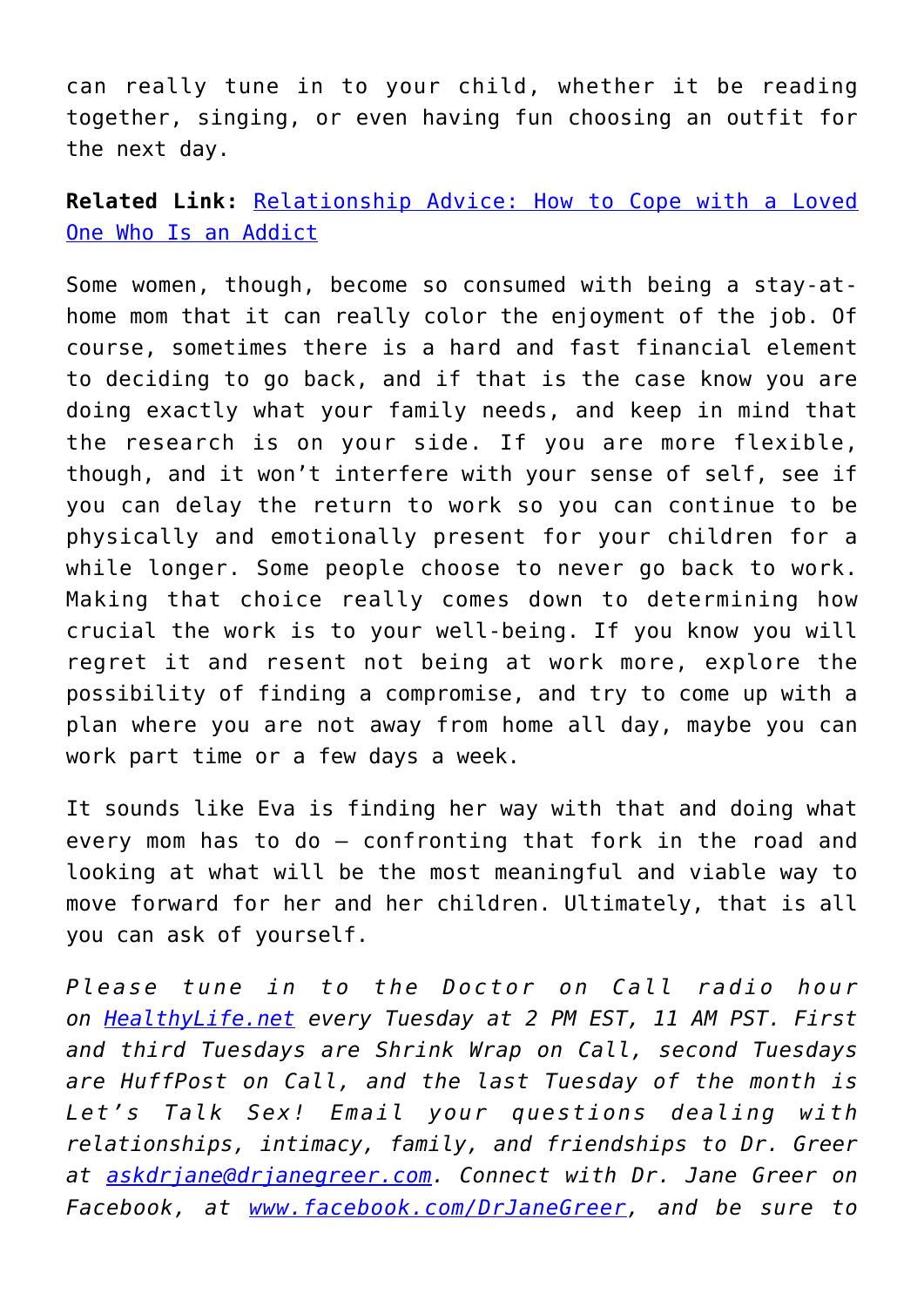*follow [@DrJaneGreer on Twitter f](https://twitter.com/#!/DrJaneGreer)or her latest insights on love, relationships, sex, and intimacy. For more on Dr. Greer, visit [http://www.drjanegreer.com.](http://www.drjanegreer.com/)*

## **[Relationship Advice: Get the](https://cupidspulse.com/126713/relationship-advice-get-birthday-gift-right/) [Birthday Gift Right](https://cupidspulse.com/126713/relationship-advice-get-birthday-gift-right/)**

 $\overline{B}$  By Dr. Jane Greer

Birthdays are generally synonymous with hopes, cakes, and, of course, presents, but they can also be tinged with disappointment since there are so many expectations wrapped into this one special day, and emotions can run high. Sometimes the gift is perfect. For example, Priyanka Chopra and Nick Jonas celebrated his 26th birthday together this past week at a baseball game which, according to social media, seemed to be exactly what he wanted. A misstep with the allimportant gift, however, can sometimes be the very thing that sinks the ship, and can not only ruin the day, but can also breed resentment for a long time afterward.

**Whether you're dating someone, or you've been married for years, getting the birthday present right can be a challenge. Your partner has wishes you may not be aware of,**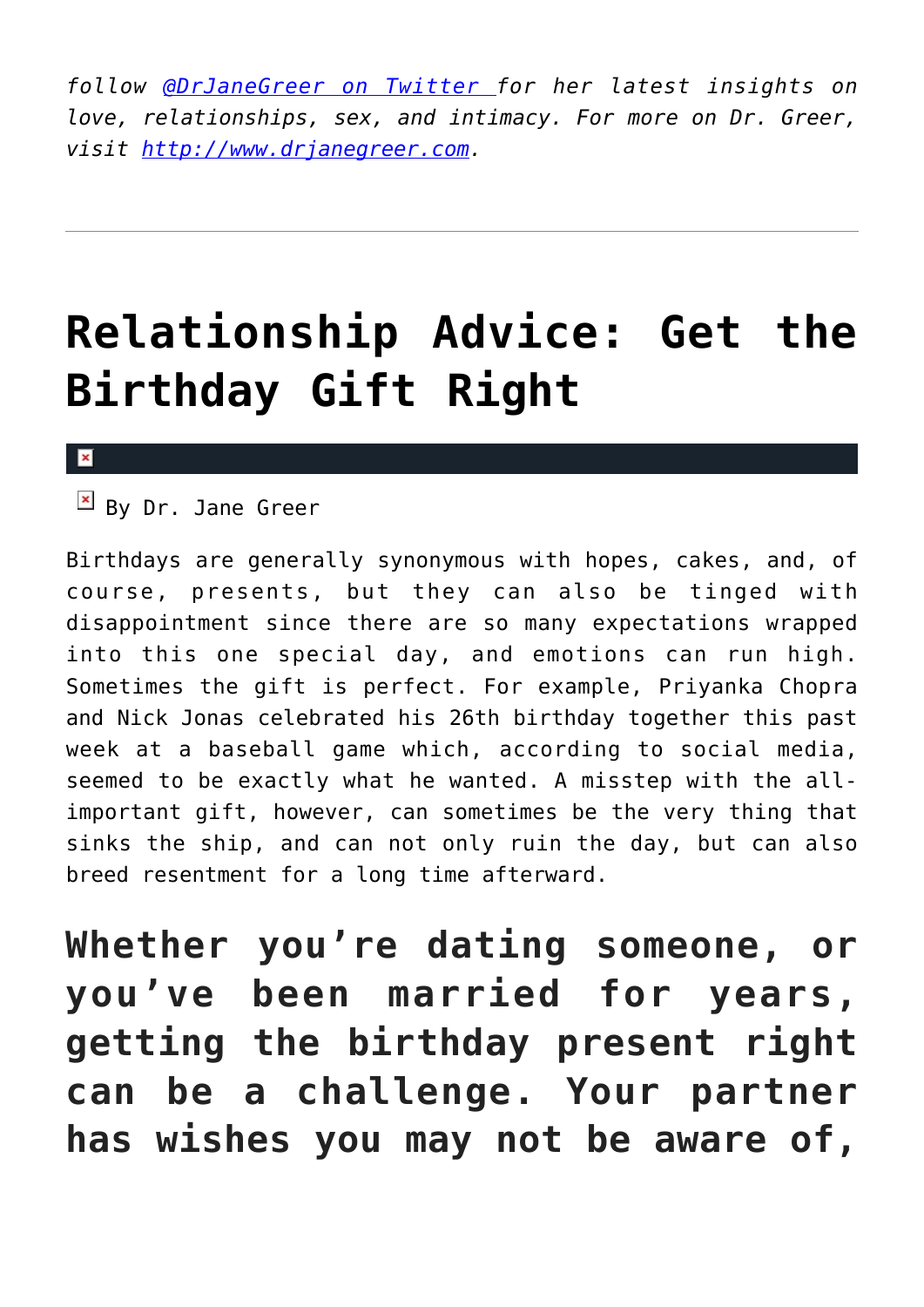### **and you might not be sure what to get. How can you live up to meeting their desires, and where do you start?**

There are a few things that can lead you down the wrong path while you are contemplating that purchase. To begin with, if you have not paid attention to what they have appeared to be interested in over the past few weeks or months, like the scarf she stopped to look at in the store window, or if you have missed their hints, like the massage he always says he would like to get, then you may have no idea where to begin. If that's the case, when they tear away the tissue paper, hoping to find something specific looking back at them but find something out of left field, your gift might be met with disappointment. Along the same lines, it is never a great idea to simply buy what you like or want with no consideration to whether or not your partner might feel the same way. Just because it is your taste does not mean it is theirs. If they say they want a sweater, before choosing the one you would buy for yourself, instead think about their preferences and previous choices. Similarly, you might see this as a good time to get something practical, why not? You really need that better coffee maker or expensive knife. Here is another way you can go awry, though, since your partner might not appreciate that, and may be hoping for something more personal and indulgent. Finally, while some do like a joint activity to be the gift, as was the case with Nick Jonas, not everyone falls into that camp. Make sure that is okay before you take the plunge, since some might see it as encroaching on their birthday, which they don't want to share, since they want it to be only about them.

**Related Link:** [Relationship Advice: How to Cope with a Loved](http://cupidspulse.com/126648/relationship-advice-cope-addicted-loved-one-dr-jane-greer/#more-126648)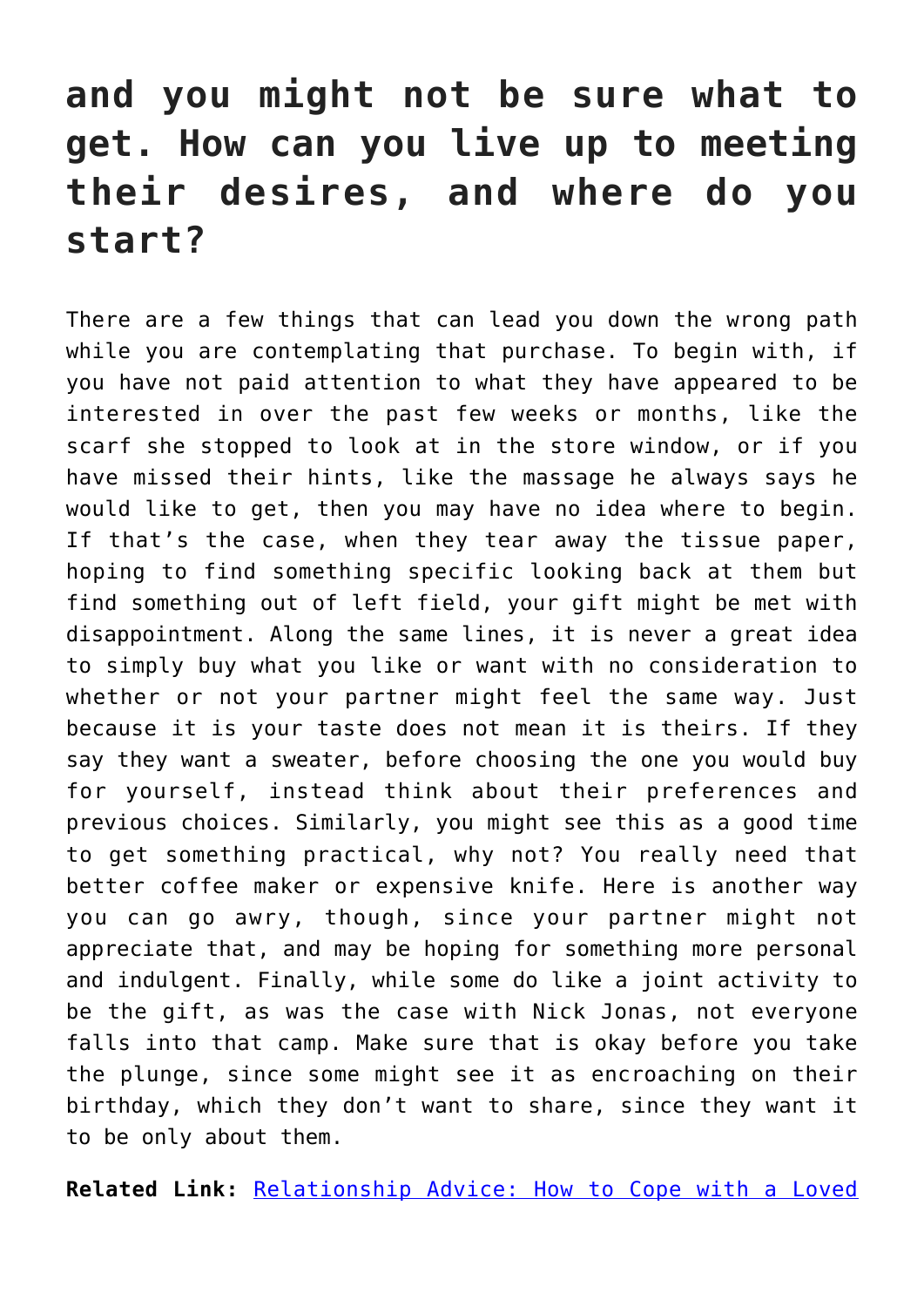#### [One Who Is an Addict](http://cupidspulse.com/126648/relationship-advice-cope-addicted-loved-one-dr-jane-greer/#more-126648)

For any and all of these reasons, browsing online or in a store can feel like a minefield that could blow up in your face at any moment. So, what can you do to avoid that? Begin by asking what they want in advance, even going as far as requesting that they make up a birthday list. Think about suggesting that the list have three or four items that fall into different price ranges. That way you can have options, and you will know that whatever you choose will be well received. Another possibility might be to take them to a favorite store and have them try on a few things. You can go back later and choose one or more of those items, and it will still be a surprise, but you know it is something they will enjoy. Finally, you can simply get a gift card to a store or spa you know they like so they can select what they want, going back at a later date either by themselves or together to make an outing out of it.

### **Related Link:** [Relationship Advice: Is It Too Soon to Get](http://cupidspulse.com/126033/relationship-advice-too-soon-get-engaged/#more-126033) [Engaged?](http://cupidspulse.com/126033/relationship-advice-too-soon-get-engaged/#more-126033)

Sometimes people are reluctant to make a present list because they think it spoils the surprise of the gift, which can be nice but not necessary. They also may think they are making it too easy for their partner by telling them what they want. But the truth is it is more about the pleasure and the good feelings a great gift will generate over time. By helping your partner out so they know precisely how to please you, you guarantee a happy outcome, which is what matters most. The goal is to get what you want, it isn't a contest to see if your partner can figure it out.

It is likely that the way you give gifts comes from the way the family you grew up with gave gifts – in other words, that is what you know, and naturally you continue that pattern. The trick is to be open and aware of your partner's ways and preferences, so you can develop your own gift-giving protocol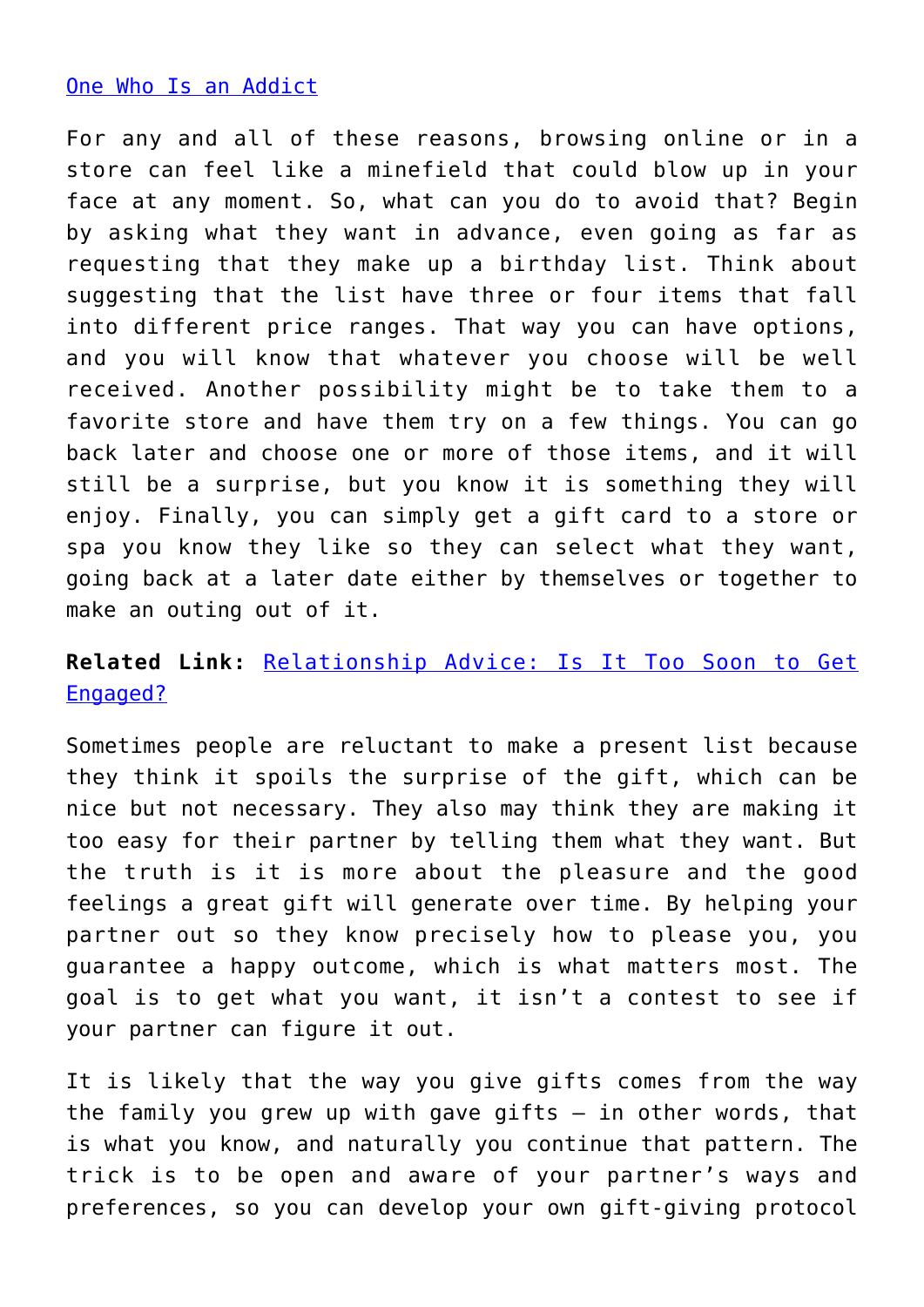together. It sounds like Priyanka and Nick have been able to do just that.

*Please tune in to the Doctor on Call radio hour on [HealthyLife.net](http://www.healthylife.net/) every Tuesday at 2 PM EST, 11 AM PST. First and third Tuesdays are Shrink Wrap on Call, second Tuesdays are HuffPost on Call, and the last Tuesday of the month is Let's Talk Sex! Email your questions dealing with relationships, intimacy, family, and friendships to Dr. Greer at [askdrjane@drjanegreer.com](mailto:askdrjane@drjanegreer.com). Connect with Dr. Jane Greer on Facebook, at [www.facebook.com/DrJaneGreer,](http://www.facebook.com/DrJaneGreer) and be sure to follow [@DrJaneGreer on Twitter f](https://twitter.com/#!/DrJaneGreer)or her latest insights on love, relationships, sex, and intimacy. For more on Dr. Greer, visit [http://www.drjanegreer.com.](http://www.drjanegreer.com/)*

# **[Relationship Advice: How to](https://cupidspulse.com/126648/relationship-advice-cope-addicted-loved-one-dr-jane-greer/) [Cope with a Loved One Who Is](https://cupidspulse.com/126648/relationship-advice-cope-addicted-loved-one-dr-jane-greer/) [an Addict](https://cupidspulse.com/126648/relationship-advice-cope-addicted-loved-one-dr-jane-greer/)**

 $\mathbf{x}$ 

 $By$  Dr. Jane Greer

When someone you once loved dies, it can be devastating, even if you haven't been in a relationship with them for a long time. If that person had problems, such as a drug or alcohol addiction, learning about their death can also be confusing and can conjure up all sorts of feelings including guilt. Ariana Grande is heartbroken over her ex Mac Miller's death, according to an inside source. The rapper was found dead last week after what is thought to be an overdose. Some people have lashed out at her, saying she should have done more for him.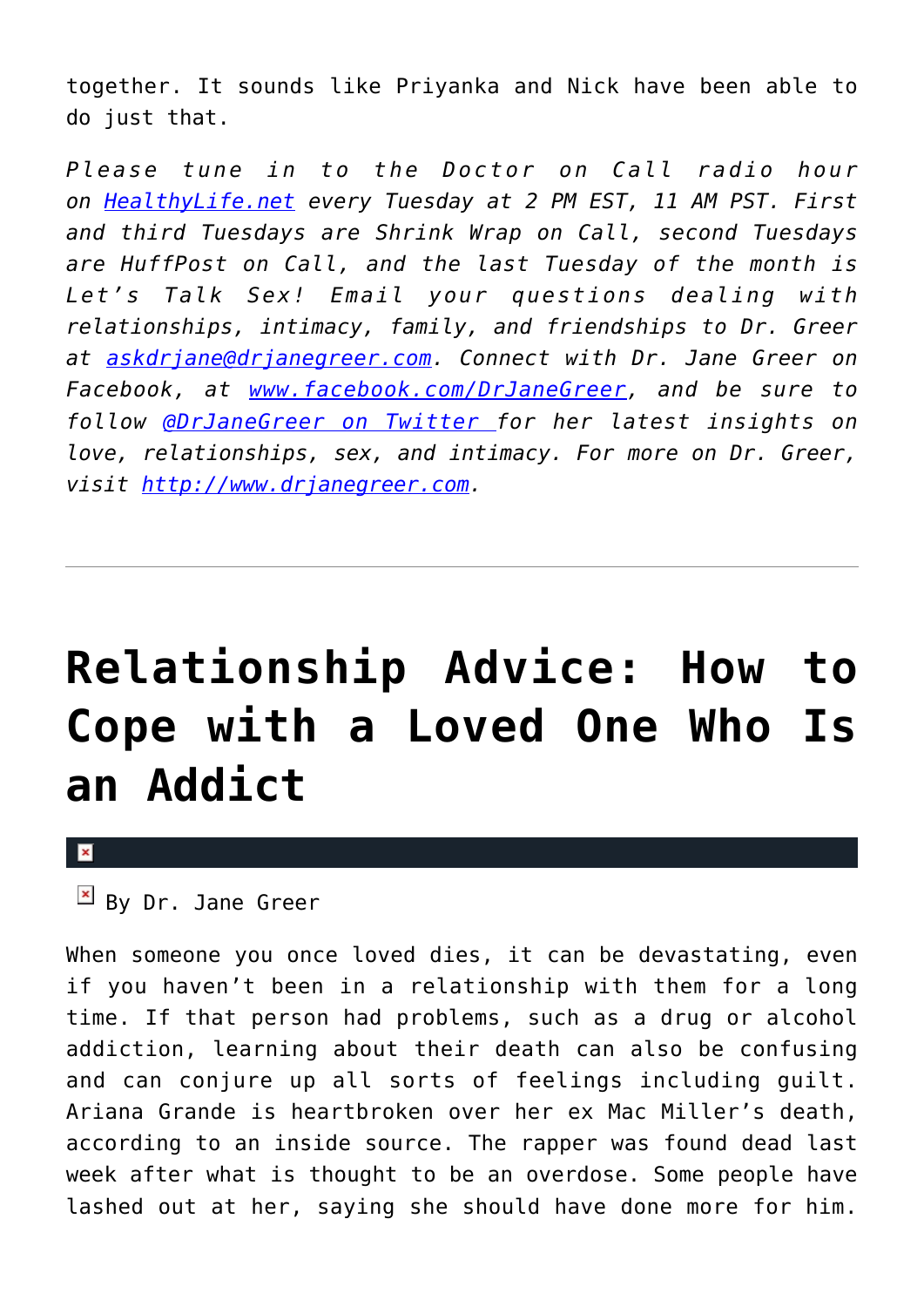Others have strongly supported her, saying she did everything she could.

**Either way, it is a hard place to be and it raises the question, when someone is in a difficult relationship with an addict, how much is too much, and when is getting out the right thing to do, even if that person might be in danger? Here is some relationship advice.**

It is never easy to end any relationship with someone you love, and if they are struggling with personal demons it can be even harder. Anyone who has ever been involved with someone who is alcohol or drug dependent knows how hard it is to separate even if it has reached a point in which staying seems just as impossible, and sometimes even harmful to your own well-being. There is a natural amount of guilt that goes along with any breakup, but when there are these added complications the guilt can be overwhelming. When a tragedy occurs after you are no longer together and there is a death or overdose, those feelings can take over, leading you to wonder if you "abandoned" them and could have or should have done more.

**Related Link:** [Relationship Advice: Is It Too Soon to Get](http://cupidspulse.com/126033/relationship-advice-too-soon-get-engaged/) [Engaged?](http://cupidspulse.com/126033/relationship-advice-too-soon-get-engaged/)

The most important place to begin to reconcile these feelings is to recognize that you did everything you could possibly do when you were in the relationship to help them, and if you had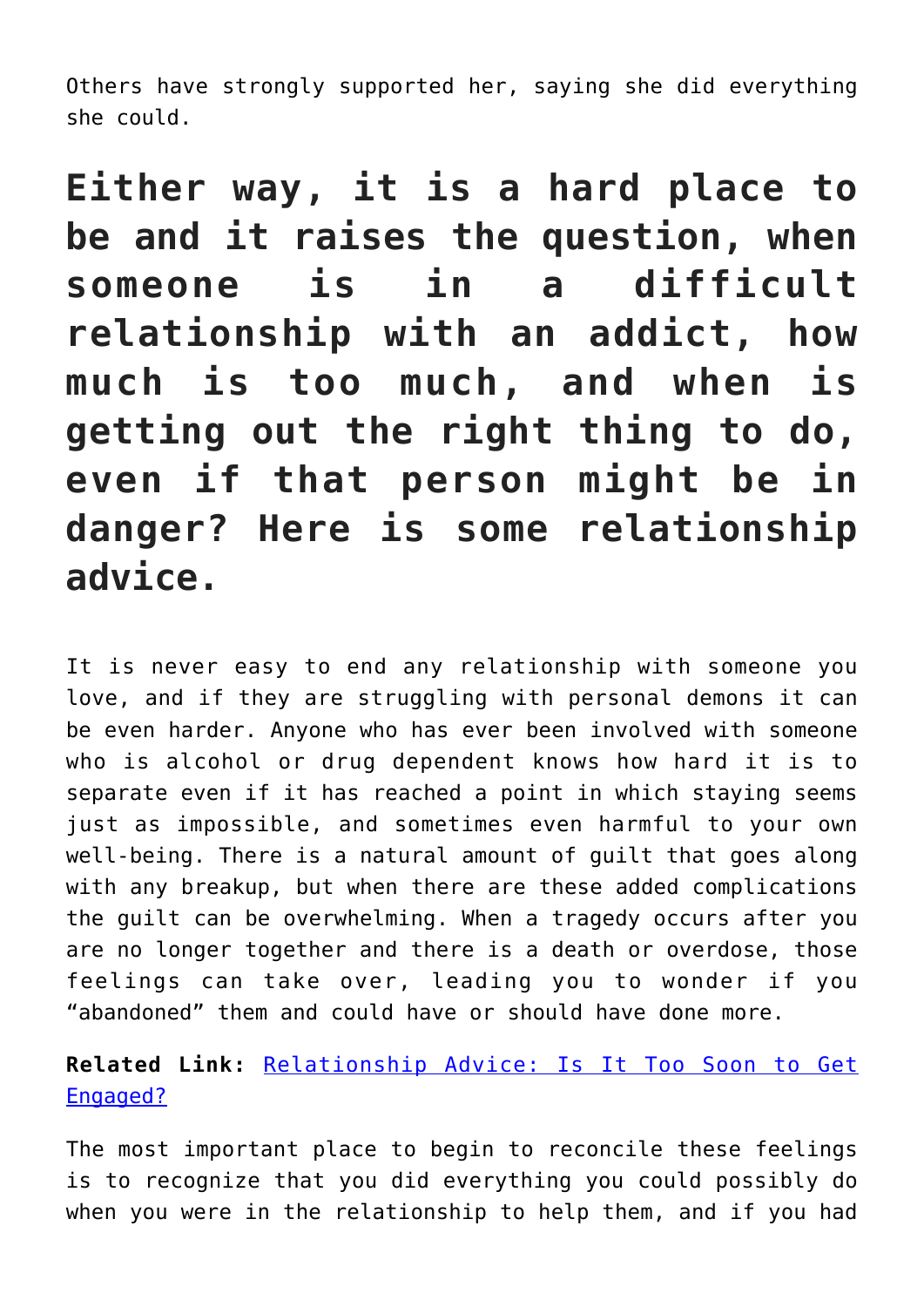remained it would have been to your own detriment. Acknowledge that leaving it was not easy for you. If you were able to remain friends, there might have been the opportunity to further illuminate that in order to have a better understanding of what happened. So in that case, it might be clearer to you that there was nothing more you could have done, and that you simply couldn't continue to handle the struggle. If you didn't remain friends or stay in touch and an overdose or death comes as a complete surprise, remind yourself that you chose to end the relationship because it took a heavy toll on you, and recognize that you had no choice in the face of their continuing destructive behavior. Understand that there are limits to what you were able to do to help the other person. Ultimately each person is responsible for him or herself. Accept and respect that you made the decision out of necessity to invest in your own safety and happiness, that it was either sink or swim for you. Being able to see and do that is vital to your healthy selfesteem.

### **Related Link:** [Relationship Advice: Tales of the Other Woman](http://cupidspulse.com/124540/relationship-advice-tales-other-woman-dr-jane-greer/#more-124540)

Keep in mind that what you want to do is remember who the person was to you, what they meant and what you shared together. Ariana paid tribute to her relationship with Mac by posting a picture of her memory of him. Hopefully she has been able to find peace.

*Please tune in to the Doctor on Call radio hour on [HealthyLife.net](http://www.healthylife.net/) every Tuesday at 2 PM EST, 11 AM PST. First and third Tuesdays are Shrink Wrap on Call, second Tuesdays are HuffPost on Call, and the last Tuesday of the month is Let's Talk Sex! Email your questions dealing with relationships, intimacy, family, and friendships to Dr. Greer at [askdrjane@drjanegreer.com](mailto:askdrjane@drjanegreer.com). Connect with Dr. Jane Greer on Facebook, at [www.facebook.com/DrJaneGreer,](http://www.facebook.com/DrJaneGreer) and be sure to follow [@DrJaneGreer on Twitter f](https://twitter.com/#!/DrJaneGreer)or her latest insights on love, relationships, sex, and intimacy. For more on Dr. Greer,*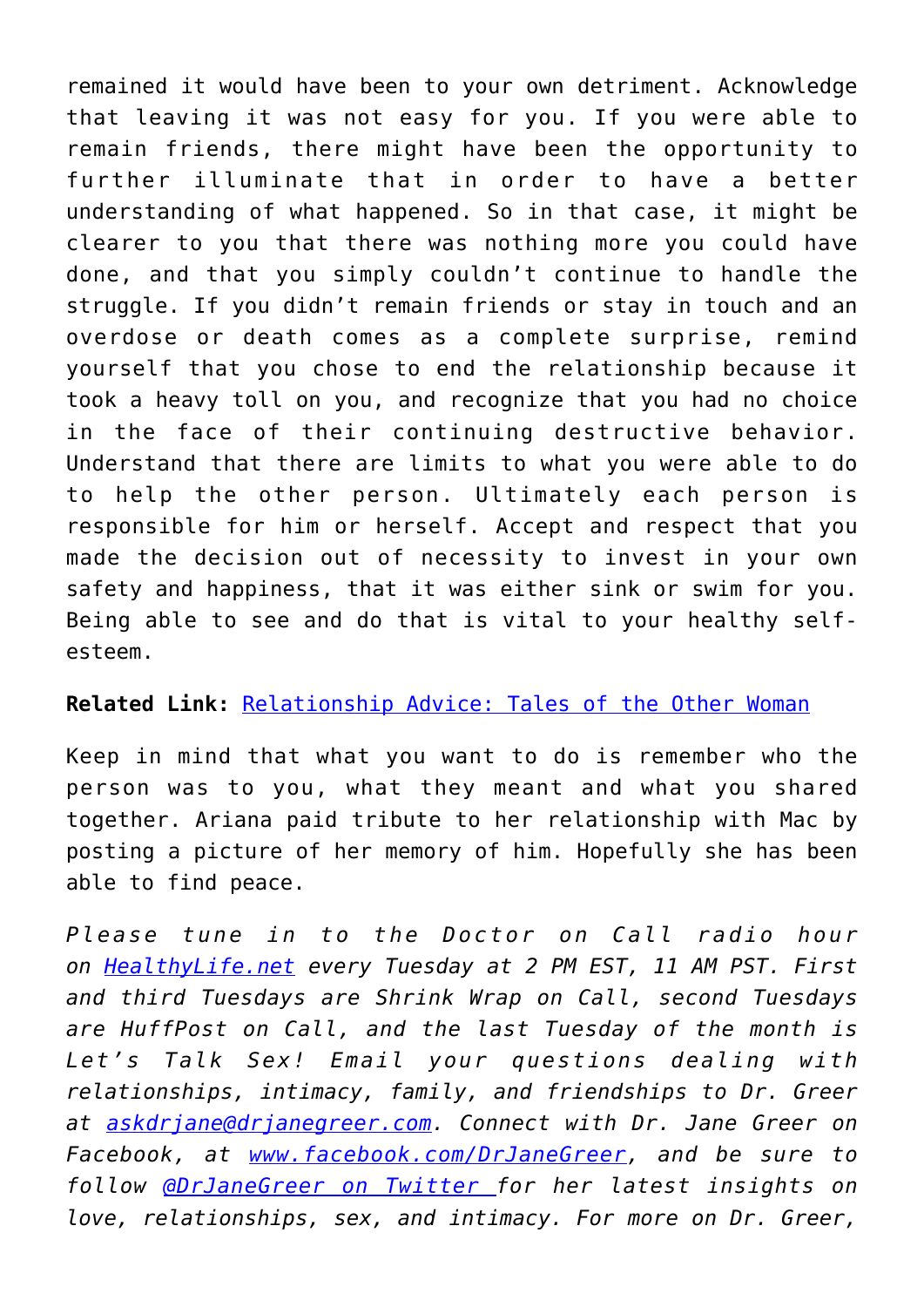## **[Relationship Advice: Is It](https://cupidspulse.com/126033/relationship-advice-too-soon-get-engaged/) [Too Soon to Get Engaged?](https://cupidspulse.com/126033/relationship-advice-too-soon-get-engaged/)**

 $By$  Dr. Jane Greer

When is it too soon to get engaged? There are so many considerations that go into making this decision, from practical issues such as having enough money to finishing a degree to living in the same place, to more philosophical ones like is there a proper timeline for true love? Sometimes people have to first deal with other commitments and responsibilities before taking the plunge. But what if you meet someone and know instantly that person is your soulmate, do you still have to wait? Some think the answer to that is no. Nick Jonas and Priyanka Chopra announced their engagement after dating for only two months.

**Quick engagements can be a sign that one or both parties are ready to settle down and feel the security and stability that comes with marriage. However, there are a number of pieces of [relationship](http://cupidspulse.com/relationship-experts/)**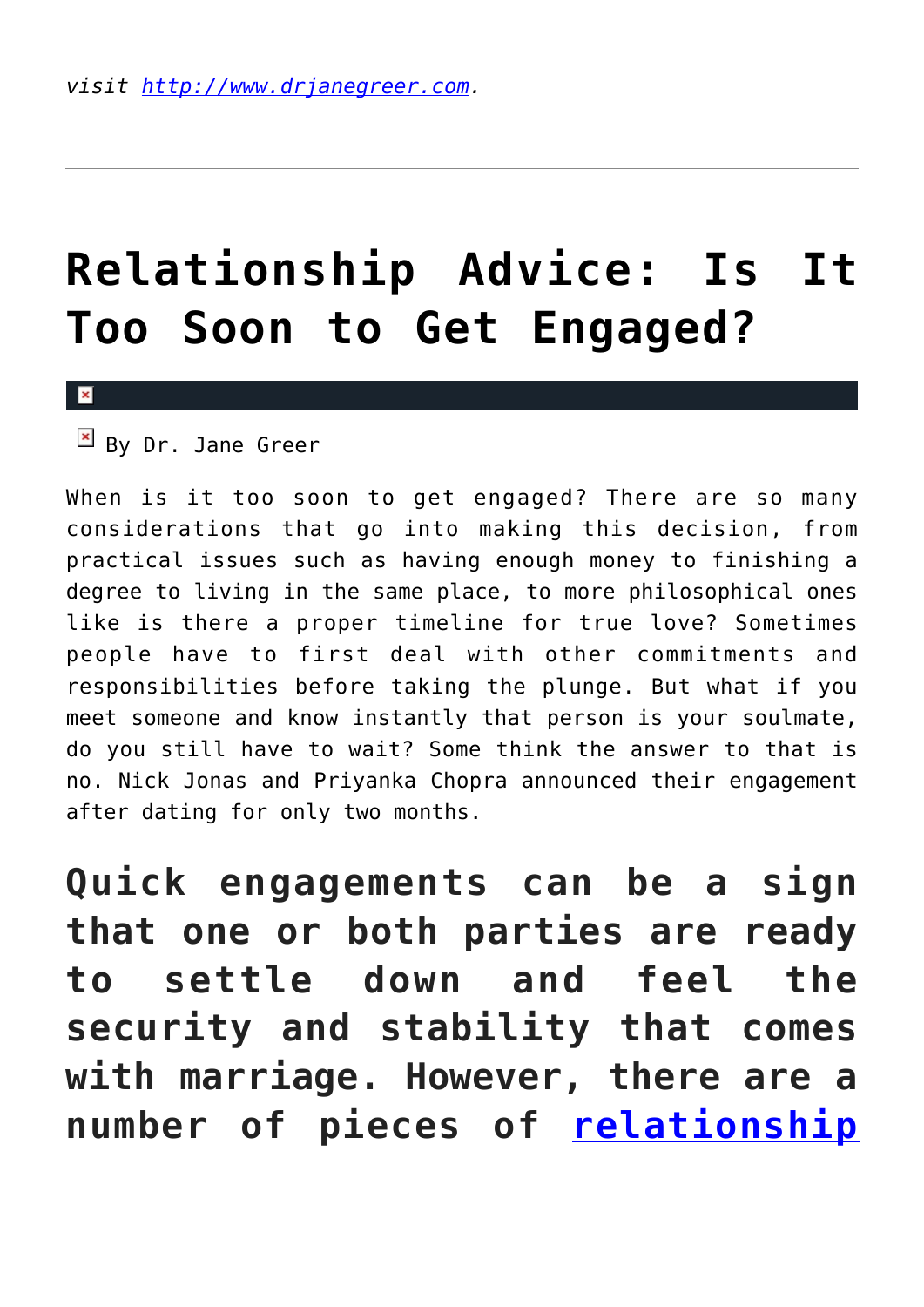### **[advice](http://cupidspulse.com/relationship-experts/) to consider before taking this next all-important step.**

One of the biggest questions that comes up is, does it make sense to wait even if all the pieces are in place so that you can have more time to bring each other into the other's respective world? In other words, does having the inside track on your partner's life before you're all in add to the success of a marriage? Some might worry that the intensity of the high one feels when they first fall in love won't last, and therefore won't be enough to sustain you through life's ups and downs. If you do feel, however, it is enough to get you through, and you are seriously considering a quick engagement, it can be helpful to ask yourself why. Is it because you simply want to get married and crave the security that comes with that? Or were you disappointed by a previous relationship and now eager to move forward with someone who's ready to truly commit and get married? Or is it all about the person, that you have fallen so hard for one another, that you have become a part of each other's lives so completely, and there is enough compatibility, that you feel you want to and will be able to continue to make things work between you?

### **Related Link:** [Relationship Advice: Tales of the Other Woman](http://cupidspulse.com/124540/relationship-advice-tales-other-woman-dr-jane-greer/)

Whatever the case, most people do find that the all-consuming, instant attraction eventually, and really inevitably, wanes. That's why a certain amount of time and effort is generally important to allow the relationship to solidify so you have the chance to really learn how to work things out together, and to see how each of you reacts to different situations. With time, you'll move from that googly-eyed stage where your partner can do no wrong, to eventually "sobering up," so to speak, and deal with life – sickness, cars that don't work, endless bills, having to work late – as opposed to the euphoria you might be feeling when you first come together. In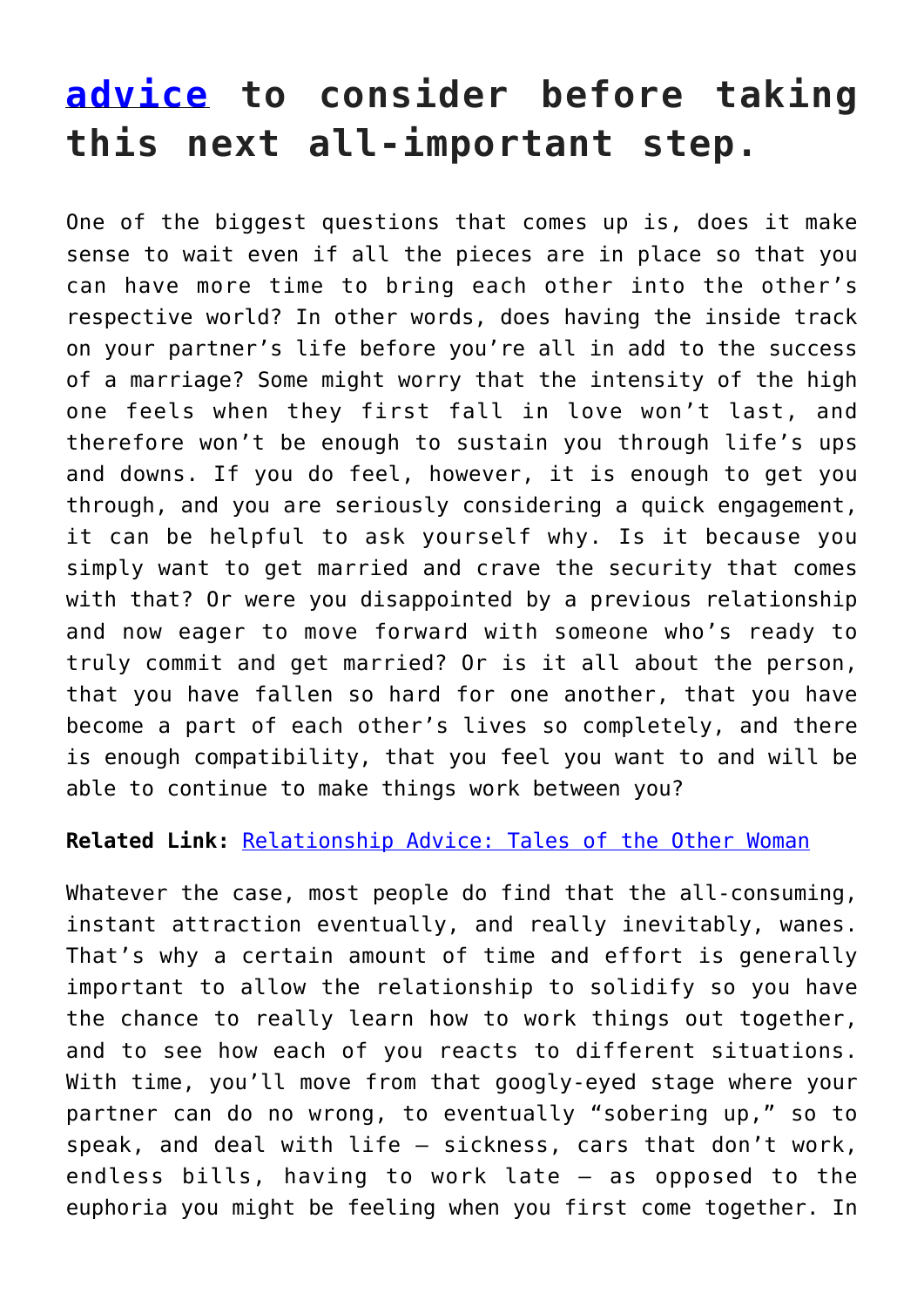fact, the "honeymoon phase" can often last longer than most people think, in some cases even up to a year, but by the time you move away from that and into everyday reality where you need to be able to work together as a couple to deal with the nuts and bolts of each day, it takes more than rose-colored glasses to navigate the raging rapids. If you don't manage to build that strong foundation, it will only be a matter of time before your individual needs, as well as all the daily hits of living that create friction and tension, tear you apart.

### **Related Link:** [Relationship Advice: The Pitfalls of Dating](http://cupidspulse.com/124396/relationship-advice-pitfalls-dating-while-divorcing-dr-jane-greer/) [While Divorcing](http://cupidspulse.com/124396/relationship-advice-pitfalls-dating-while-divorcing-dr-jane-greer/)

If you are in love, and if marriage is on the table, here are a few things you can ask yourself to determine if you are ready. First, do you think you are able to deal with your differences and compromise around them so you end up at a joint decision that feels good for both of you? Are you able to communicate and listen to each other, and ultimately relate to each other's feelings, so that you both feel understood? Can you problem solve, as well as work through and clear up your anger and disappointment so those feelings don't linger and cause trouble between you? Do you have empathy for each other? If you have these skills in place, then you are starting your life together with a full toolbox of important skills.

Nick and Priyanka seem to have found in each other what they are looking for, and have faith that they can continue to keep love alive. If you, too, have that trust in your partner then perhaps a short engagement can work for you as well.

*Please tune in to the Doctor on Call radio hour on [HealthyLife.net](http://www.healthylife.net/) every Tuesday at 2 PM EST, 11 AM PST. First and third Tuesdays are Shrink Wrap on Call, second Tuesdays are HuffPost on Call, and the last Tuesday of the month is Let's Talk Sex! Email your questions dealing with relationships, intimacy, family, and friendships to Dr. Greer*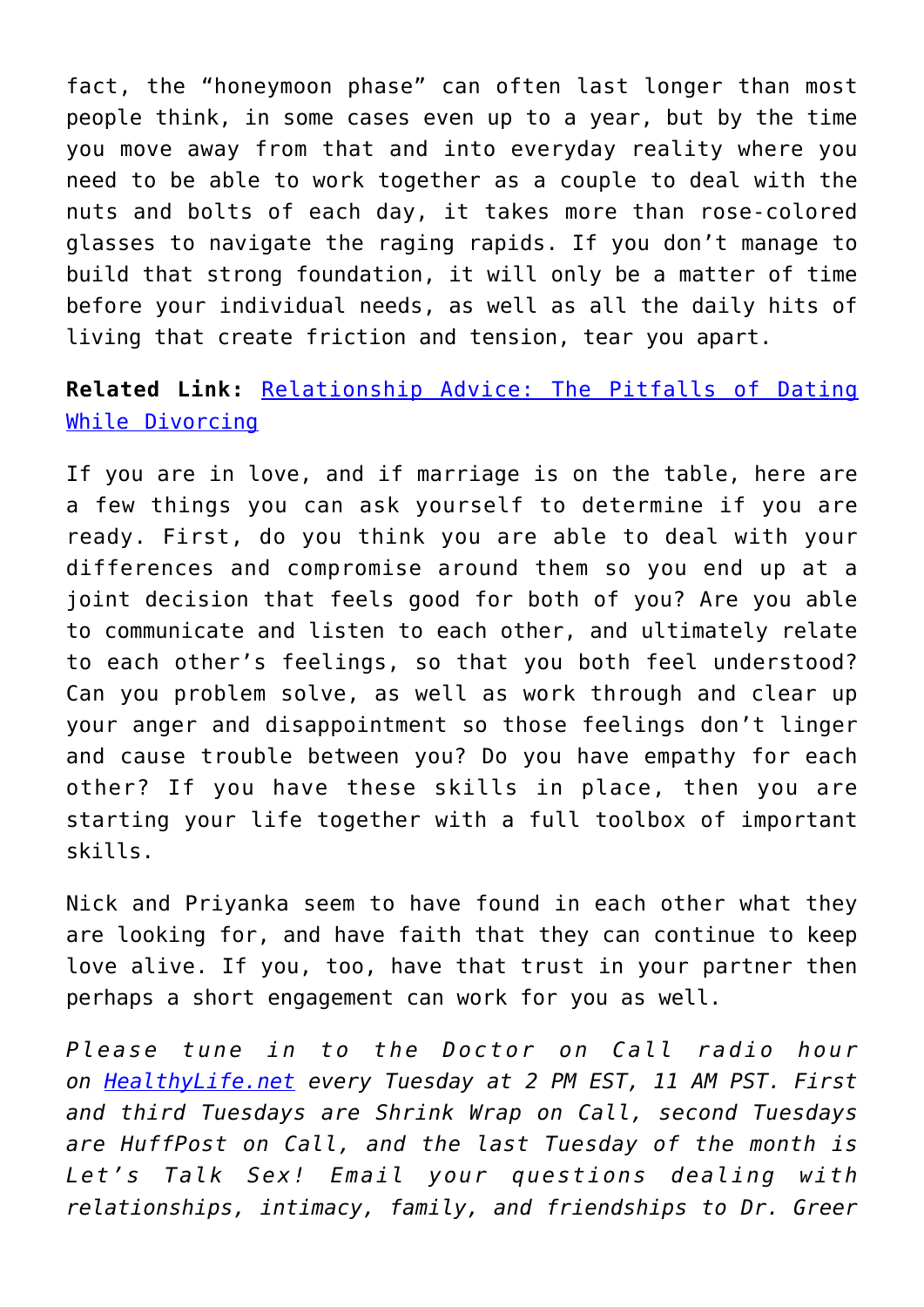*at [askdrjane@drjanegreer.com](mailto:askdrjane@drjanegreer.com). Connect with Dr. Jane Greer on Facebook, at [www.facebook.com/DrJaneGreer,](http://www.facebook.com/DrJaneGreer) and be sure to follow [@DrJaneGreer on Twitter f](https://twitter.com/#!/DrJaneGreer)or her latest insights on love, relationships, sex, and intimacy. For more on Dr. Greer, visit [http://www.drjanegreer.com.](http://www.drjanegreer.com/)*

## **[Relationship Advice: Tales of](https://cupidspulse.com/124540/relationship-advice-tales-other-woman-dr-jane-greer/) [the Other Woman](https://cupidspulse.com/124540/relationship-advice-tales-other-woman-dr-jane-greer/)**

### $\pmb{\times}$

 $\boxed{\times}$  By Dr. Jane Greer

Everyone feels they were scourged in the aftermath of betrayal, and in an effort to work through that and regain their equilibrium they like to talk about what happened, often to anyone who will listen. Sometimes, though, while that can make someone feel better in the moment, it can cause greater trouble down the line and further delay the journey back to personal peace and happiness. Whether you are in the public eye or not, speaking out about the person who hurt you can be tempting. For example, Evan Felker's ex-wife Staci Nelson reacted recently to claims that he cheated on her with country superstar Miranda Lambert. Doing this can feel like your chance to set the record straight by telling your side of the story, and it can feel like a way to fight back. You've been wronged, so this is your way to make it right.

### **Sometimes speaking out about the**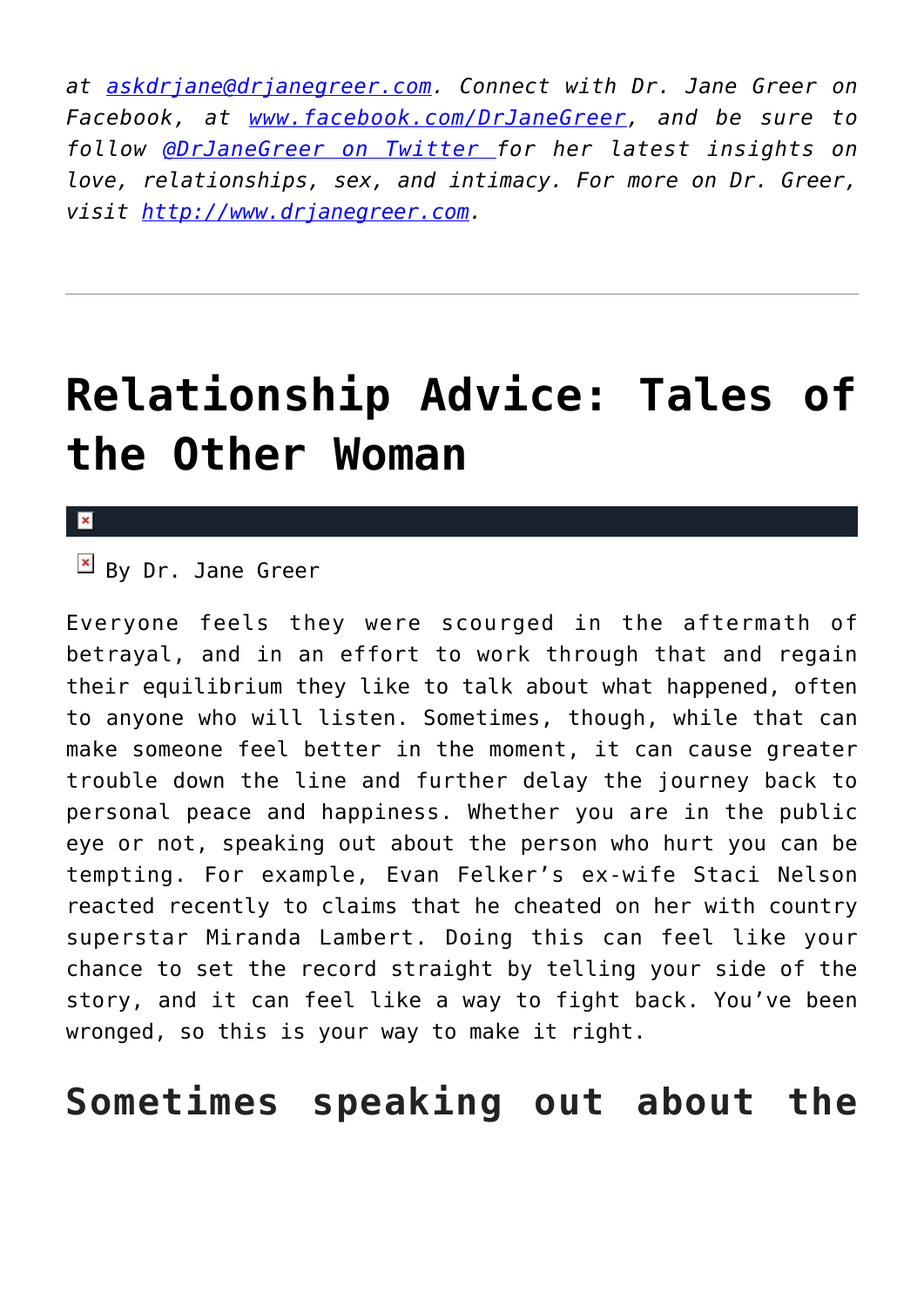**one who wronged you can be helpful, while other times it can cause more negativity. So how can you balance it? This relationship advice comes down to what you say, and whom you say it to.**

The obvious place to go to vent your anger and frustration is to friends and family, since they are the people who know you and support you. They may encourage you by asking you to tell them what happened, or they may be more provoking by launching a missile and speaking badly about your ex-partner, thus throwing logs on the already flaming fire. Try to be careful, however, about what you share with them for a few reasons. While the initial reaction is to look to end the connection, sometimes cheating can actually help people reevaluate and overhaul their relationship to make it stronger and more resilient than it was before. There are enough times that people get back together. If in fact you and your ex do reconcile one day you don't want your friends and family members to have turned so completely against him or her and become so alienated that it makes it difficult for you to reconnect. Also, there is always the matter of the people you shared while you were together. What if, during your relationship, your cousin became good friends with your exhusband, or your college best friend's wife is now best friends with your ex-wife? These are hard connections to break, and it helps to be aware of the tricky position that putting down your ex, who may still be an important factor in their lives, can put the people you love in. While oftentimes there is a strong pull to rally as many people as possible to your camp, drawing these lines can sometimes be very divisive and you risk creating more losses for you with your existing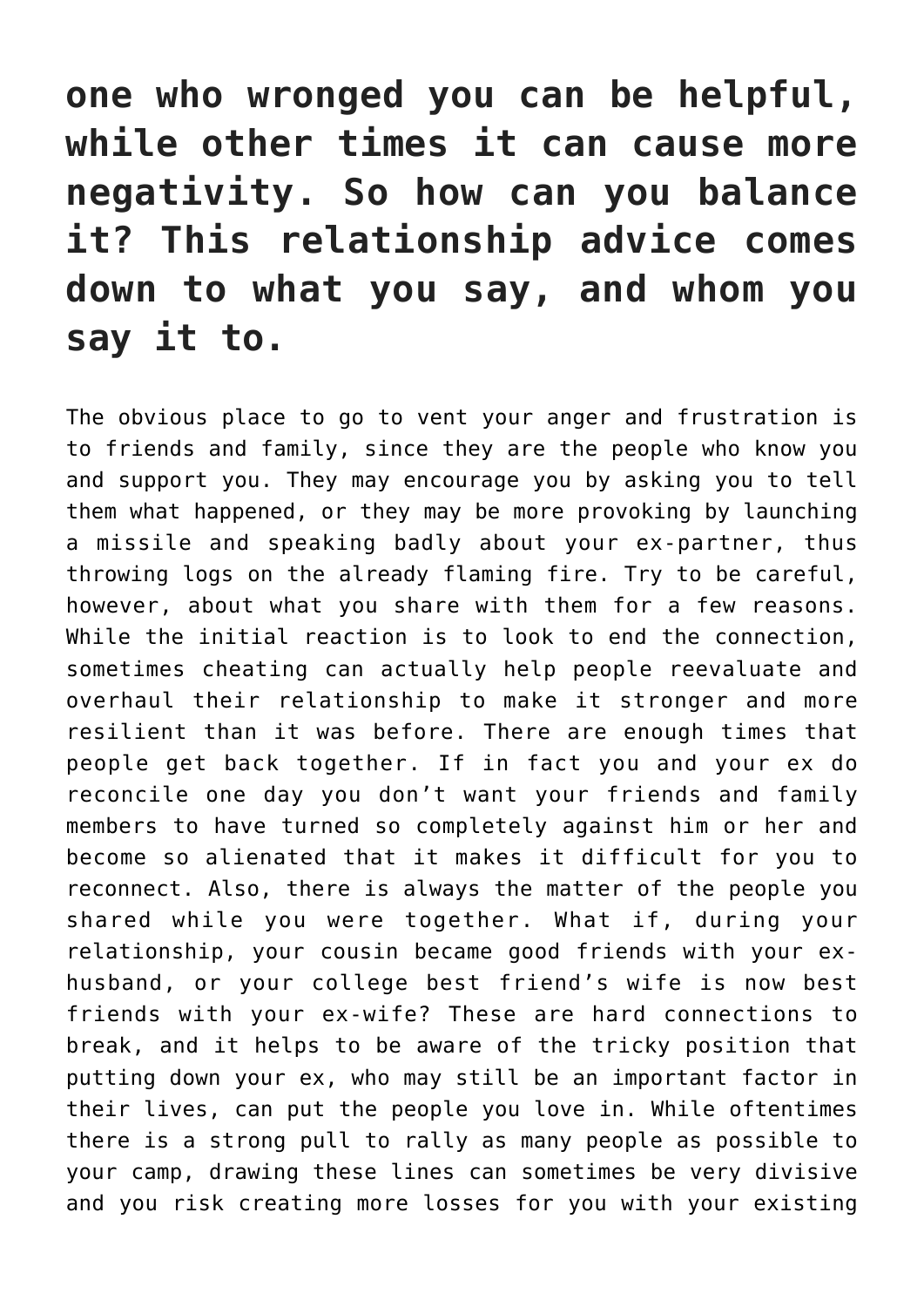relationships if people feel they have to choose a side.

**Related Link:** [Celebrity News: Miranda Lambert Throws Shade at](http://cupidspulse.com/122682/celebrity-news-miranda-lambert-celebrity-ex-blake-shelton-lyric-change/) [Celebrity Ex Blake Shelton With Key Lyric Change](http://cupidspulse.com/122682/celebrity-news-miranda-lambert-celebrity-ex-blake-shelton-lyric-change/)

Being able to vent and say bad things about your ex can be an important initial step, but you want to continue to take subsequent steps and have that not be where you remain. Instead of only demeaning them and looking to do a character assassination, start to shift what you are expressing to focus on the impact their betrayal had on you and how you are dealing with it. To begin the real healing, it is important to be in touch with all of your feelings, not just your anger. This way it can eventually become less about stirring the brew of your rage and more about developing your self-awareness. In my book How Could You Do This to Me?: Learning to Trust After Betrayal, I speak about blind trust. Was this going on for you? Were you too trusting, did you see signs and ignore them, or did you miss them completely? It is this reflection and understanding that will enable you to learn how to trust your own judgement so that you feel better equipped to protect yourself in the future and keep this from happening again. By doing this it helps you to stop perpetuating the negative by keeping yourself in the role of victim, and instead shift to moving forward and away from your ex and the fallout of the betrayal.

**Related Link:** [Celebrity Break-Ups: Evan & Staci Felker Were](http://cupidspulse.com/124442/celebrity-break-ups-evan-staci-felker-trying-baby-before-met-miranda-lambert/) [Trying to Have a Baby Before He Met Miranda Lambert](http://cupidspulse.com/124442/celebrity-break-ups-evan-staci-felker-trying-baby-before-met-miranda-lambert/)

Being deceived is devastating at best, at worst, if not dealt with, it delivers a blow that can keep you feeling low for a long time and can derail you from living your best life. For that reason, doing all this is your emotional health insurance as you go forward. Hopefully, Staci will be able to get back on track and become stronger as she carries on.

*Please tune in to the Doctor on Call radio hour*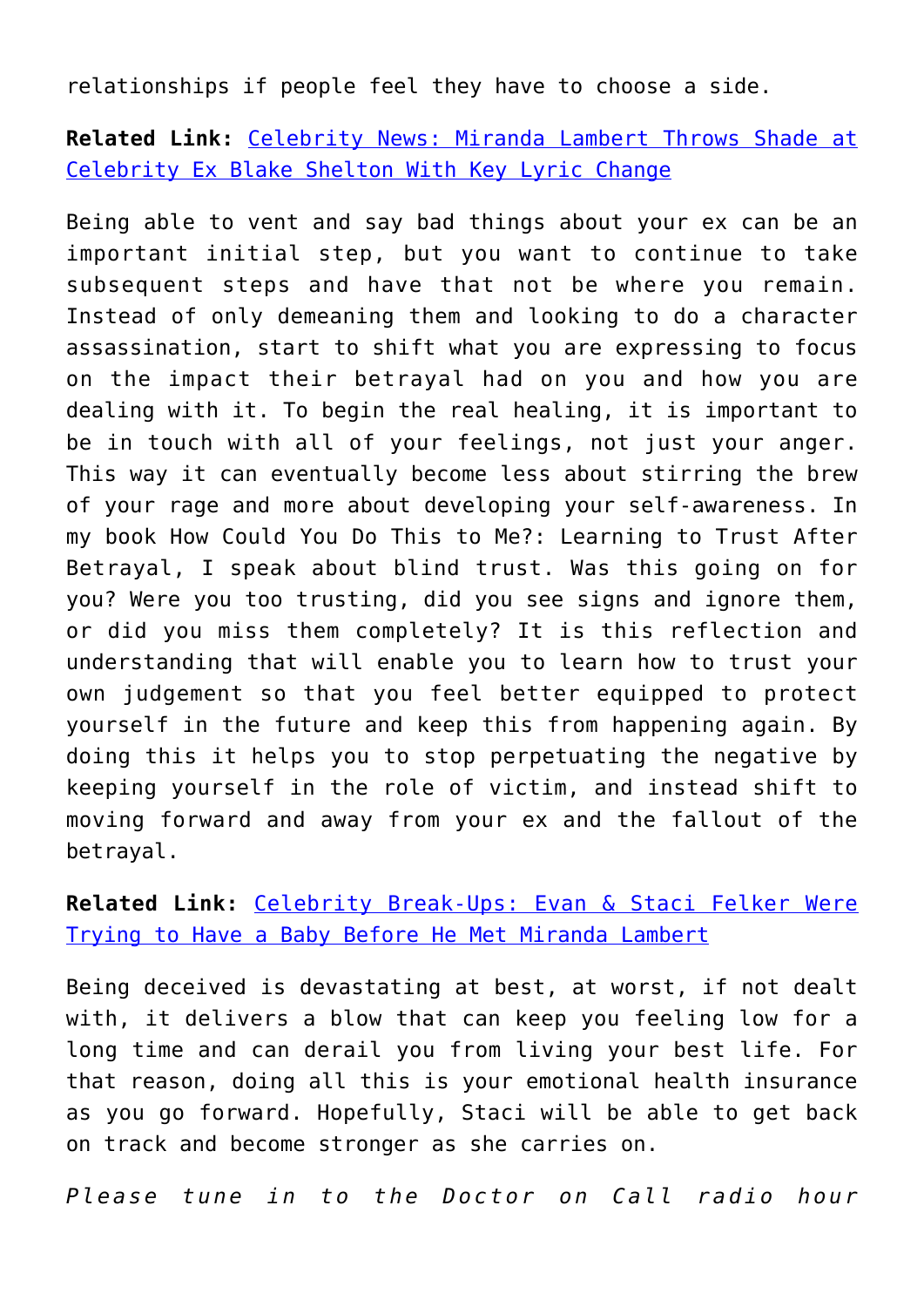*on [HealthyLife.net](http://www.healthylife.net/) every Tuesday at 2 PM EST, 11 AM PST. First and third Tuesdays are Shrink Wrap on Call, second Tuesdays are HuffPost on Call, and the last Tuesday of the month is Let's Talk Sex! Email your questions dealing with relationships, intimacy, family, and friendships to Dr. Greer at [askdrjane@drjanegreer.com](mailto:askdrjane@drjanegreer.com). Connect with Dr. Jane Greer on Facebook, at [www.facebook.com/DrJaneGreer,](http://www.facebook.com/DrJaneGreer) and be sure to follow [@DrJaneGreer on Twitter f](https://twitter.com/#!/DrJaneGreer)or her latest insights on love, relationships, sex, and intimacy. For more on Dr. Greer, visit [http://www.drjanegreer.com.](http://www.drjanegreer.com/)*

# **[Relationship Advice: The](https://cupidspulse.com/124396/relationship-advice-pitfalls-dating-while-divorcing-dr-jane-greer/) [Pitfalls of Dating While](https://cupidspulse.com/124396/relationship-advice-pitfalls-dating-while-divorcing-dr-jane-greer/) [Divorcing](https://cupidspulse.com/124396/relationship-advice-pitfalls-dating-while-divorcing-dr-jane-greer/)**

 $\pmb{\times}$ 

 $\boxed{\times}$  By Dr. Jane Greer

Dating someone new is exciting but often challenging, and adding the complications of a divorce that's not officially finalized yet, as well as kids from the fractured marriage, into the mix can create a whirlwind of possible pitfalls and new challenges. Waiting for a divorce to become official, though, can take some time, and it is often difficult to put the entire future of one's love life on hold until it is all said and done. Actor [Brad Pitt,](http://cupidspulse.com/88145/brad-pitt/) for example, has been seeing MIT professor Neri Oxman in the midst of ending his marriage to [Angelina Jolie.](http://cupidspulse.com/86085/angelina-jolie/) Dating while being separated from your exspouse can often feel like a no man's land of uncharted territory with no clear rules. There may be concerns about how quickly to move things along, or a newfound fear of commitment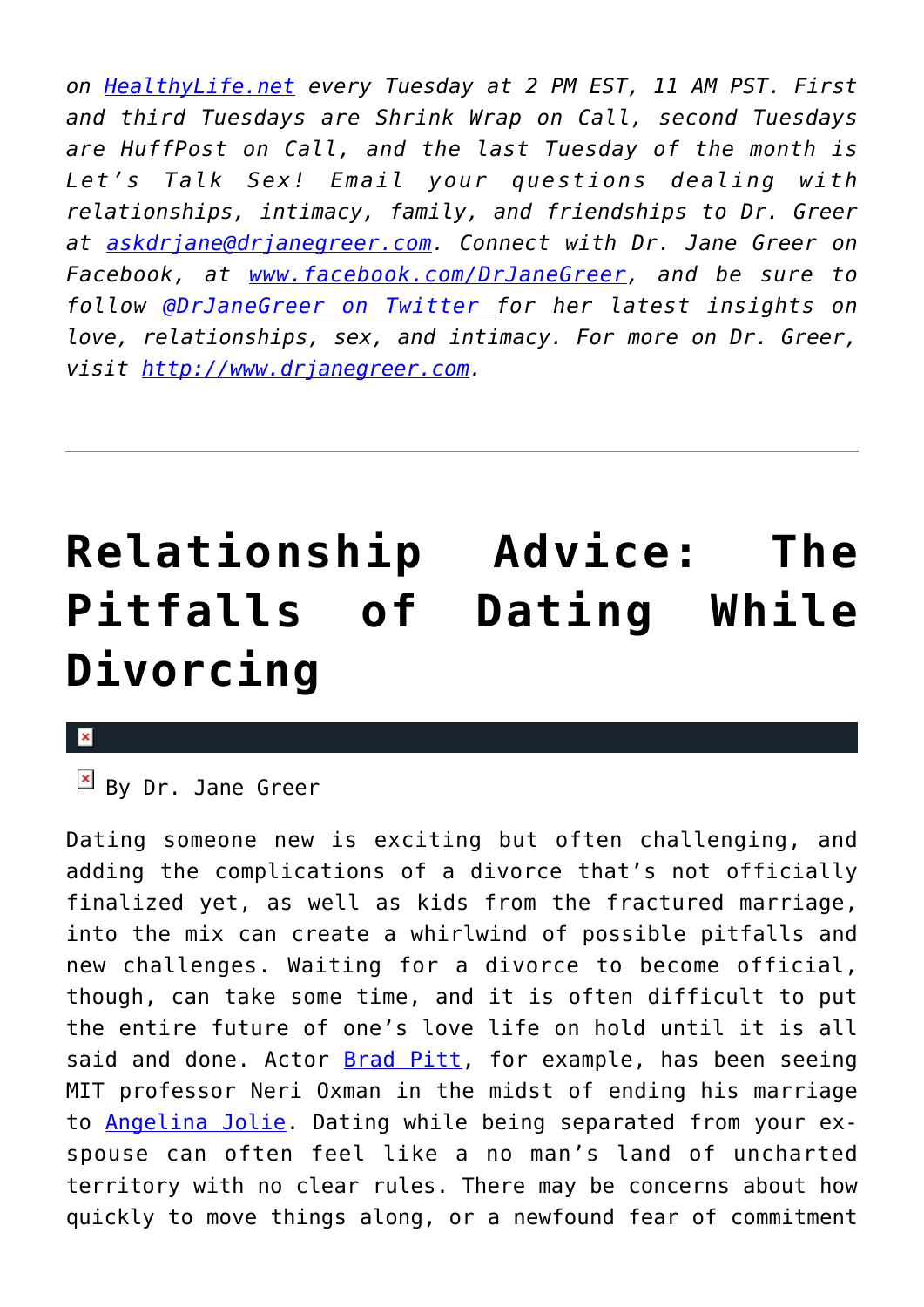because the most recent union failed.

**While you may be eager to move forward and find new love, it can feel like a slippery slope where you can get in too deep quickly, sometimes without even meaning to. With that in mind, there are certain pieces of relationship advice to consider as you navigate this sometimes lawless territory.**

The first obvious question is how soon is too soon? It is a very personal journey in terms of how each person manages the sadness of saying good-bye to someone they loved and shared a life with. Some people have no immediate desire to meet someone new, and instead withdraw and go into emotional hibernation, unwilling to put themselves out there for a while and risk being hurt again or diving into another unsuccessful relationship. Others take the opposite approach and seek out a new romance because that is what they believe they need to survive the turmoil they are facing. Taking your personal inventory of what works for you, figuring out your own rhythm of moving faster or slower, can be helpful in gauging the best way for you to proceed. If you do decide to jump back in to the pond of love, try to consider what didn't work in your marriage and attempt to avoid those behaviors in this new partnership.

**Related Link:** [Celebrity News: Brad Pitt is Casually Dating as](http://cupidspulse.com/122378/celebrity-news-brad-pitt-casually-dating-single-dad/) [He Adjusts to Single Life as a Dad](http://cupidspulse.com/122378/celebrity-news-brad-pitt-casually-dating-single-dad/)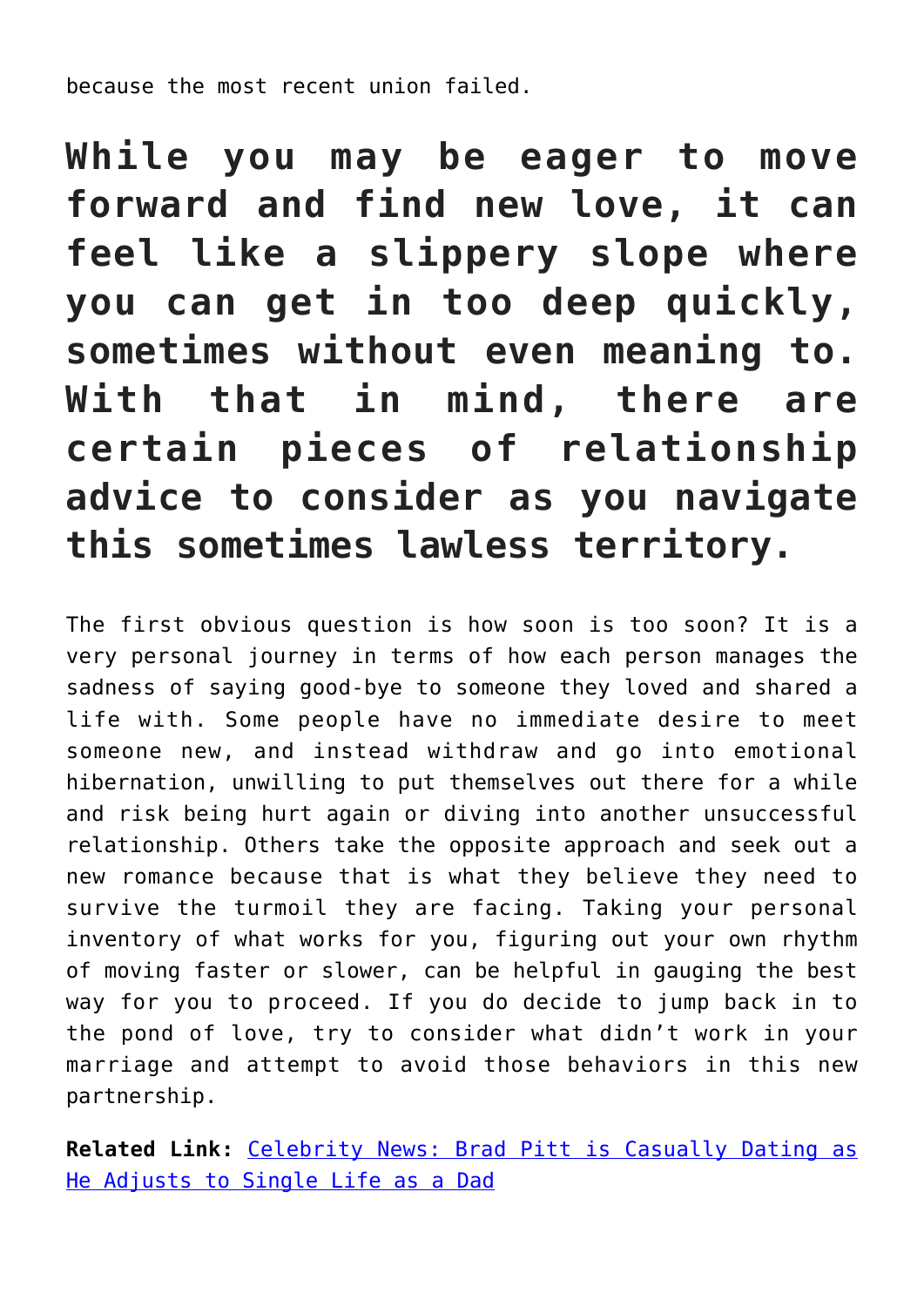Along those same lines, how do you balance the responsibilities and devotion you have to your children, as well as all the things that go along with taking apart your old life, with this new person? Consider how much energy you realistically have to give to your new identity as a single person and to your new relationship. If you have met someone you really like and want to get involved, that is fine, but keep your kids in mind and pace yourself with how you introduce them, possibly saying your new love interest is simply a friend at first so as not to confuse them. On the flip side, you might find you are not ready to invest a lot of time into a new romance. He or she might want to jump right in, planning dates and weekend brunches, but you are juggling time with your kids and don't want to miss a soccer game or a dance performance which often conflicts with the proposed plans. Think about and prioritize what is most important to you, and be completely honest about what you are willing and able to put into this new situation. Be clear about your time and what you need to keep it balanced. It can be helpful to convey this upfront so that they can keep their expectations of you realistic and not bombard you with demands for getting together. By doing this it will help make the new relationship stay light and be a relief for you, instead of becoming another emotional burden and a new source of guilt.

### **Related Link:** [Relationship Advice: Can You Cheat Jealousy?](http://cupidspulse.com/116711/relationship-advice-cheat-jealousy-dr-jane-greer/)

Finally, is it okay to talk about your ex and the details of your divorce with your new dates? There is no question that you have gone through a difficult time as you and your exspouse untangle the life you shared together. It has probably been the focal point of everything for you, all that you can think about. It is natural, then, that it is what you are used to talking about, and very likely what you want to talk about. That is understandable, but when it comes to the people you are just meeting and getting to know, the less you say about the nitty-gritty of your ex and your divorce, the better. Try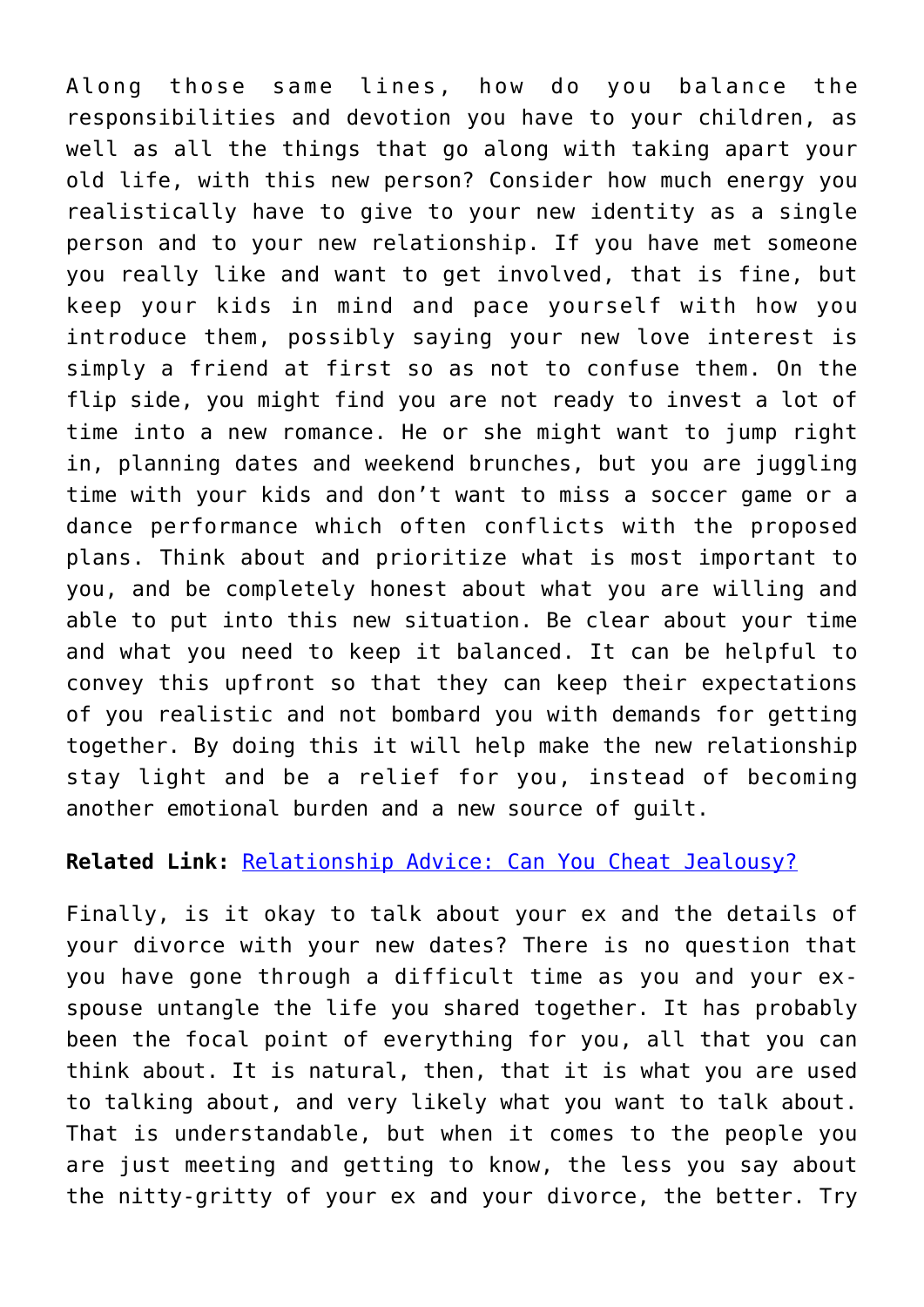to keep the conversation focused on fun topics such as activities you enjoy doing as well as those you would like to pursue in the future. Instead of making this new person your support system while you go through the divorce, allow your connection to be about what is ahead of you and think about it as an opportunity to explore who you are now and who you are becoming.

While it is a lot to contend with, it appears Brad is handling these possible roadblocks and choices with aplomb. Neri seems to be taking everything in stride, and perhaps she and Brad can continue on this path to happiness together.

*Please tune in to the Doctor on Call radio hour on [HealthyLife.net](http://www.healthylife.net/) every Tuesday at 2 PM EST, 11 AM PST. First and third Tuesdays are Shrink Wrap on Call, second Tuesdays are HuffPost on Call, and the last Tuesday of the month is Let's Talk Sex! Email your questions dealing with relationships, intimacy, family, and friendships to Dr. Greer at [askdrjane@drjanegreer.com](mailto:askdrjane@drjanegreer.com). Connect with Dr. Jane Greer on Facebook, at [www.facebook.com/DrJaneGreer,](http://www.facebook.com/DrJaneGreer) and be sure to follow [@DrJaneGreer on Twitter f](https://twitter.com/#!/DrJaneGreer)or her latest insights on love, relationships, sex, and intimacy. For more on Dr. Greer, visit [http://www.drjanegreer.com.](http://www.drjanegreer.com/)*

# **[Relationship Advice: Working](https://cupidspulse.com/124049/relationship-advice-working-through-heartbreak-dr-jane-greer/) [Through Your Heartbreak](https://cupidspulse.com/124049/relationship-advice-working-through-heartbreak-dr-jane-greer/)**

 $By$  Dr. Jane Greer

Getting over a heartbreak is never easy, and there is no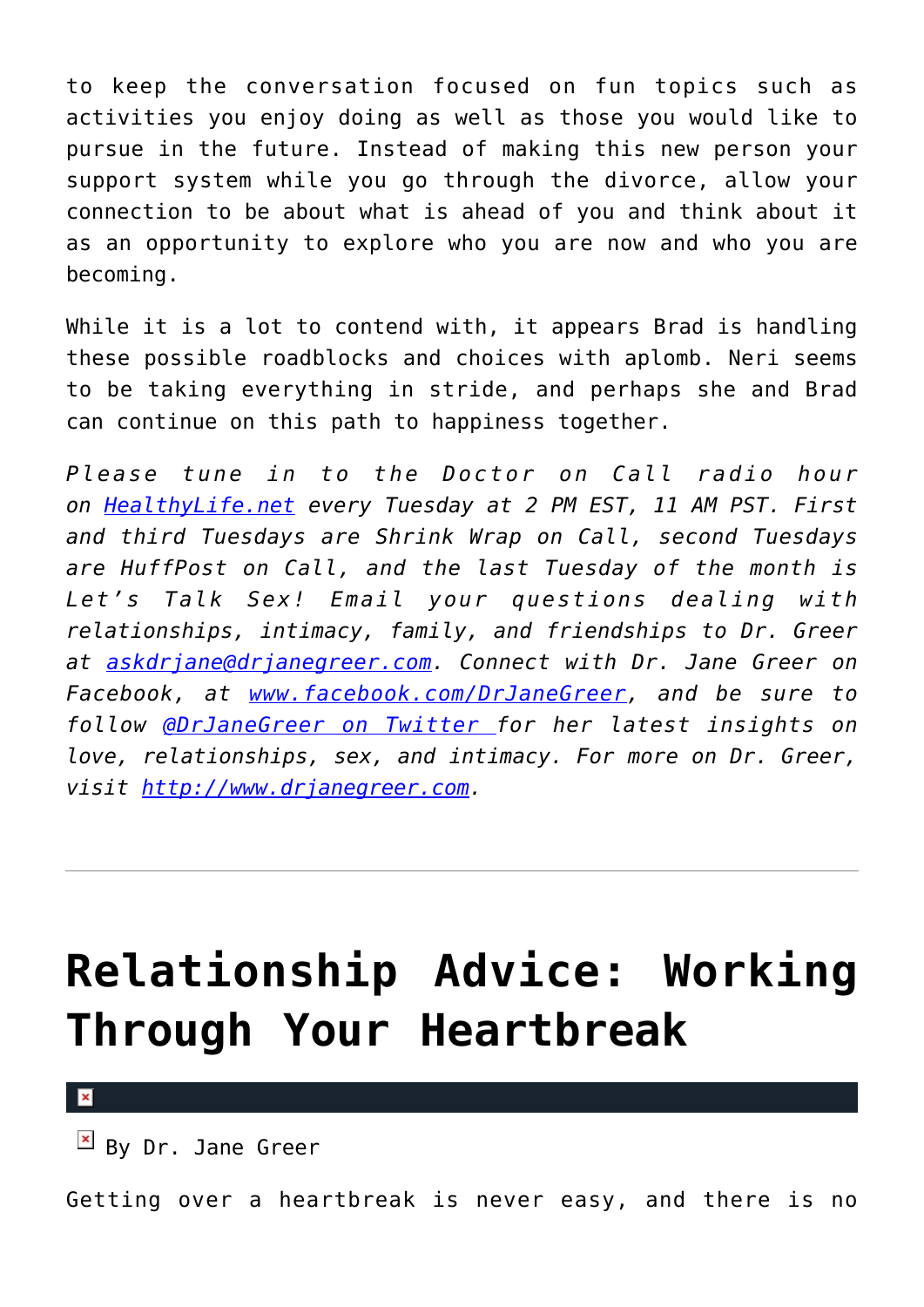simple answer to how to recover from it. What does it mean when relationships don't work out? Is it you choosing a bad partner, or is it something out of your control? Dealing with the loss of love is often a challenge. Some people throw themselves back into the mix immediately, jumping in to a new relationship, while others take themselves out of the dating game for a while. The question is, how do you hold on to hope, and is there a way to try to ensure success on take two so that you don't continue to repeat the same wrong moves in the love game? It's rumored that The Weeknd's new EP is about his exes [Selena Gomez](http://cupidspulse.com/89073/selena-gomez/) and Bella Hadid. Perhaps his approach to dealing with his breakups is through his music.

## **Here is some expert [relationship](http://cupidspulse.com/relationship-experts/) [advice](http://cupidspulse.com/relationship-experts/) on navigating heartbreak post break-up and when entering a new, rushed relationship:**

Many who dive right back into the fire may find that their new love connection isn't going as well as they had hoped and wonder why. There are several reasons this can occur, and it is helpful to understand them. For some, the pain of the split is too immense to handle because of how personally rejected they feel. As a result, their self-esteem may take a big hit, and they may go along in a relationship that they know isn't a good fit simply because having a new person in their life helps buffer the intense pain they are feeling. In that case, their thought might be that at least somebody wants to be with them. Another reason is that sometimes the loss of a significant other in their life and everything that goes along with that – doing things together, planning for two, looking toward the future, and having some security as to how they spend their weekends and evenings – is so hard to take that being with anyone might seem better than being alone.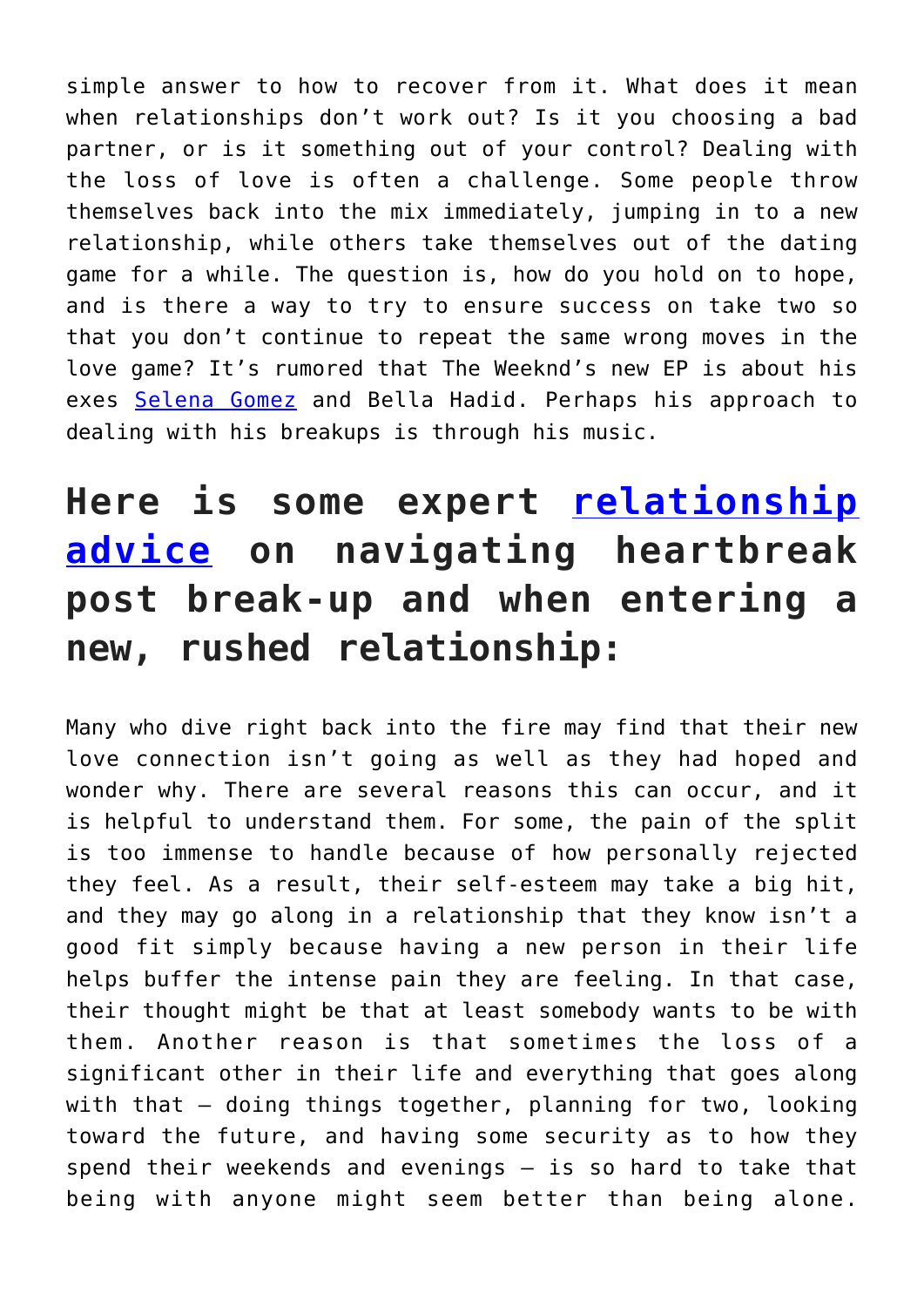Therefore, they will quickly seek out a new partner regardless of how bad a fit that person might be. When that happens, simply having that person in their life trumps how compatible they are. If either of these reasons are in play, it can be the equivalent of taking an aspirin for a headache. It is a quick antidote to buffer the pain, but it may not deal with the contributing issues that brought about the heartbreak in the first place. Consequently, if you are looking to "lose" yourself in a new relationship, be it a rebound or an escape from the past, while it might ease the heartache in the moment it can sometimes lead to more loss in the future.

### **Related Link:** [Relationship Advice: Say 'Yes' to Terms of](http://cupidspulse.com/123920/relationship-advice-terms-of-endearment-dr-greer/) [Endearment](http://cupidspulse.com/123920/relationship-advice-terms-of-endearment-dr-greer/)

In this whole mix one of the questions is, have you gotten over your ex at all? If not, you might find yourself comparing your new person to your old significant other, and if you are still in love with the former, your current companion may pale in comparison. While the relationship itself might make you feel better about yourself temporarily, your new partner may not ever replace your old one. In addition, there may be unresolved problems still lingering from your old relationship that you now find squarely present in your new romance. You may even realize, surprisingly, that you have taken on the role of your old partner with your new one, and are now doing what your ex did to you, anything from calling too often to acting jealous. If you find this happening it can be a red flag that all is not well.

### **Related Link:** [Relationship Advice: Tips to Inject More Romance](http://cupidspulse.com/123441/tips-inject-more-romance-your-relationship/) [to Your Relationship](http://cupidspulse.com/123441/tips-inject-more-romance-your-relationship/)

If you have gone through a heartbreak and are looking to start a new relationship that is successful, it is important to take an honest look at what didn't work in your romantic past. Shine a light on what went wrong. Were you unhappy or did you do something to make your partner unhappy? Were they turned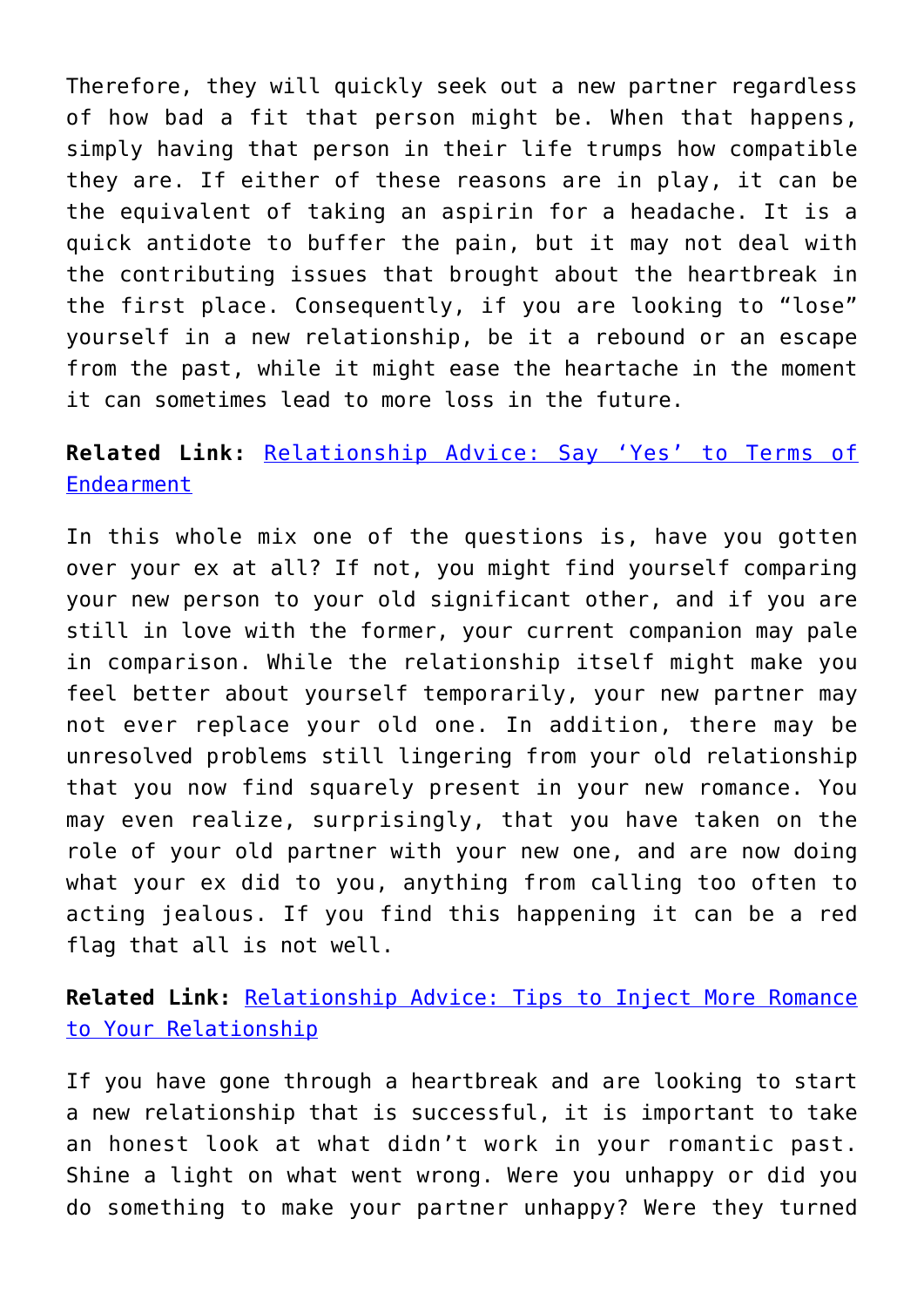off by some of your behaviors and quirks, or you by theirs? Was it you or them who was not willing to step up to the plate in terms of making necessary compromises? This will help you develop self-awareness and give you some understanding of what might be at play with your new partner. This will also enable you to view the past as a stepping stone to the future, not wasted or lost time, but important information that you can learn from and take with you. It can also give you more realistic expectations going into the next relationship so you can hopefully make a better choice that will lead to a more positive connection. Along the same lines, if you find yourself going from one relationship to the next so you are not alone, but you keep choosing people who are not right for you or you lose interest in them quickly, then now is a good time to learn how to be on your own so you can develop inner security and grow stronger before doing a cannon ball back in to that pool of love. Once you have given yourself a chance to do that, you might be better able to choose a new partner based not only on how they make you feel about yourself, but also on how you feel about them and what you are able to share together.

### **Related Link:** [Relationship Advice: Don't Let Distance &](http://cupidspulse.com/123354/relationship-advice-distance-lifestyle-affect-relationship-dr-greer/) [Lifestyle End Your Relationship](http://cupidspulse.com/123354/relationship-advice-distance-lifestyle-affect-relationship-dr-greer/)

It seems that The Weeknd is working through his heartache with music. [Taylor Swift](http://cupidspulse.com/86081/taylor-swift/) has been known to do the same. You don't have to write music to be able to do this. Instead, write a letter of the things you wish to say or wish you said, that you don't have to send. You can also listen to sad songs, but remember to balance that with a few love songs so that you are able to have faith that there will be a new beginning around the corner for you.

*Please tune in to the Doctor on Call radio hour on [HealthyLife.net](http://www.healthylife.net/) every Tuesday at 2 PM EST, 11 AM PST. First and third Tuesdays are Shrink Wrap on Call, second Tuesdays are HuffPost on Call, and the last Tuesday of the month is*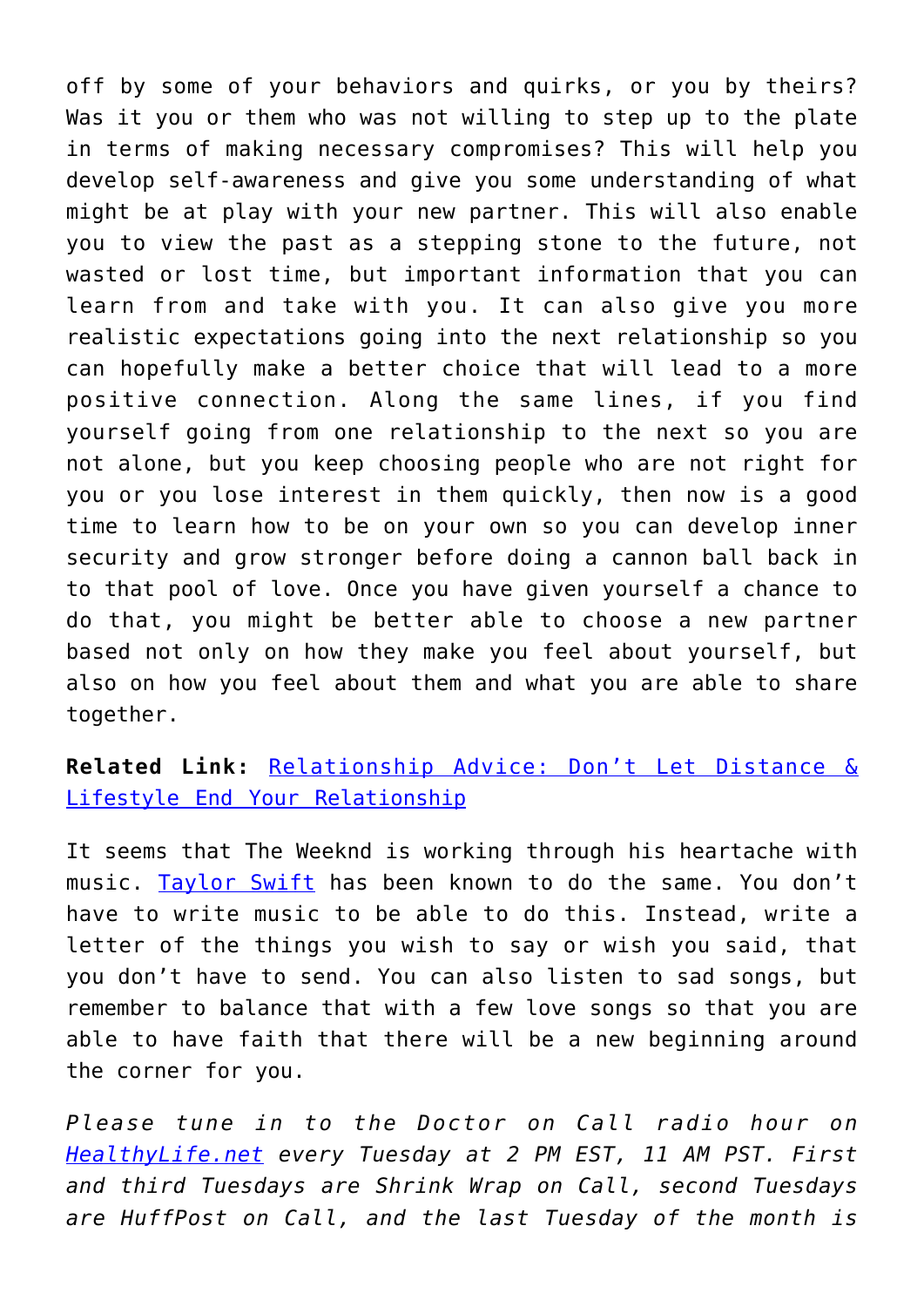*Let's Talk Sex! Email your questions dealing with relationships, intimacy, family, and friendships to Dr. Greer at askdrjane@drjanegreer.com. Connect with Dr. Jane Greer on Facebook, at [www.facebook.com/DrJaneGreer,](https://www.facebook.com/DrJaneGreer) and be sure to follow [@DrJaneGreer on Twitter](https://twitter.com/DrJaneGreer) for her latest insights on love, relationships, sex, and intimacy. For more on Dr. Greer, visit [www.drjanegreer.com.](http://www.drjanegreer.com)*

## **[Relationship Advice: Say](https://cupidspulse.com/123920/relationship-advice-terms-of-endearment-dr-greer/) ['Yes' to Terms of Endearment](https://cupidspulse.com/123920/relationship-advice-terms-of-endearment-dr-greer/)**

#### $\mathbf{x}$

 $\overline{B}$  By Dr. Jane Greer

So much goes into making a relationship work, and the secret ingredients that lead to success certainly vary from couple to couple. With that in mind, there are certain gestures many have in common that help them accent and cement their romance, and sharing pet or special names as well as baby talk are often among them. In fact, Kelly Ripa and Mark Consuelos recently revealed they share some naughty pet names for each other.

**By choosing a nickname you use only for each other, it can allow you to express the unique affection you share. It can give you the**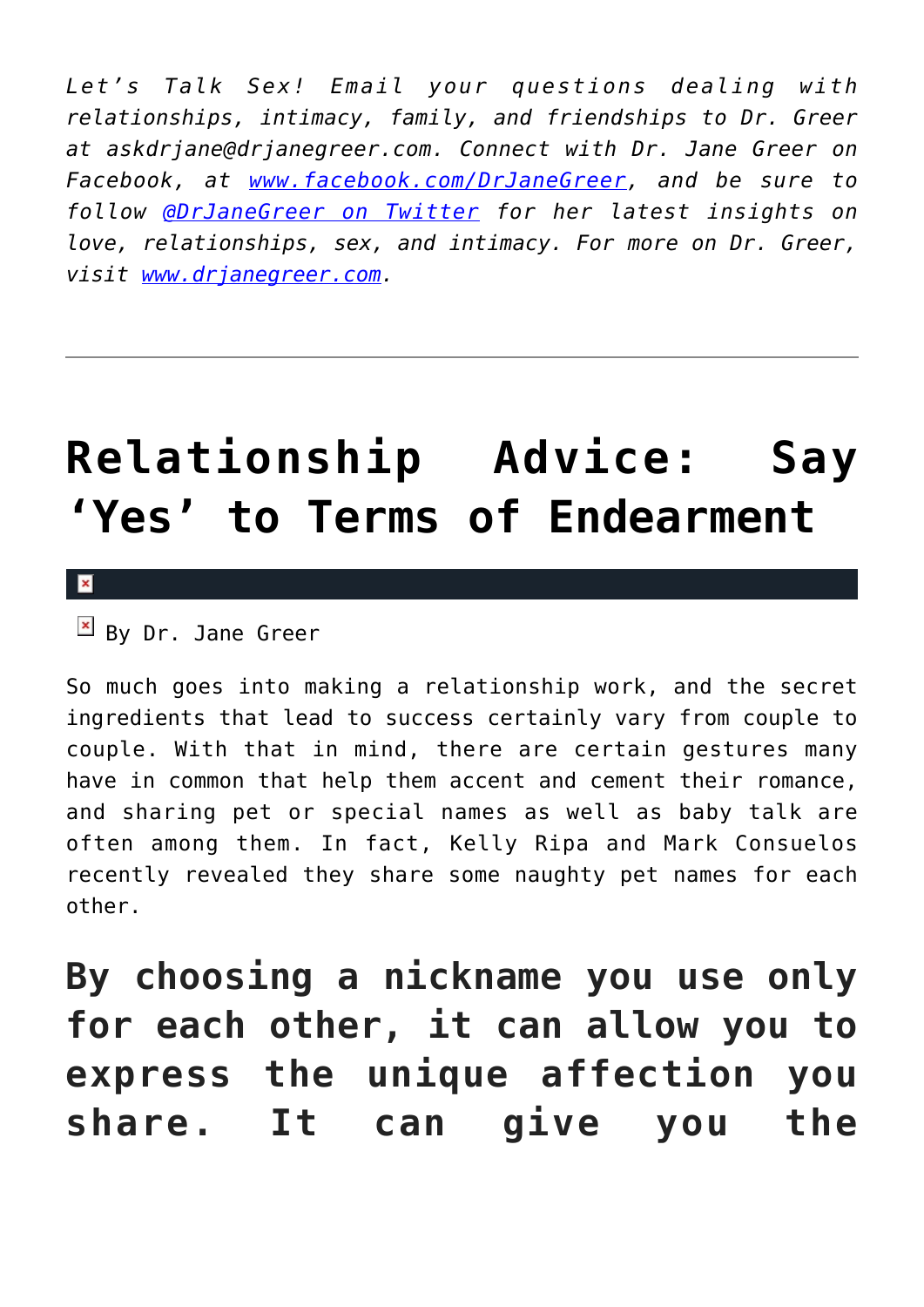## **confidence that you are truly seen and known by your partner, and it can make you feel special. Check out more relationship advice around terms of endearment:**

Seductive names like this can add a lot of excitement and enhance intimacy as well as rev up your sex life. In some cases, hearing the special name can take you right back to those amorous sessions and make you feel sexy and desirable. In other words, the word itself can cause a reflex that gets your sexual energy going. Some take it a step beyond and give nicknames to their genitalia, which allows them to playfully refer to one another. There are many different types of names that can have a positive effect, and they don't have to be risqué, but can also be simple and innocent. These, too, can be emotional glue that help to keep you together, and that can also add to a shared moment of love. All of this is great, and can bring you closer to your partner, but sometimes there can be too much of a good thing. Can it ever become a problem?

### **Related Link:** [Relationship Advice: Can You Cheat Jealousy?](http://cupidspulse.com/116711/relationship-advice-cheat-jealousy-dr-jane-greer/)

The resounding answer is yes, it can. There are those occasions when something that starts as a cute and adoring act can begin to feel like a criticism, especially if the name of choice is rooted in a trait or behavior that may potentially annoy your partner. On occasion a name is picked for that very reason, to mitigate personality quirks that can get on each other's nerves. For example, if your partner chose to call you Slowpoke because you are always on the other side of late, or you call him Bull because he is always rushed and breaks a lot of things, these can eventually come to highlight the less lovable sides of each of you. At first they might seem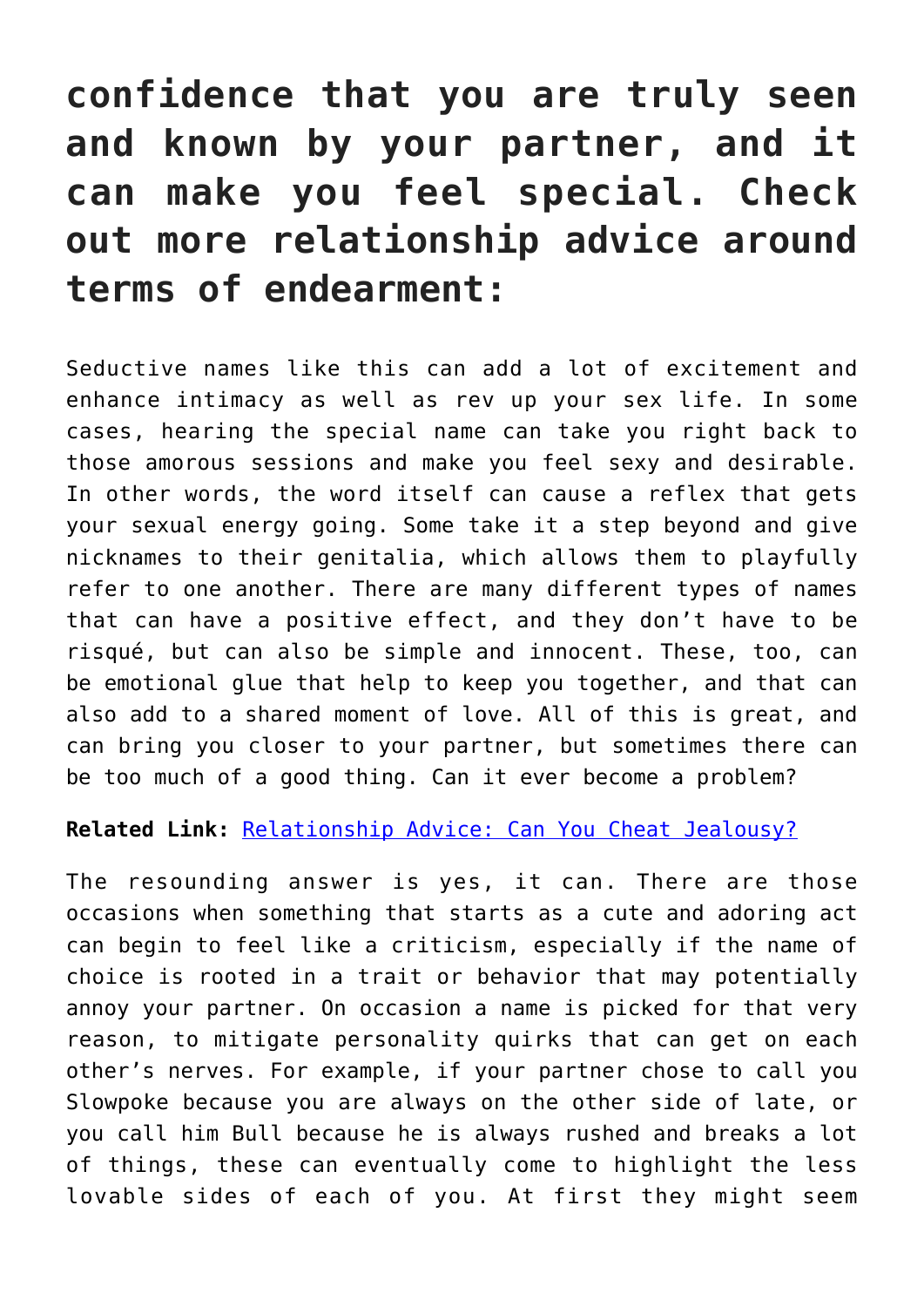charming, but over time they can take on the negative twist of reality and you may feel like you are being scolded. Also, they can become overused and grating, and can become a source of tension. The same can happen with baby talk. You might like it, and it can serve to enhance the camaraderie you share while letting your inner child out, but it can become too much and seep into too many different places in your life. If this happens it can have the opposite of the desired result and instead of turning you on it can turn you off. So what do you do when the terms of endearment become terms of negativity?

### **Related Link:** [Relationship Advice: The Baby Predicament](http://cupidspulse.com/115137/relationship-advice-baby-predicament/)

The best thing to do is to have a direct conversation with your partner about it. Explain what you are feeling, and suggest either coming up with another pet name or taking a break from it altogether and simply calling you by your real name. If you go the route of searching for a new nickname, you might even recommend that you hunt for one together. When it comes to baby talk, it is important to express your wishes there, too. Sometimes putting boundaries in place can help – for example, maybe you want to keep it out of the bedroom, or maybe the bedroom is the only place it works for you. Perhaps you are comfortable when you are the only ones present, but once you leave the house and are in the company of others, you might want to suggest turning it off and saving it for later. With that, too, if you want to stop it completely then ask to take a break. By doing this and being honest with each other, you are keeping your verbal interaction fresh and true, and continuing the spoken intimacy you share.

It seems that Kelly and Mark are able to enjoy and balance their naughty names, and hopefully so can you whatever your pet names and baby talk might be.

*Please tune in to the Doctor on Call radio hour on [HealthyLife.net](http://www.healthylife.net/) every Tuesday at 2 PM EST, 11 AM PST. First and third Tuesdays are Shrink Wrap on Call, second Tuesdays*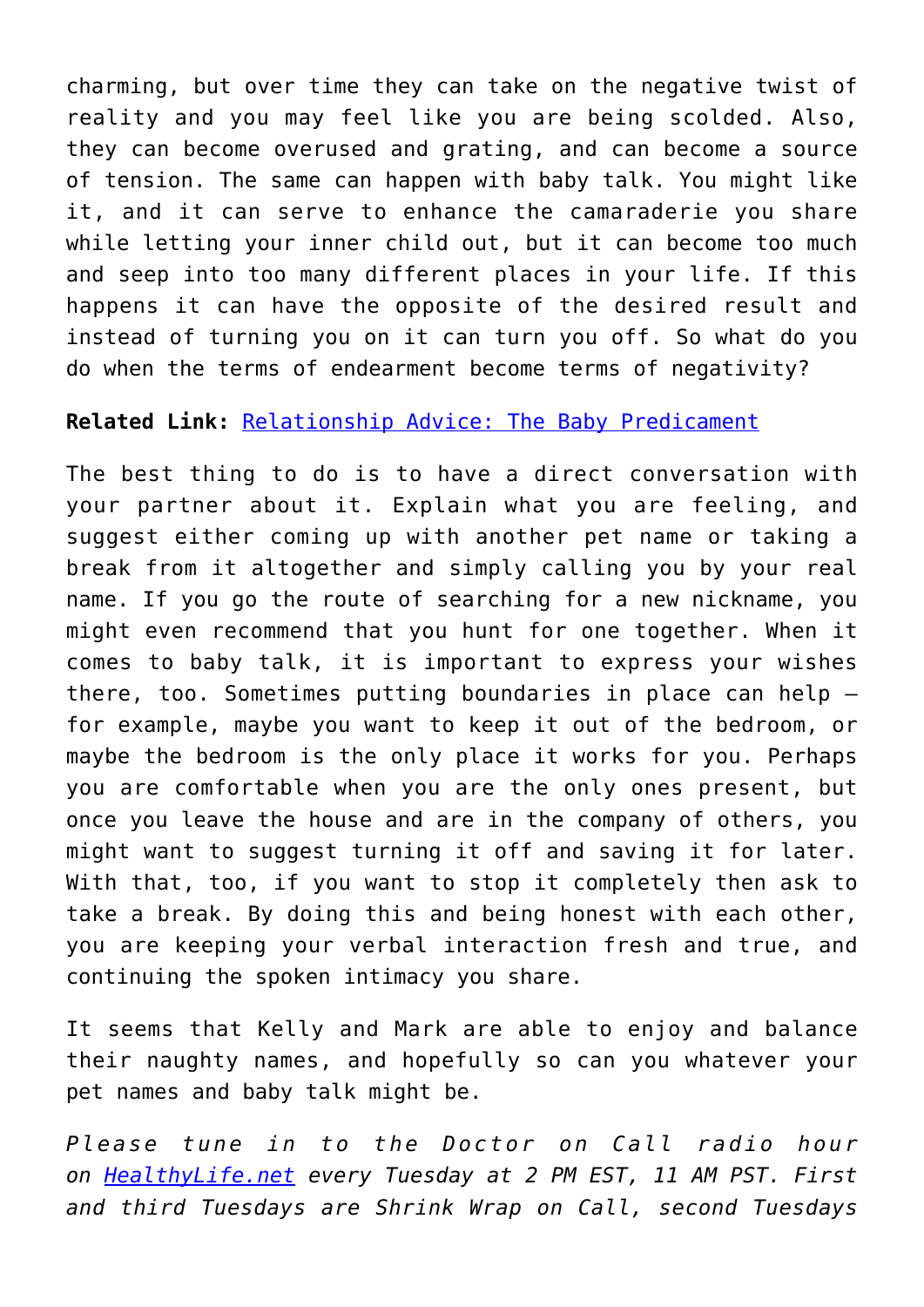*are HuffPost on Call, and the last Tuesday of the month is Let's Talk Sex! Email your questions dealing with relationships, intimacy, family, and friendships to Dr. Greer at [askdrjane@drjanegreer.com](mailto:askdrjane@drjanegreer.com). Connect with Dr. Jane Greer on Facebook, at [www.facebook.com/DrJaneGreer,](http://www.facebook.com/DrJaneGreer) and be sure to follow [@DrJaneGreer on Twitter f](https://twitter.com/#!/DrJaneGreer)or her latest insights on love, relationships, sex, and intimacy. For more on Dr. Greer, visit [http://www.drjanegreer.com.](http://www.drjanegreer.com/)*

## **[Relationship Advice: Don't](https://cupidspulse.com/123354/relationship-advice-distance-lifestyle-affect-relationship-dr-greer/) [Let Distance & Lifestyle End](https://cupidspulse.com/123354/relationship-advice-distance-lifestyle-affect-relationship-dr-greer/) [Your Relationship](https://cupidspulse.com/123354/relationship-advice-distance-lifestyle-affect-relationship-dr-greer/)**

#### ×

 $\boxed{\times}$  By Dr. Jane Greer

People in distance relationships, whether by choice or necessity, are able to have success with a great deal of effort and flexibility. In order to make the relationship work, there must be s a strong desire to be together, and a willingness between both partners to make room for each other's respective needs. However, love does not conquer all, regardless if you are a celebrity or not.

## **Is it possible to find a resolution? Read on for more [relationship advice:](http://cupidspulse.com/relationship-experts/)**

Recently, [celebrity couple](http://cupidspulse.com/celebrity-news/celebrity-dating/) [Jennifer Aniston](http://cupidspulse.com/86079/jennifer-aniston/) and Justin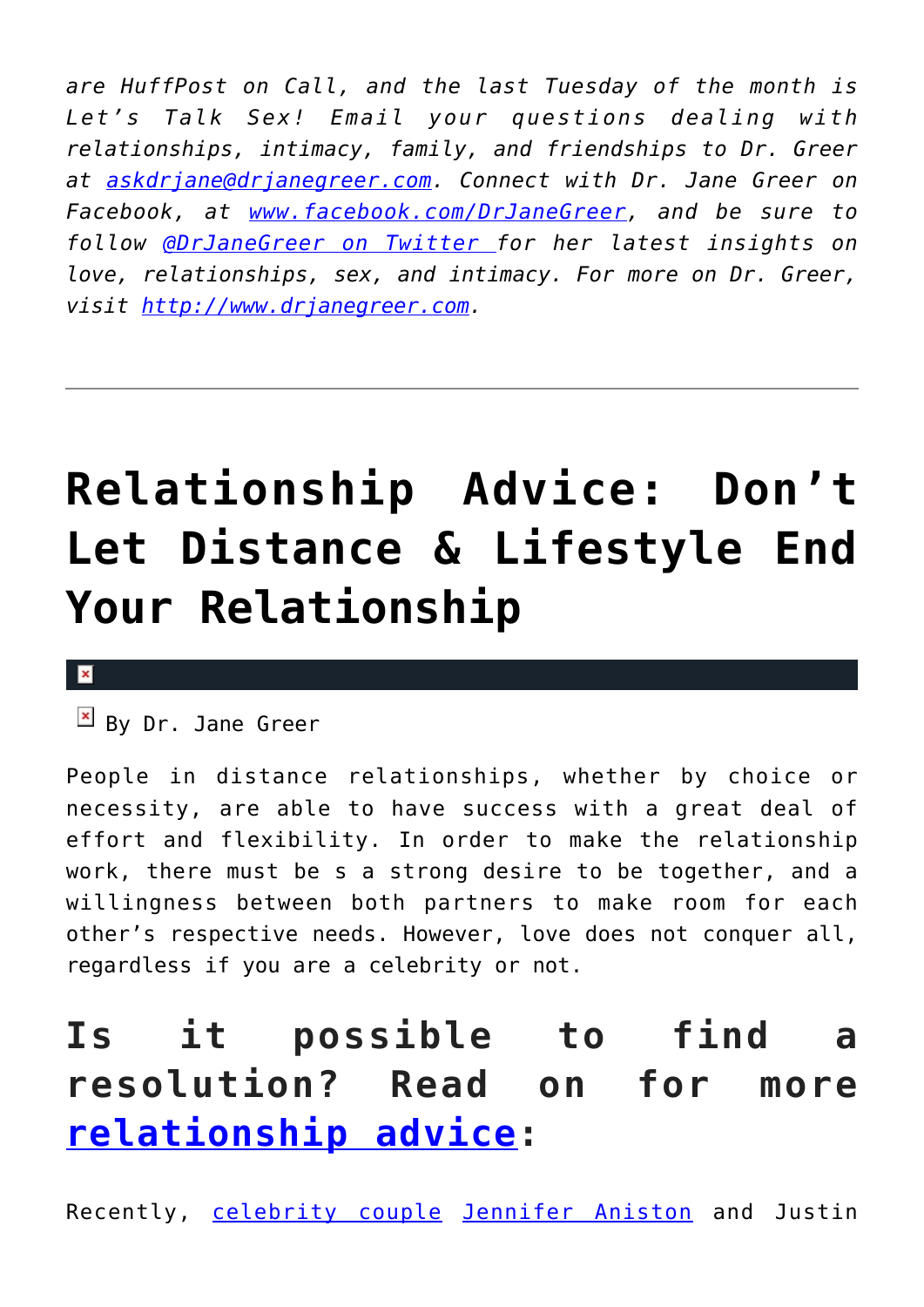Theroux announced their [celebrity divorce](http://cupidspulse.com/celebrity-news/celebrity-break-ups/) after two years of marriage, stating it was a mutual decision to part ways. While Aniston and Theroux love and respect each other, they said they simply couldn't agree on a lifestyle that worked for each other. This is a common issue couples may face: you can love someone, and still desire to live differently than them, or even desire to live in an entirely different place than them.

Splits like the one between Aniston and Theroux are often caused by the inability to find the middle ground when trying to successfully make a home in the same place. Compromise is hard enough for two people who live under the same roof, but when partners are separated by differing work schedules or physical office placement, compromise can be extremely challenging. The key to keeping the peace is to commit to a place together, making sure that both partners are happy and do not feel as though they have sacrificed their happiness and well-being.

**Related Link:** [Relationship Advice: What If Your Family Doesn't](http://cupidspulse.com/122697/relationship-advice-family-doesnt-approve-partner-dr-greer/) [Approve Of Your Partner?](http://cupidspulse.com/122697/relationship-advice-family-doesnt-approve-partner-dr-greer/)

So, if you're in a long distance relationship right now, what should you consider before packing up your life and moving to a new place with your significant other, to best guarantee a successful outcome? How can you be sure you or your partner are sacrificing enough, without negatively impacting your relationship?

Above all, you and your partner must be in love. This is the most important box to check, as it gives each of you the ability to be open to change because you'll be with your loved one. While this is a starting point, it might not be enough, as we saw with Jennifer and Justin. When deciding to take the plunge, be sure to ask yourself: do you actually like the place you're moving to? Will it take away your happiness?

**Related Link:** [Relationship Advice: Is a Bad Boy Good for You?](http://cupidspulse.com/121689/relationship-advice-is-a-bad-boy-good-for-you/)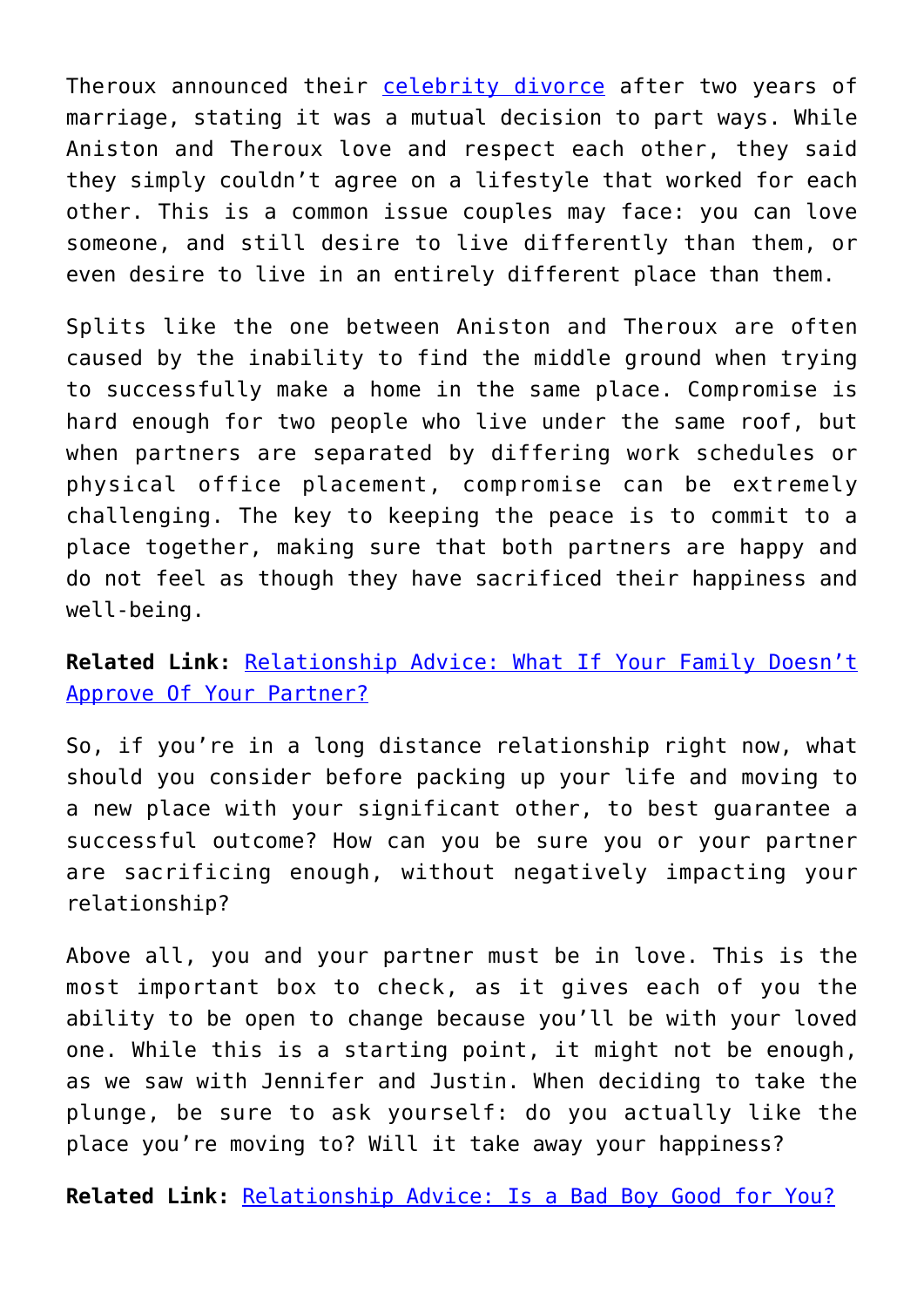Here's some food for thought. If one of you lives in a sunny place, but the other one simply hates the sun, or if one of you lives in a rural community and the other thrives on city life, where to move might not be an easy choice to make. If all your friends live in your current town, would you resent moving away from them to be with your love? Think about how all of this might affect your day-to-day life, mood, and eventually, your relationship. If, on the other hand, your partner lives in New York City, a place you've always wanted live, great! Leaving your loved ones behind won't matter as much. Talk to your partner and hash out the details. A temporary move might not be a deal breaker. A permanent one may be, though.

It is most important to think about your relationship, what it means to you, and where you can find happiness and friends in your new home. Is this decision mutual? Do each of you want it as much as the other? Does moving mean you're ready to take the next step towards engagement?

### **Related Link:** [Relationship Advice: When Is the Old New Again?](http://cupidspulse.com/121548/121548relationship-advice-when-is-old-new-again-dr-jane-greer/)

It is also important to consider the strength of your connection, especially during the triumphs and tribulations. Up until now, most of the time you've spent together was special and seemingly perfect. (It's called the honeymoon phase for a reason!) You have probably tried to be on your best behavior at all times to maintain the picturesque image. Once you move, it will be more difficult to keep up the guise.

Ultimately, if you are moving for the right reasons; for love and for openness to adventure, it is less likely that you will feel as though you have lost yourself. What really helps is when you are connected with a partner who has similar aspirations, wants, likes, and needs. In the end it, it should not feel like either of you are sacrificing your "me" to be a "we." This wasn't possible for Jennifer and Justin, but hopefully they can both move forward and find happiness apart.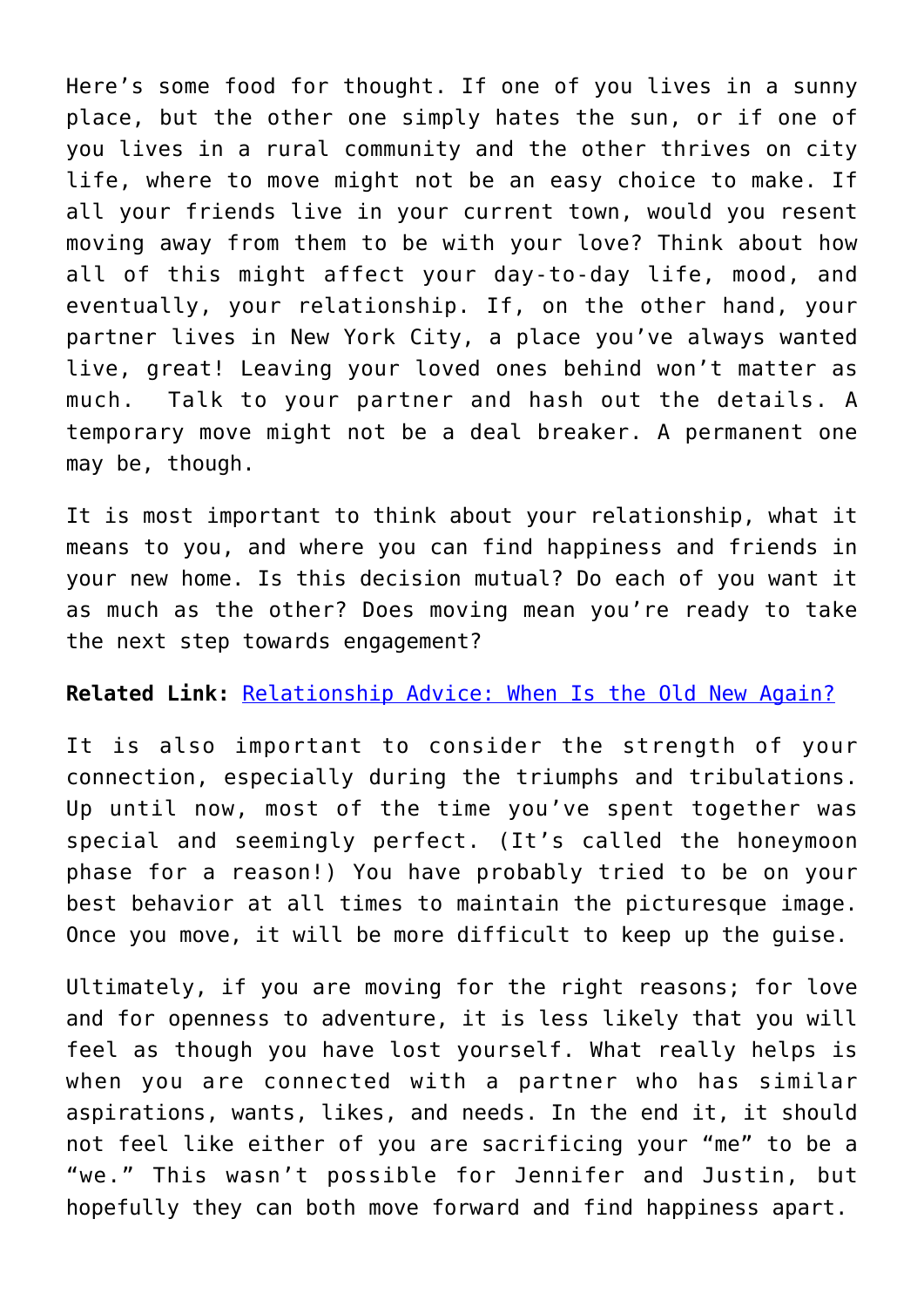*Tune in to the Doctor on Call radio hour on [HealthyLife.net](http://www.healthylife.net/) every Tuesday at 2 PM EST, 11 AM PST. First and third Tuesdays are Shrink Wrap on Call, second Tuesdays are HuffPost on Call, and the last Tuesday of the month is Let's Talk Sex! Email your questions dealing with relationships, intimacy, family, and friendships to Dr. Greer at [askdrjane@drjanegreer.com](mailto:askdrjane@drjanegreer.com). Connect with Dr. Jane Greer on [Facebook,](http://www.facebook.com/DrJaneGreer) at [www.facebook.com/DrJaneGreer,](http://www.facebook.com/DrJaneGreer) and be sure to follow [@DrJaneGreer on Twitter](https://twitter.com/#!/DrJaneGreer) for her latest insights on love, relationships, sex, and intimacy. For more on Dr. Greer, visit [http://www.drjanegreer.com.](http://www.drjanegreer.com/)*

# **[Relationship Advice: What If](https://cupidspulse.com/122697/relationship-advice-family-doesnt-approve-partner-dr-greer/) [Your Family Doesn't Approve](https://cupidspulse.com/122697/relationship-advice-family-doesnt-approve-partner-dr-greer/) [Of Your Partner?](https://cupidspulse.com/122697/relationship-advice-family-doesnt-approve-partner-dr-greer/)**

 $\boxed{\times}$  By Dr. Jane Greer

Choosing a partner for life is a big deal under any circumstances. There's enough pressure on yourself to ensure that you're making the right decision and meeting all your needs. So what happens when you come up against a thumbs down from a parent, sibling, or friend who has been weighing in on your choices all your life? Why is it that the people you love take a contrary position and see your partner completely unsuitable for you? Why can't they just welcome the people your care about with open arms? If this sounds like a familiar situation, you are not alone. This is a very common experience for many people, and it happens for a lot of reasons. It speaks to declaring your independence, freedom of choice,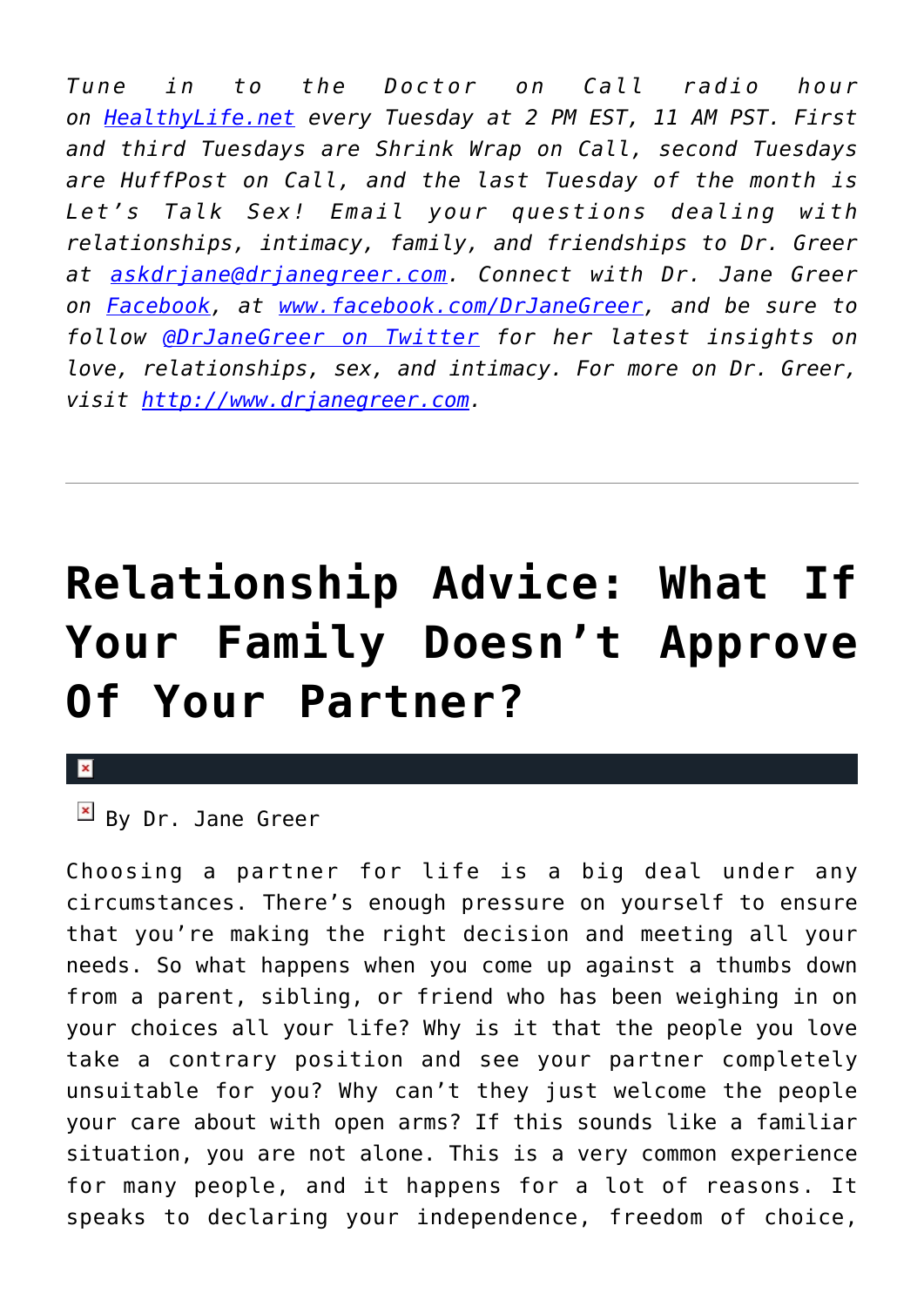autonomy, and, most importantly, trusting your own judgement to know what is best for you, rather than what others think is best.

**Here are some key pieces of [relationship advice](http://cupidspulse.com/relationship-experts/) as you work to stay true to yourself and your commitment, without allowing conflict to tear apart your family:**

It has been reported that [Selena Gomez'](http://cupidspulse.com/89073/selena-gomez/)s mother is not happy about her rekindled [celebrity relationship](http://cupidspulse.com/celebrity-relationships/) with pop star [Justin Bieber](http://cupidspulse.com/87039/justin-bieber/). Considering how distraught Selena was in the aftermath of their much-publicized breakup, it makes sense that her loved ones would worry about her this time around. Whatever the reasons may be, Selena's mom has assured the public that she just wants her daughter to be safe, healthy, and happy. While the approval of your parents is always a plus in any relationship, is it crucial to the success of your union? What can you do, then, if you find yourself in a similar situation?

It is important to begin with an open conversation with the person criticizing your partner. Ask them to spell out their concerns and explain why they feel the person is not right for you. This isn't always easy to do. You might start from a defensive position, (especially if this is a continuous pattern) but it is worth hearing what's on their mind because their thinking is valid and you might be missing something. Keep an open mind while you are talking and consider what they have to say. If, for example, your romantic partner exhibited bad behavior in the past and your parents call that out, think about what has changed and what is different now. You have likely allowed yourself to fully trust that person and move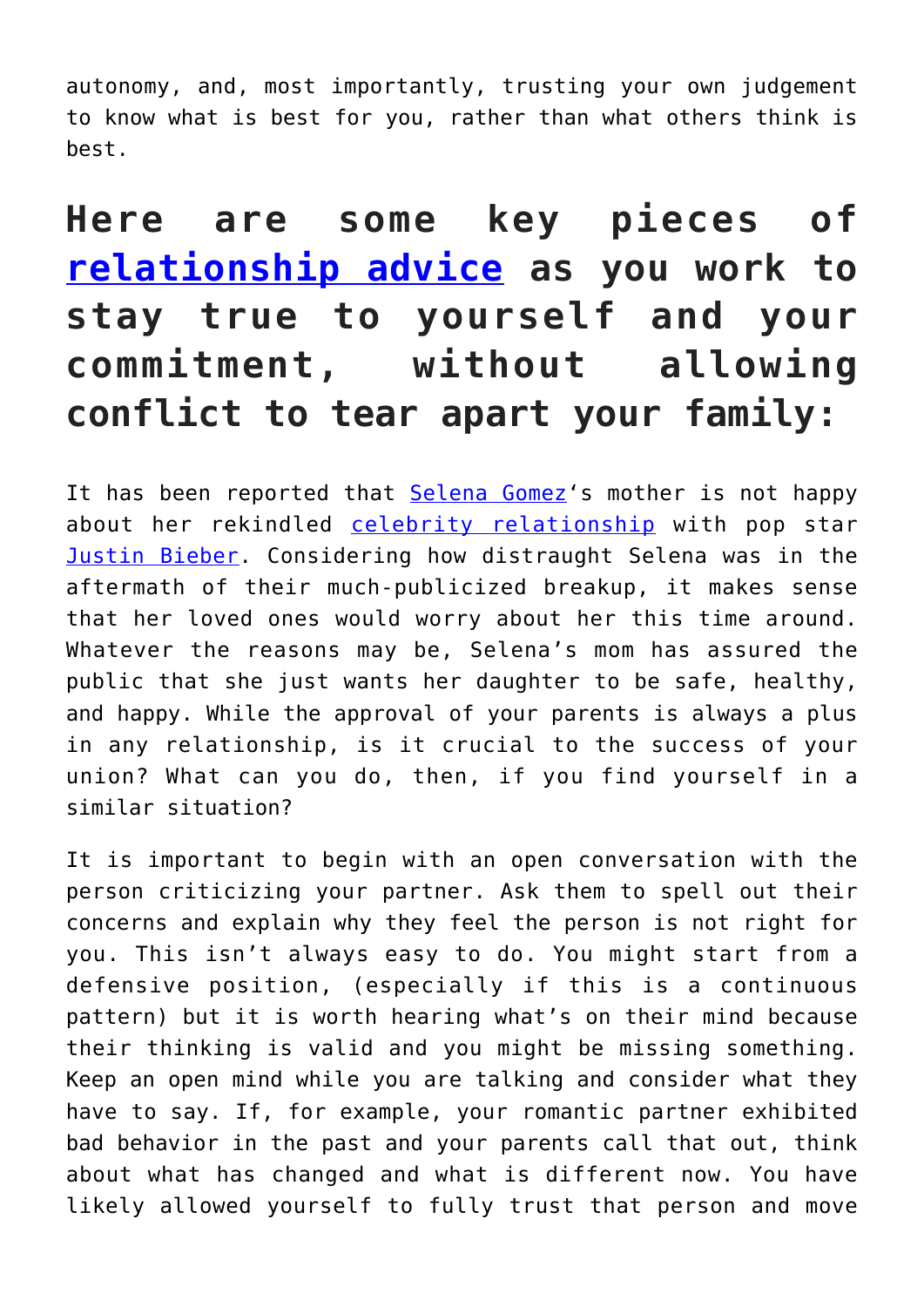forward with them. Explain the changes and describe why the previous behaviors are no longer something to worry about.

**Related Link[:](http://cupidspulse.com/121689/relationship-advice-is-a-bad-boy-good-for-you/)** [Relationship Advice: Is a Bad Boy Good for You?](http://cupidspulse.com/121689/relationship-advice-is-a-bad-boy-good-for-you/)

If, on the other hand, your family members or friends raise issues about a difference in race or religion, this may be a fork in the road where you choose to go your own way. It becomes a step toward independence, and a move away from the ideals of the family you grew up in. It is a time when you can take responsibility and voice your own values, even though they may differ from your parents, siblings, or friends. It can serve as an emotional emancipation and where you start to embrace what is important to you. When this happens, you acknowledge that they have criticisms, while asserting that they are not your personal beliefs.

**Related Link:** [Relationship Advice: When Is the Old New Again?](http://cupidspulse.com/121548/121548relationship-advice-when-is-old-new-again-dr-jane-greer/#more-121548)

Whatever the case, if you continue to meet disapproval tell your loved ones that you would like them to "agree to disagree" and accept that you have clear differences of opinion in order to stay together as a family. This is also a time to put boundaries in place. Note that you are aware they don't like your choice, but you do not want to hear anything more from them unless you specifically ask for an opinion. You can even warn that if they broach the subject, you will simply end the conversation. This will help you keep some control and prevent being blindsided.

The ultimate goal is to avoid getting into a power struggle that could make you feel controlled and judged by a parent or other loved one. It'll also avoid lots of arguments, too! Try not to become defensive or feel you have to justify your choice. The only thing that matters is that you are happy, excited, and comfortable as you move forward with your partner with your eyes on the future. Hopefully Selena and Justin will be able to do this and find peace even with the family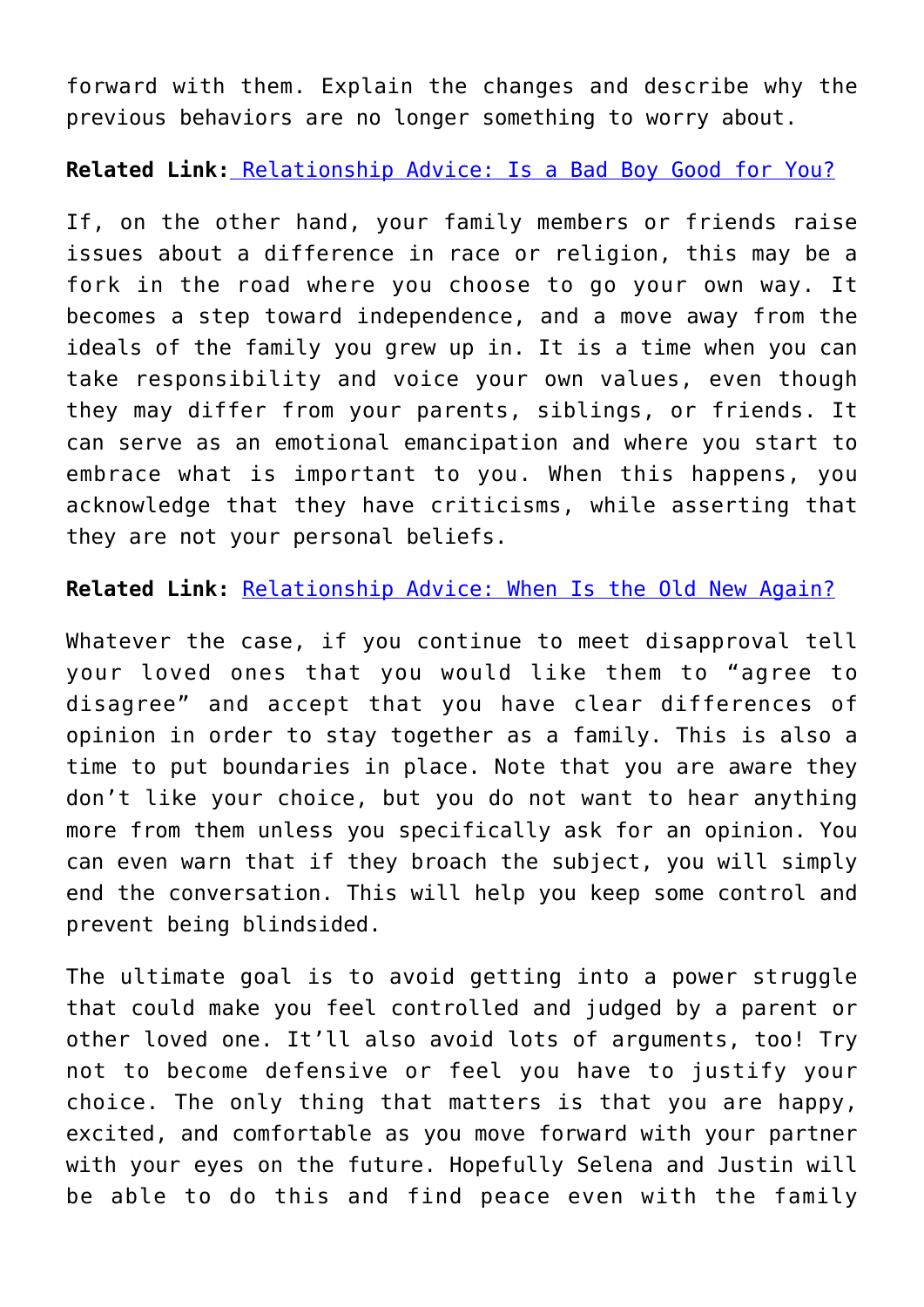discord. And, in time, Selena's mother will also come around and embrace her daughter's rekindled romance.

*Please tune in to the Doctor on Call radio hour on [HealthyLife.net](http://www.healthylife.net/) every Tuesday at 2 PM EST, 11 AM PST. First and third Tuesdays are Shrink Wrap on Call, second Tuesdays are HuffPost on Call, and the last Tuesday of the month is Let's Talk Sex! Email your questions dealing with relationships, intimacy, family, and friendships to Dr. Greer at [askdrjane@drjanegreer.com](mailto:askdrjane@drjanegreer.com). Connect with Dr. Jane Greer on [Facebook,](http://www.facebook.com/DrJaneGreer) at [www.facebook.com/DrJaneGreer,](http://www.facebook.com/DrJaneGreer) and be sure to follow [@DrJaneGreer on Twitter](https://twitter.com/#!/DrJaneGreer) for her latest insights on love, relationships, sex, and intimacy. For more on Dr. Greer, visit [http://www.drjanegreer.com.](http://www.drjanegreer.com/)*

## **[Relationship Advice: Is a Bad](https://cupidspulse.com/121689/relationship-advice-is-a-bad-boy-good-for-you/) [Boy Good for You?](https://cupidspulse.com/121689/relationship-advice-is-a-bad-boy-good-for-you/)**

 $\overline{B}$  By Dr. Jane Greer

Carmen Electra has revealed her ideal man is a "bad boy with a good heart." She describes this man as someone who has been through a lot in life, and has had to work on himself. He is a spiritual person with a strong self-awareness, someone who has "worked all the steps" and is ready to settle down after experiencing all of the craziness of life. This is a common desire for women – wanting a man who is thought to be "bad."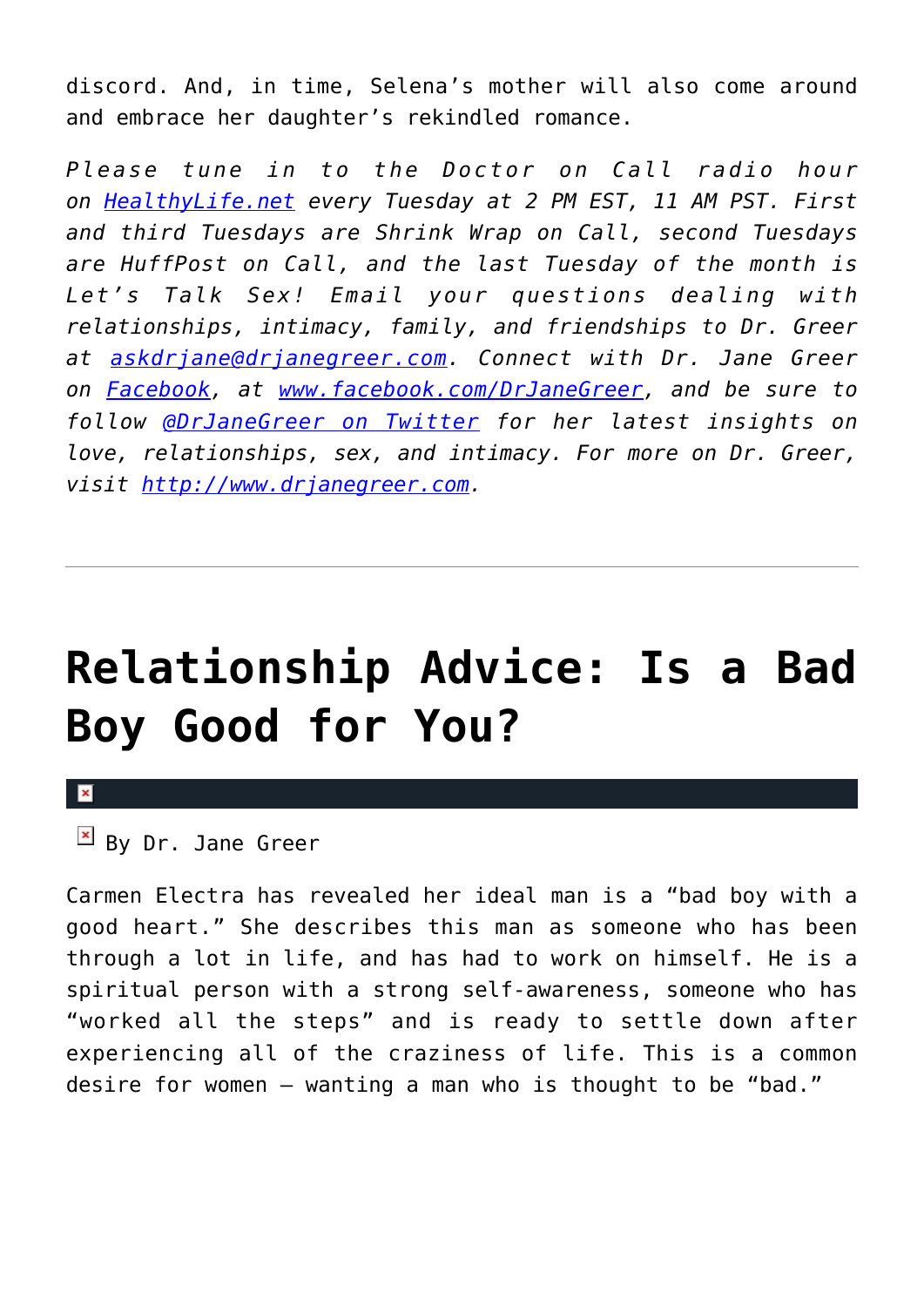**This conundrum of falling for the rebel, the tough guy, and then dealing with the consequences that brings, has been around since people have been looking for love. What is it about that "type" that attracts so many? Check out the following [relationship advice.](http://cupidspulse.com/relationship-experts/)**

It could be the image, or the idea that someone like that might be sexier than someone else, or it might be the thrill of being with a man who often decides not to follow the rules. Whatever the case, it can often lead you down a path of darkness. Very often the outcome is that the "bad boy" makes you feel bad. You see him as having been through a lot, maybe even having suffered, and you might want to try to make things better for him, but it comes with a price. Someone who breaks the rules might do so in your relationship, too, by lying, cheating, and even possibly insulting you. To an outsider, it might look like simply asking for trouble. Why, then, would someone knowingly put themselves through that?

**Related Link:** [Celebrity News: Carmen Electra Sets Record](http://cupidspulse.com/120435/celebrity-news-carmen-electra-sets-record-straight-relationship-ex-husband-dave-navarro/) [Straight on Her Relationship with Ex-Husband Dave Navarro](http://cupidspulse.com/120435/celebrity-news-carmen-electra-sets-record-straight-relationship-ex-husband-dave-navarro/)

In my book *How Could You Do This To Me? Learning to Trust After Betrayal*, I talk about the trust sand traps that keep you mired in a relationship like this. The first is, you want to give him the benefit of the doubt. In other words, you want to believe what he says and take it at face value, whether it is that he is sorry, or he didn't mean it, or he didn't realize what he did would hurt you. It is a way to make yourself feel virtuous since you are being understanding and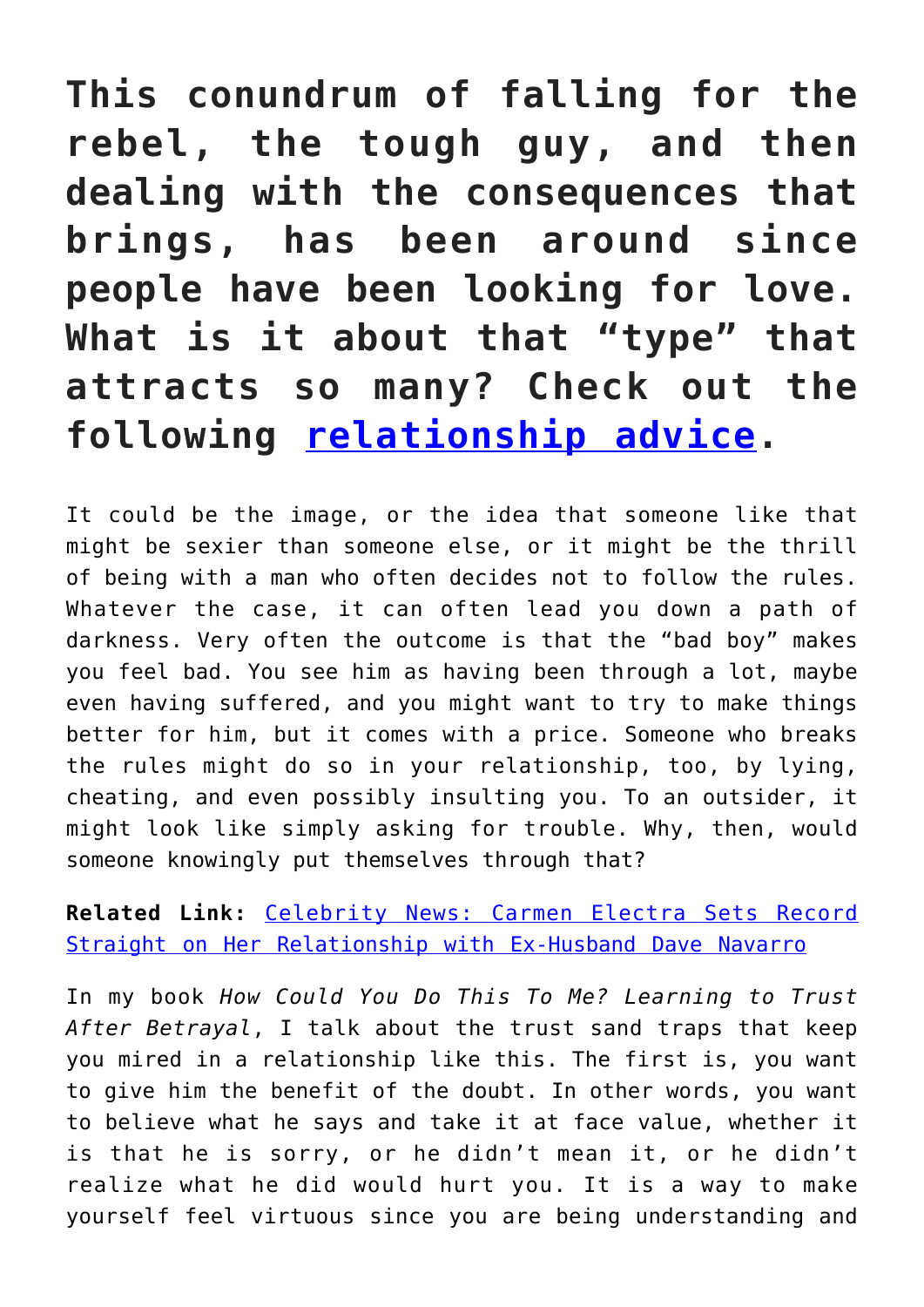patient, and you keep giving him another chance. You can say to yourself, look what I'm willing to put up with. Another trust sand trap you can get stuck in is the idea that he loves you so much he will change his bad behavior for you. This concept allows you to stay in it and tolerate whatever he does while holding onto the hope that over time he will come to treat you the way you want. You are going to be the one who is more special than all of the other women, and be able to bring out the good in him. And finally, there is the idea that we are meant to accept the good with the bad. He wants you to feel sorry for him for how hard he's had it, and all the pain he has been through. This can work on your guilt. So by staying with him, it gives you a feeling of being in control since you are choosing to put up with it, which can help to alleviate your feeling guilty about not being accepting enough.

### **Related Link:** [Relationship Advice: When Is the Old New Again?](http://cupidspulse.com/121548/121548relationship-advice-when-is-old-new-again-dr-jane-greer)

If any one of these three trust sand traps are at play with you, surprisingly the relationship might be a way of going about trying to make yourself feel good. You raise your selfesteem by making you feel you are a strong, tolerant, and forgiving person in contrast to his being so bad. If you find yourself here, you may want to explore other ways to boost yourself up. Try to begin to trust your own truth by admitting that his lies and the other troubling things he does are not okay, and probably won't change. Protect yourself by putting limits in place and refusing to go along with the bad behavior so you don't have to continue to be mistreated.

Hopefully Carmen's "bad boy" has gotten all that negativity out of his system and is ready now for a smooth, good ride with her by his side.

*Please tune in to the Doctor on Call radio hour on [HealthyLife.net](http://www.healthylife.net/) every Tuesday at 2 PM EST, 11 AM PST. First and third Tuesdays are Shrink Wrap on Call, second Tuesdays*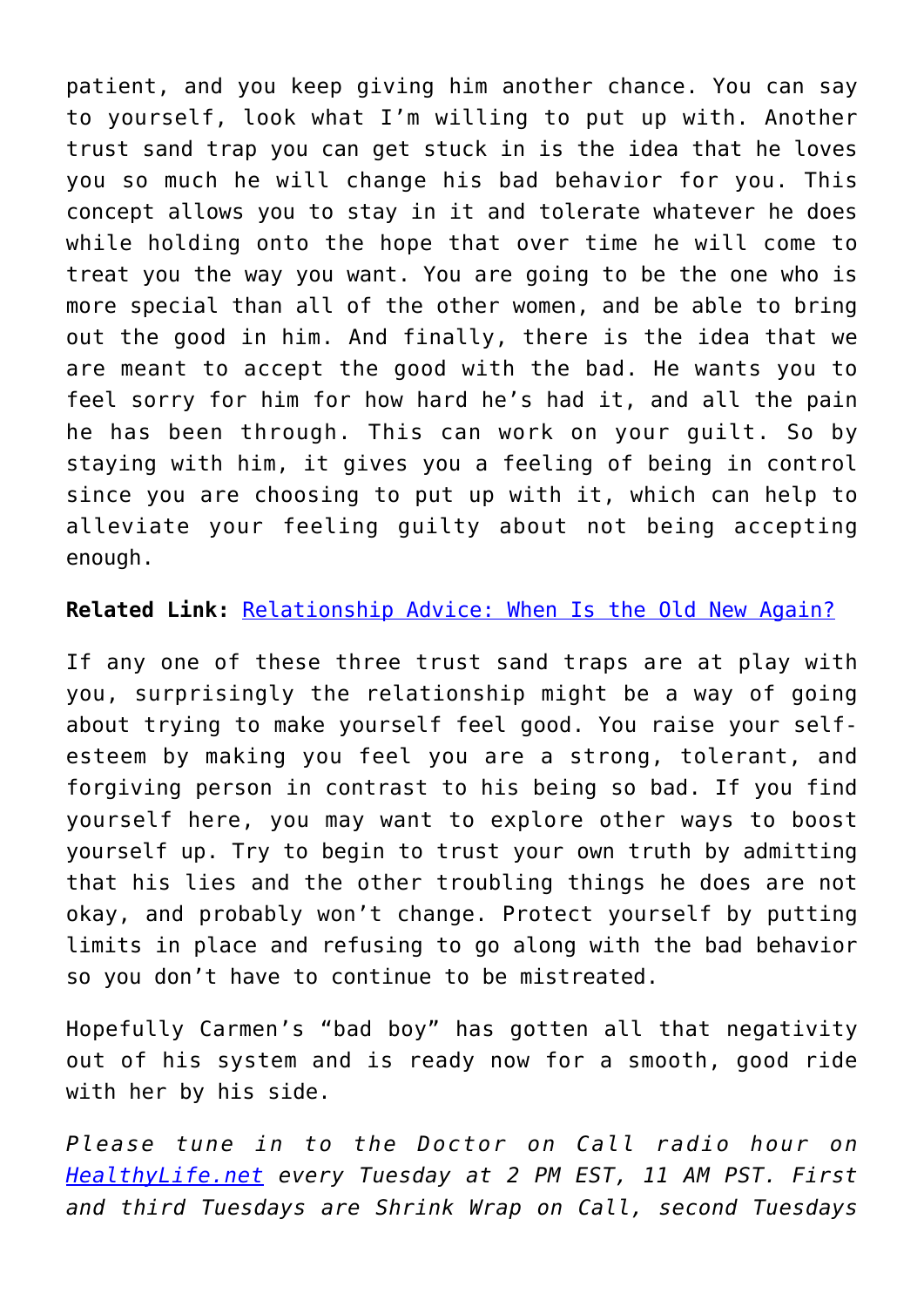*are HuffPost on Call, and the last Tuesday of the month is Let's Talk Sex! Email your questions dealing with relationships, intimacy, family, and friendships to Dr. Greer at [askdrjane@drjanegreer.com](mailto:askdrjane@drjanegreer.com). Connect with Dr. Jane Greer on [Facebook](http://www.facebook.com/DrJaneGreer), at www.facebook.com/DrJaneGreer, and be sure to follow [@DrJaneGreer on Twitter](https://twitter.com/#!/DrJaneGreer) for her latest insights on love, relationships, sex, and intimacy. For more on Dr. Greer, visit [http://www.drjanegreer.com.](http://www.drjanegreer.com/)*

# **[Relationship Advice: When Is](https://cupidspulse.com/121548/121548relationship-advice-when-is-old-new-again-dr-jane-greer/) [the Old New Again?](https://cupidspulse.com/121548/121548relationship-advice-when-is-old-new-again-dr-jane-greer/)**

#### $\mathbf{x}$

 $\overline{B}$  By Dr. Jane Greer

Jelena is back! [Justin Bieber](http://cupidspulse.com/87039/justin-bieber/) and [Selena Gomez](http://cupidspulse.com/89073/selena-gomez/) are officially back together. This is an instance when what was once old and finished can become new again. Rekindling a relationship in this way can sometimes mean a couple was never really over the feelings they shared for each other the first time around, or that with the passage of time they are simply ready to give it another try. Sometimes extenuating circumstances such as illness can play a role and help them realize what is truly important. With this in mind, an end is not always really an end, and you might have an opportunity one day to reconnect with an old love if they're single, too. If that happens, it may give you both a chance to deal with unfinished business, and to move forward the way you may have always hoped you would.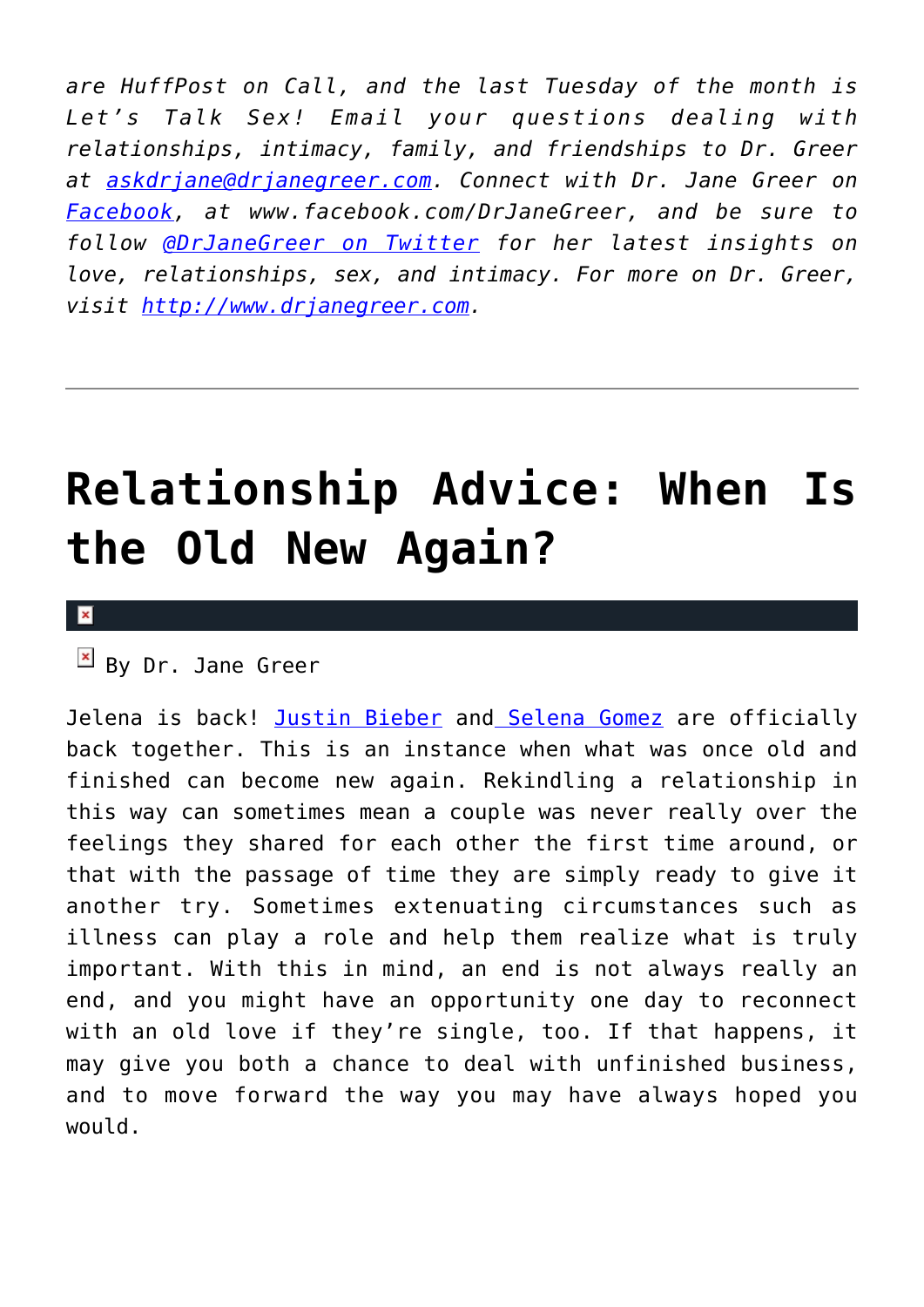# **How, then, can you get from Point A – a breakup – to Point B – a revived romance?**

So many things can bring a relationship to a grinding halt despite the fact that two people still feel love for each other. Career opportunities that force people to live in different places, or one of you wanting one thing – such as marriage or a family – when the other isn't quite ready. Negative parental pressure can also tear two people apart even if they don't really want to say goodbye. In these cases it isn't the feelings people have for each other that threaten the relationship, it is the life/work balance and other outside forces. This can become especially hard to cope with if one or the other jumps into a new relationship quickly to get over the hurt and disappointment of the loss. Even considering that, there still might be feelings of hope that someday they will find their way back to each other and their connection will resume.

**Related Link:** [Relationship Advice: Does Being Wronged Give You](http://cupidspulse.com/121361/relationship-advice-wronged-right-to-fight-dr-jane-greer/) [The Right To Fight?](http://cupidspulse.com/121361/relationship-advice-wronged-right-to-fight-dr-jane-greer/)

Sometimes this can occur with simple good luck – two people find themselves living in the same city again. It can also happen more dramatically, such as when someone becomes ill, as Selena has been with lupus which required a kidney transplant earlier this year. That sort of event can change your perspective and make you question your priorities, turning the small issues that once seemed so important in the past into meaningless details in the present. It may make you more willing to compromise over differences that previously you might have stood your ground on. It might also make you realize that you don't want to waste any more time hoping and waiting, and one or the other might reach out. When one does